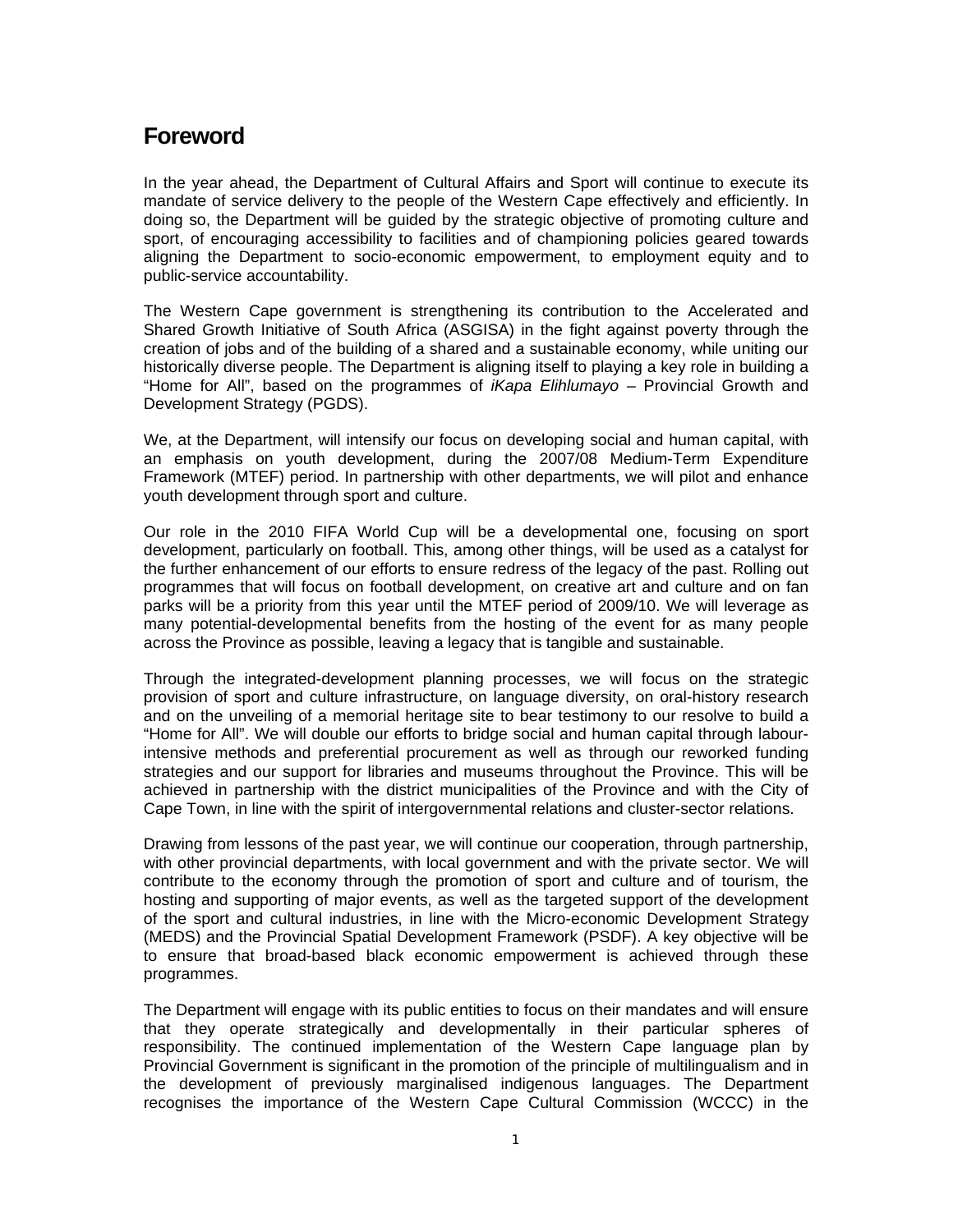promotion of the interests of the sector and in the management of cultural facilities. The Department will continue to ensure that Heritage Western Cape (HWC) contributes to the preservation and restoration of the tangible and intangible memory of all our people. To ensure that these objectives are achieved, the Department is reviewing the role of its public entities in terms of the development of our culture, heritage and languages.

At the Department, we are enhancing our strategic capability, underpinned by research, by monitoring and by evaluation capacity as well as by excellent communication. We see libraries and museums as centres of learning for local people as well as being engaging for visitors wanting to learn more about our people and their history. We are reviewing the role of our public entities in the development of the culture, the heritage and the languages of the Province. We are also beginning to regionalise our services and to capacitate our regional offices so that they become more accessible to communities and they are able to deliver better services.

Finally, our vision and our priorities will be guided by the underlying principle of ensuring that we build a non-racist, democratic, non-sexist and prosperous society.

## **PM Jacobs**

# **MEC: Cultural Affairs, Sport and Recreation**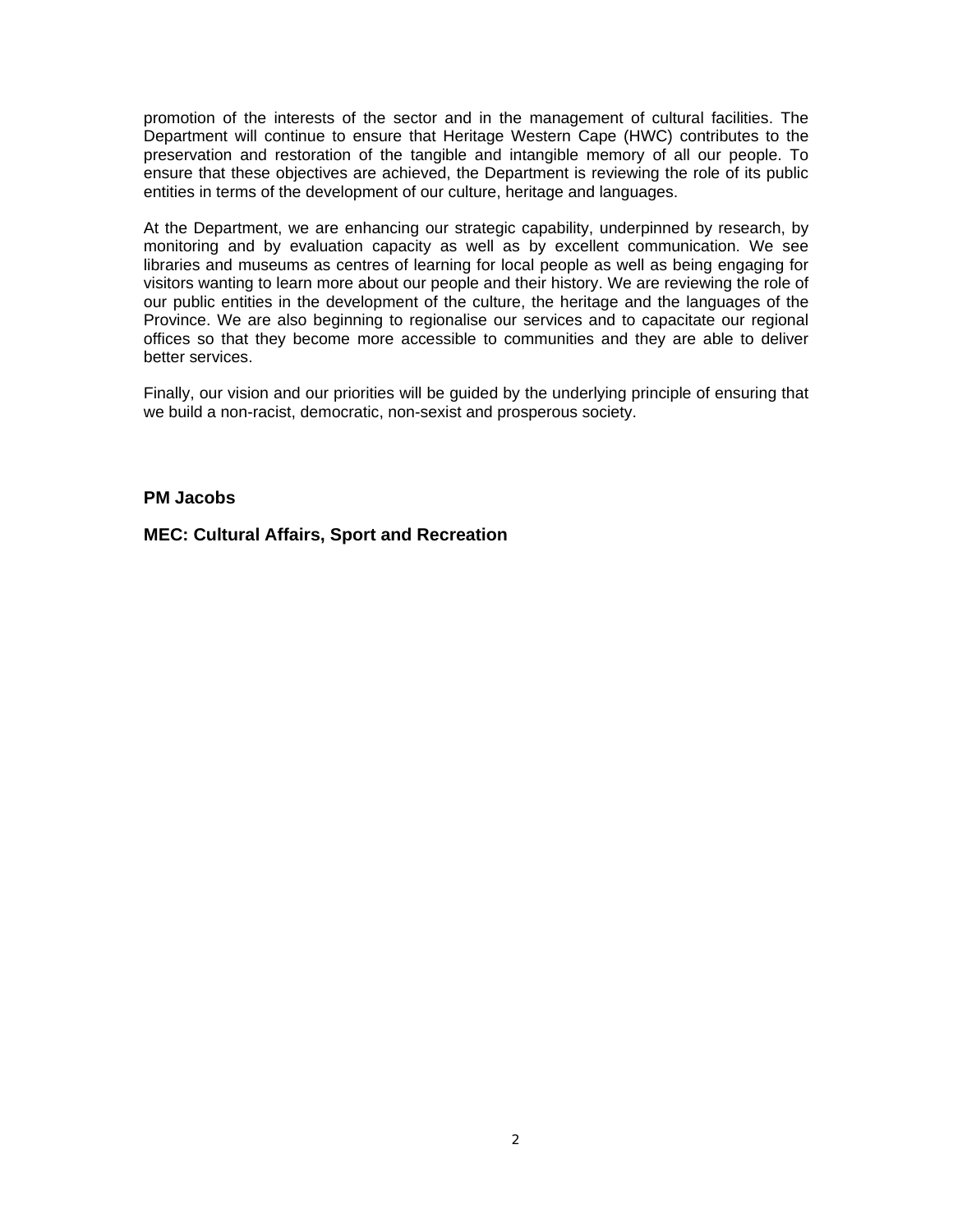# **Contents**

# **Part A: Overview and strategic-plan updates**

**Overview** 

# **Part B: Budget programme and sub-programme plans**

# **1. Programme 1: Administration**

- 1.1 Purpose
- 1.2 Reconciliation of budget with plan

# **2. Programme 2: Cultural Affairs**

- 2.1 Purpose
- 2.2 Situation analysis
- 2.3 Policies, priorities and strategic objectives
- 2.4 Analysis of constraints and measures planned to overcome constraints
- 2.5 Description of planned quality-improvement measures
- 2.6 Specification of measurable objectives and performance indicators
- 2.7 Reconciliation of budget with plan

# **3. Programme 3: Library and Information Services**

- 3.1 Purpose
- 3.2 Situation analysis
- 3.3 Policies, priorities and strategic objectives
- 3.4 Analysis of constraints and measures planned to overcome constraints
- 3.5 Description of planned quality-improvement measures
- 3.6 Specification of measurable objectives and performance indicators
- 3.7 Reconciliation of budget with plan

# **4. Programme 4: Sport and Recreation**

- 4.1 Purpose
- 4.2 Situation analysis
- 4.3 Policies, priorities and strategic objectives
- 4.4 Analysis of constraints and measures planned to overcome constraints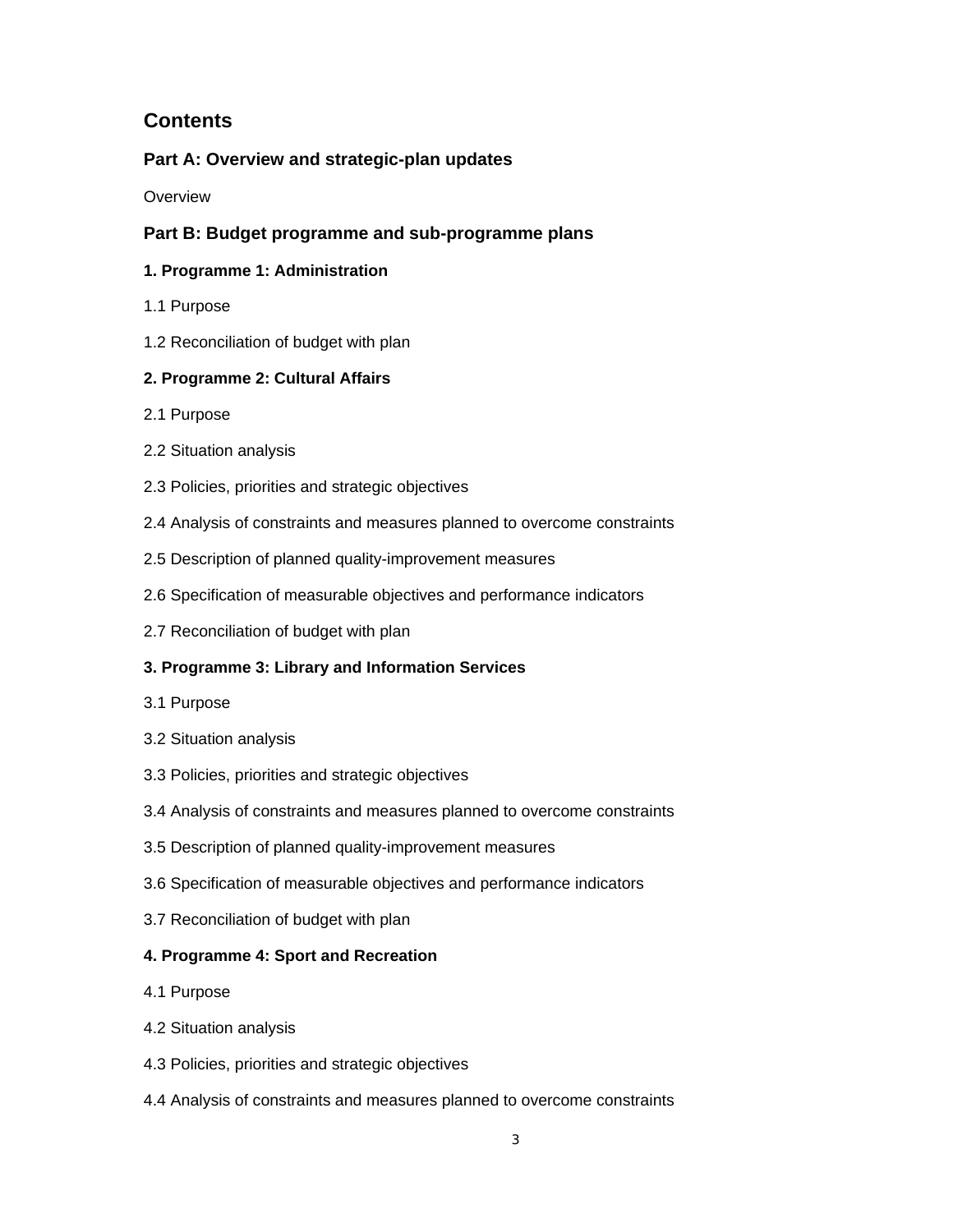- 4.5 Description of planned quality-improvement measures
- 4.6 Specification of measurable objectives and performance indicators
- 4.7 Reconciliation of budget with plan

## **5. Implementation of capital-investment, maintenance and asset-management plan**

## **6. Medium-term revenues**

- 6.1 Summary of revenue
- 6.2 Departmental revenue collection
- 6.3 Conditional grants

## **7. Coordination, cooperation and outsourcing plans**

- 7.1 Interdepartmental linkages
- 7.2 Local-government linkages
- 7.3 Public entities

## **8.Financial management**

- 8.1 Strategies to address audit queries
- 8.2 Implementation of Public Finance Management Act (PFMA)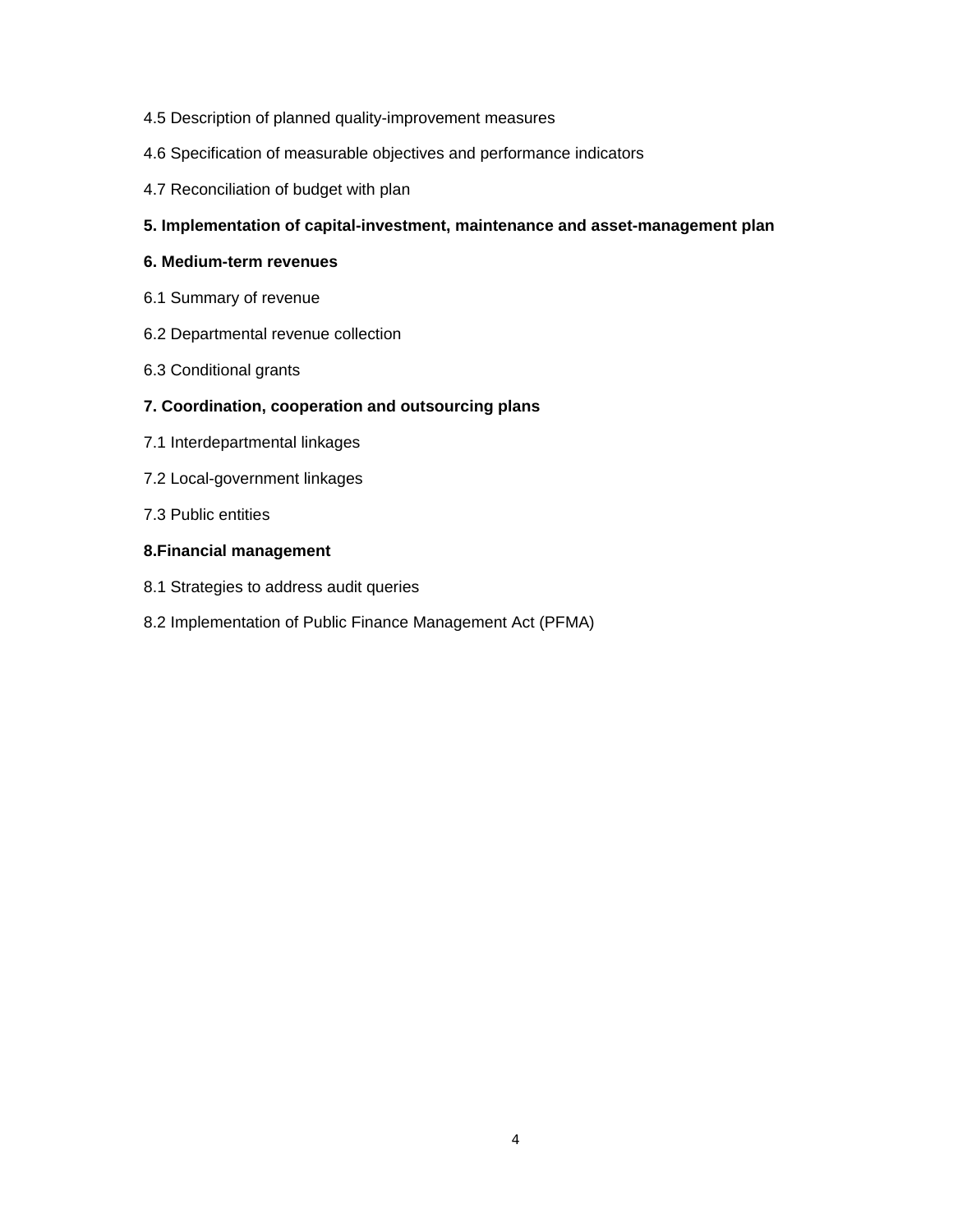# **Part A: Overview and strategic-plan updates**

# **Overview**

The Department of Cultural Affairs and Sport has set itself the objective of continuing with the implementation of its five-year strategic plan during the MTEF period of 2007/08, within the vision of a "Home for All". Guided by its strategic mission of empowering the people of the Western Cape through unity and through cohesion in arts, in culture, in heritage and in sport, the Department will implement its programmes and its projects, in line with the *Batho Pele* principles of service excellence and of timely delivery.

In its commitment to clear deliverables within clear time frames, the Department constantly evaluates its operations to ensure that its programmes and its projects are aligned and respond to the needs of the citizens of the Province. The year ahead will see a sharp focus on the deepening of social-capital formation and of human-capital programmes, based on the PGDS and the ASGISA. The emphasis will be on youth development, with due cognisance of the spin-offs that will be brought about by the 2010 FIFA World Cup.

The Department, in partnership with the City of Cape Town and with district municipalities, will leverage the 2010 FIFA World Cup event to leave a legacy that benefits the communities of the Western Cape. This will build upon and will consolidate allocations that were made in the previous year and that were utilised for strategic-plan development for the Green Point stadium precinct. In the year ahead, the focus will be on the development of programmes for football development, for arts, for culture and diversity, for sport and for major events linked to tourism. Focus will also be on the marketing and the promotion of the Province as a preferred destination and on the establishment of fan parks in partnership with the private sector and with other stakeholders.

Based on the previous year's achievements and challenges, the Department will make its operations and its intervention programmes more sustainable for communities right across the Province. Significant progress has been made in the construction of the sport school through infrastructure funding transferred to the Department of Transport and Public Works. The promotion of awareness of the Department's services, accessibility to arts and to culture and heritage sites, the continued provision of library services and the transformation of institutions that govern the arts, culture, heritage and sport will remain the Department's focus for 2007/08. The unfunded mandate of the provincial library function is a challenge that has an adverse impact on the audit performance of the Department. The shift of the archives function from the national Department of Arts and Culture (DAC) has given the Province extra responsibility for the preservation of historical documents and information.

Through strategic leadership and through public-private sector partnerships, the Department will maximise its limited resources as it continues to strive for integration among the activities and operations of its various components. A unit for strategy formulation, for research, for monitoring and for evaluation was established and has begun to set up systems that will enhance the Department's strategic capacity and ability to monitor and to evaluate programmes.

A further challenge is to encourage sustainable growth and development within the framework of *iKapa Elihlumayo* under the PGDS. In its support of social cohesion, of skills development and of human-resource sustainability, the Department aims to be particularly responsive to the needs of the youth and the previously disadvantaged communities. The Department will continue to draw on resources provided through the School Sport MPPs to combat antisocial behaviour at our schools and surrounding communities and to create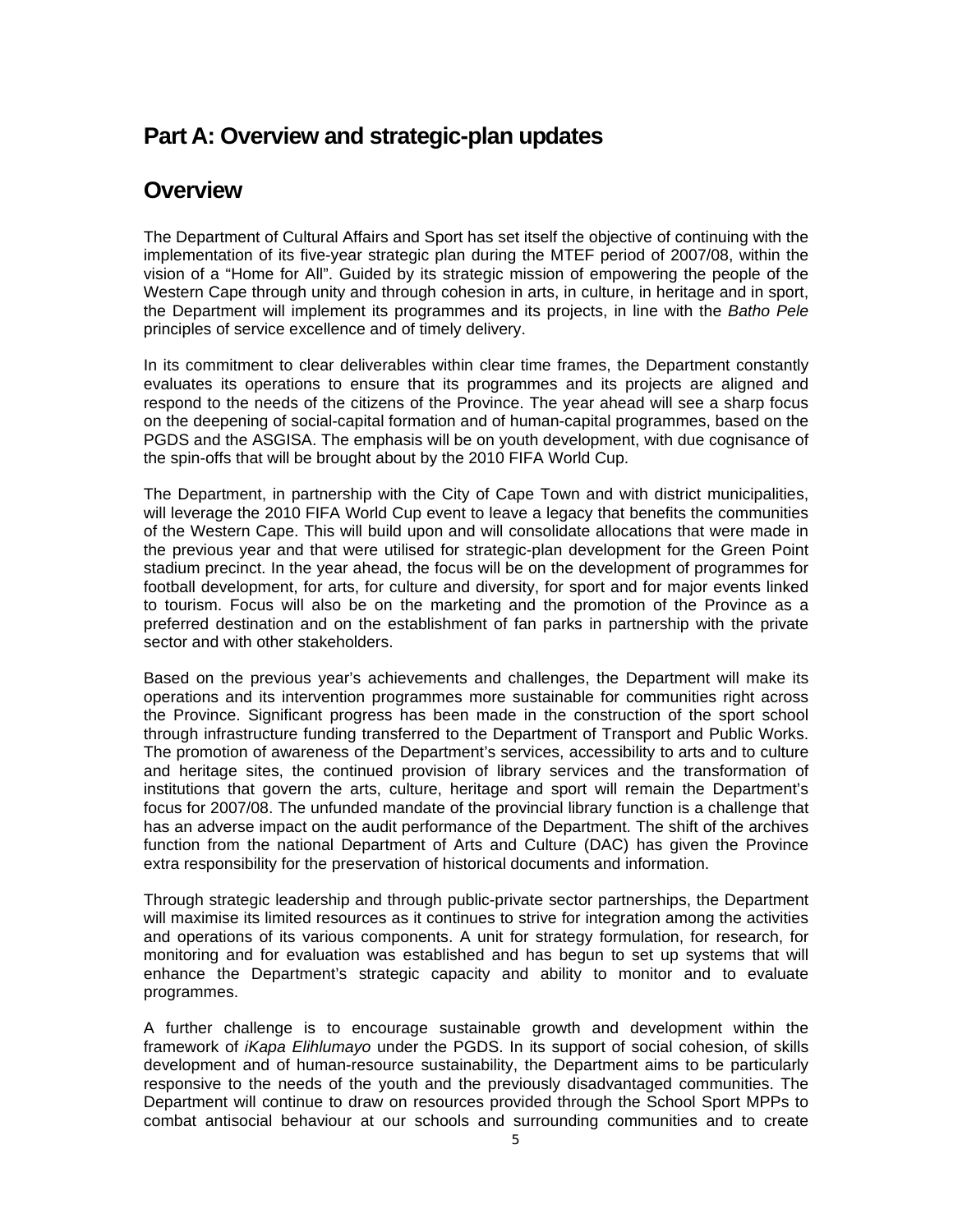employment for the youth. More funding should be sought to effect similar programmes for the arts to achieve an integrated approach for social-capital formation.

The Department will contribute to growing our local economies and skills base through –

- the continuous marketing of the Province as a preferred venue for major sport and cultural events; and
- the focused use of our libraries and museums to build our human and social capital and to create an environment of learning and heritage appreciation.

The Department also engages with public entities to focus their mandates and to ensure that they operate strategically and developmentally in their particular spheres of responsibility. The continued implementation of the Western Cape language plan by Provincial Government is significant in the promotion of the principle of multilingualism and in the development of previously marginalised indigenous languages. The Department recognises the importance of the WCCC in the promotion of the interests of the sector and in the management of cultural facilities.

The Department is realigning its structures to deliver on its strategy, with a particular priority on working cooperatively with other departments and other spheres of government as well as through the regionalisation of the organisation, so that services are more accessible to communities. During the year ahead, this will enable the Department to respond much better to building a workforce committed to service excellence and to a culture of service to the public. Finally, the Department's objectives will be attained only through adherence to sound financial management and effective corporate governance. In this regard, the Department is already strengthening its financial and its procurement systems to ensure prudent budget management and accountability.

**MN Lindie** 

**Head of Department**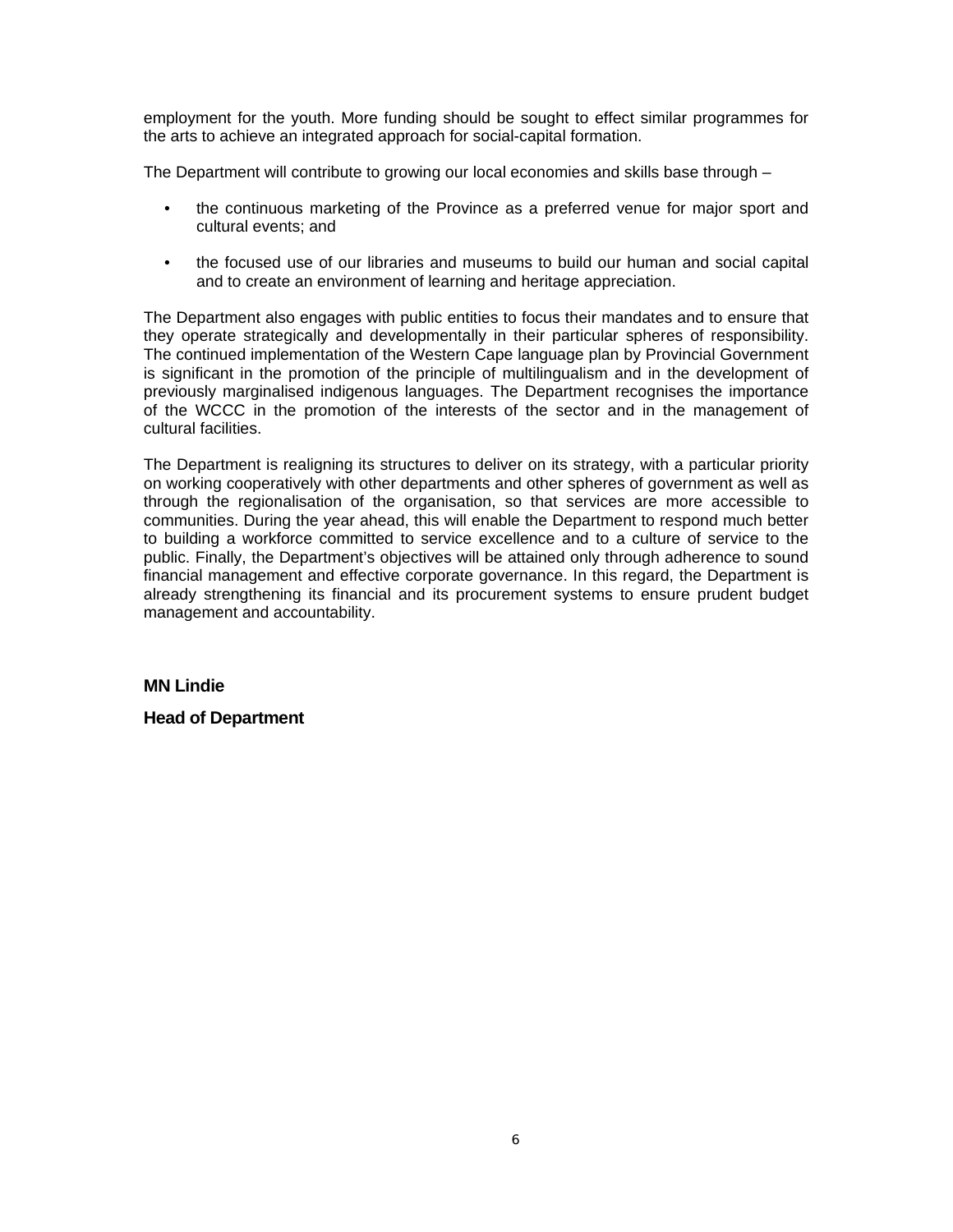# **1 Part B: Budget programme and sub-programme plans**

# **1. Programme 1: Administration**

# **1.1 Purpose**

To manage the Department strategically, rendering corporate support and financial support, strategic guidance, monitoring and evaluation and a marketing and communication service to and on behalf of the Department and its public entities.

## *Sub-programme 1.1: Office of the Provincial Minister*

To provide an administrative, a client-liaison and a support service to the Provincial Minister.

## *Sub-programme 1.2: Corporate Services*

To provide the overall corporate support services for the whole Department, which includes financial management, human-resource management and development, registry, messenger services, legal-administration and transport services as well as financial-management services for the public entities.

## *Sub-programme 1.3: Management Services*

To provide administrative support to the Head of Department for internal and external communication and marketing services for the Department and for an effective strategicplanning, research, monitoring and evaluation service in respect of departmental programmes and objectives, together with the provision of financial assistance to non-profit institutions for the promotion of sport and cultural tourism, as well as to provide management for cross-cutting programmes.

# **1.2 Reconciliation of budget with plan**

In 2005/06, provision was made for the establishment of a strategic-management, monitoring, evaluation and research unit. Provision was also made for the finalisation of the Department's restructuring and realignment exercise.

| Sub-programme                     | Year 2<br>2004/05<br>(actual) | Year 1<br>2005/06<br>(actual) | Base year<br>2006/07<br>(estimate) | Year 1<br>2007/08<br>(budget) | Year 2<br>2008/09 | Year 3<br>2009/10 |
|-----------------------------------|-------------------------------|-------------------------------|------------------------------------|-------------------------------|-------------------|-------------------|
| Office of the Provincial Minister | 3 0 0 9                       | 3 2 5 0                       | 3 2 2 8                            | 3 4 3 8                       | 3626              | 3831              |
| <b>Corporate Services</b>         | 14 450                        | 16 539                        | 18 033                             | 18702                         | 19684             | 20 773            |
| <b>Management Services</b>        | 4831                          | 7778                          | 6968                               | 7566                          | 7954              | 8 2 7 3           |
| Total programme                   | 22 290                        | 27 567                        | 28 2 29                            | 29 706                        | 31 264            | 32 877            |

#### **Programme 1: Administration – Programme budget by sub-programme (R'000)**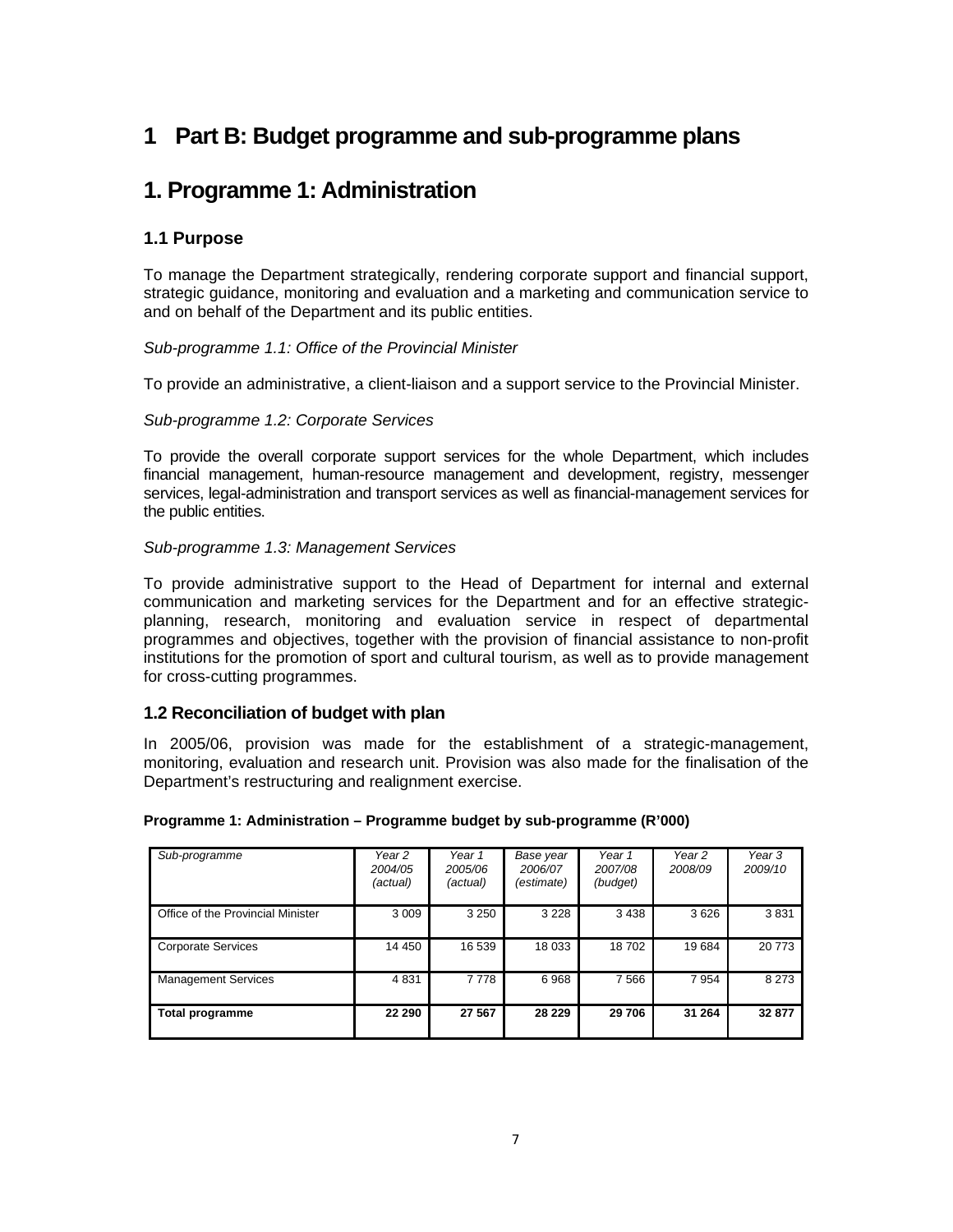# **2. Programme 2: Cultural Affairs**

# **2.1 Purpose**

To promote, develop, manage and transform arts, culture, museums and language services as part of building a "Home for All" in the Western Cape and to manage the identification and conservation of the cultural and historical resources of the Western Cape for the benefit of current and future generations by rendering a variety of services, as required and as prescribed by relevant legislation.

## *Sub-programme 2.1: Management*

To provide strategic managerial support to Cultural Affairs.

## *Sub-programme 2.2: Arts and Culture*

To facilitate the development, preservation and promotion of arts and of culture in the Western Cape in the process of building a "Home for All" and to support and assist the WCCC to execute its legislative mandate.

## *Sub-programme 2.3: Museum and Heritage Resource Services*

To manage, conserve and promote the heritage of the Western Cape through museums and through heritage services, to build understanding and pride in the diverse heritage of the Province and to provide effective and efficient professional and administrative support to Heritage Western Cape (HWC).

#### *Sub-programme 2.4: Language Services*

To support and assist the Western Cape Language Committee (WCLC), to promote multilingualism in the Western Cape as part of the building of pride and of understanding among our people and to facilitate the implementation and monitoring of the language policy.

# **2.2 Situation analysis**

#### *Demand for services being produced*

*Sub-programme: 2.2: Arts and Culture* 

- The demand for the funding of arts and culture programmes and projects far exceeds the availability of resources for this service of the Department.
- There is an insistent demand for the legislative recognition of "traditional leaders" in the Western Cape.
- A strategy must be formulated to ensure that major arts and culture events and festivals are not only presented in the peak tourist season but also coordinated to provide a more balanced arts, culture and heritage-events calendar. This strategy must review the current departmental and provincial approach to the *Kaapse Karnaval*, the Cape Town Jazz Festival and the *Suidoosterfees.*
- The successful interaction with role-players in the music industry in the Western Cape over the last year has spurred stakeholders in other art forms and art genres to request the Department to facilitate the development of representative structures to serve the various genres and to enhance delivery in the cultural industries.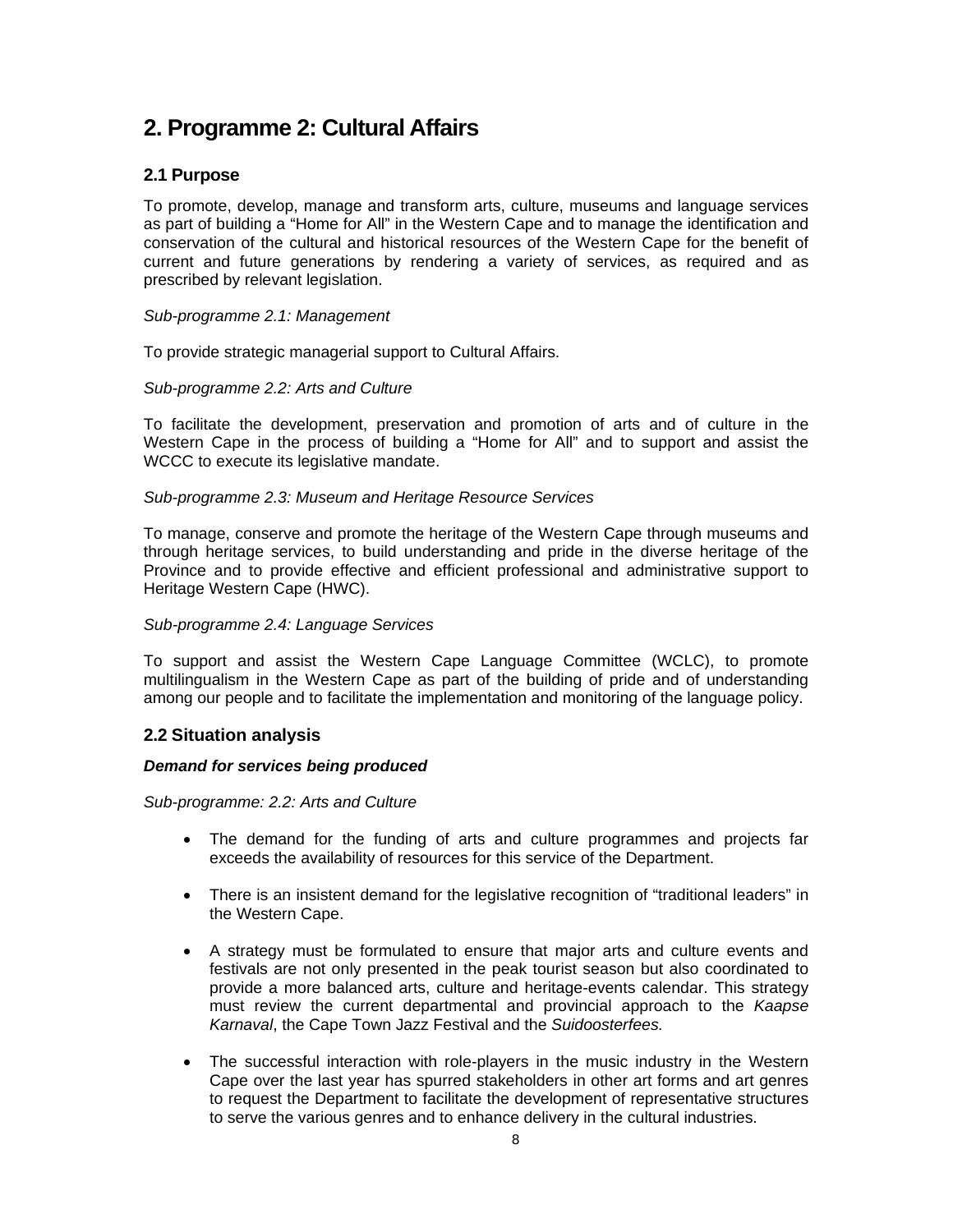• The Department of Economic Development and Tourism (DEDT), the Western Cape Education Department (WCED) and the Department of Cultural Affairs and Sport have developed a coordinated approach to strategic interventions by provincial departments in the cultural-industries sector in the Western Cape.

## *Sub-programme 2.3: Museum and Heritage Resource Services*

- An audit of museums in the Western Cape was conducted during the previous year in order to inform a new museum policy, in line with constitutional mandates, that would ensure better access to services rendered by the Department.
- Many previously disadvantaged communities do not have access to museums. Strategic partnerships are being developed to provide facilities in which these communities can showcase their heritage.
- In order to make existing affiliated museums relevant and accessible to historically disadvantaged groups, additional resources are required to transform existing collections and exhibitions and to develop and present outreach programmes.
- The continued economic growth experienced in the Western Cape, the 2010 FIFA World Cup and the related increase in the construction and property-development industries are placing enormous demands on the capacity of the limited resources of the Heritage Resource Management Service and of HWC, the provincial heritage resource authority, to evaluate heritage impact assessments and permit applications related to heritage resources. This, in turn, prohibits the component and HWC from expanding the range of services that they can and should render.
- The cultural and the natural heritage of the Western Cape is attracting international recognition by the United Nations Education, Scientific and Cultural Organisation (UNESCO) with two world heritage sites: Robben Island and the Cape Floristic Protected Areas, which contain provincial heritage sites. UNESCO has also inscribed the Bleek Collection of the University of Cape Town and the Dutch East India Archives, part of which is owned by the Provincial Government of the Western Cape and which is housed in the Western Cape Archives in Cape Town, in the Memory of the World List. The Department of Cultural Affairs and Sport, together with other strategic partners, is required to coordinate and to facilitate provincial oversight of these internationally recognised heritage resources.

# *Sub-programme 2.4: Language Services*

- The request for guidance in the implementation of the provincial language policy from provincial departments and from local government has increased since the approval of the policy.
- Assistance to departments in the provision of professional advice on languagerelated matters is also increasing due to the implementation of the provincial language policy.

#### *Appraisal of existing services and of performance during past year*

*Sub-programme 2.2: Arts and Culture*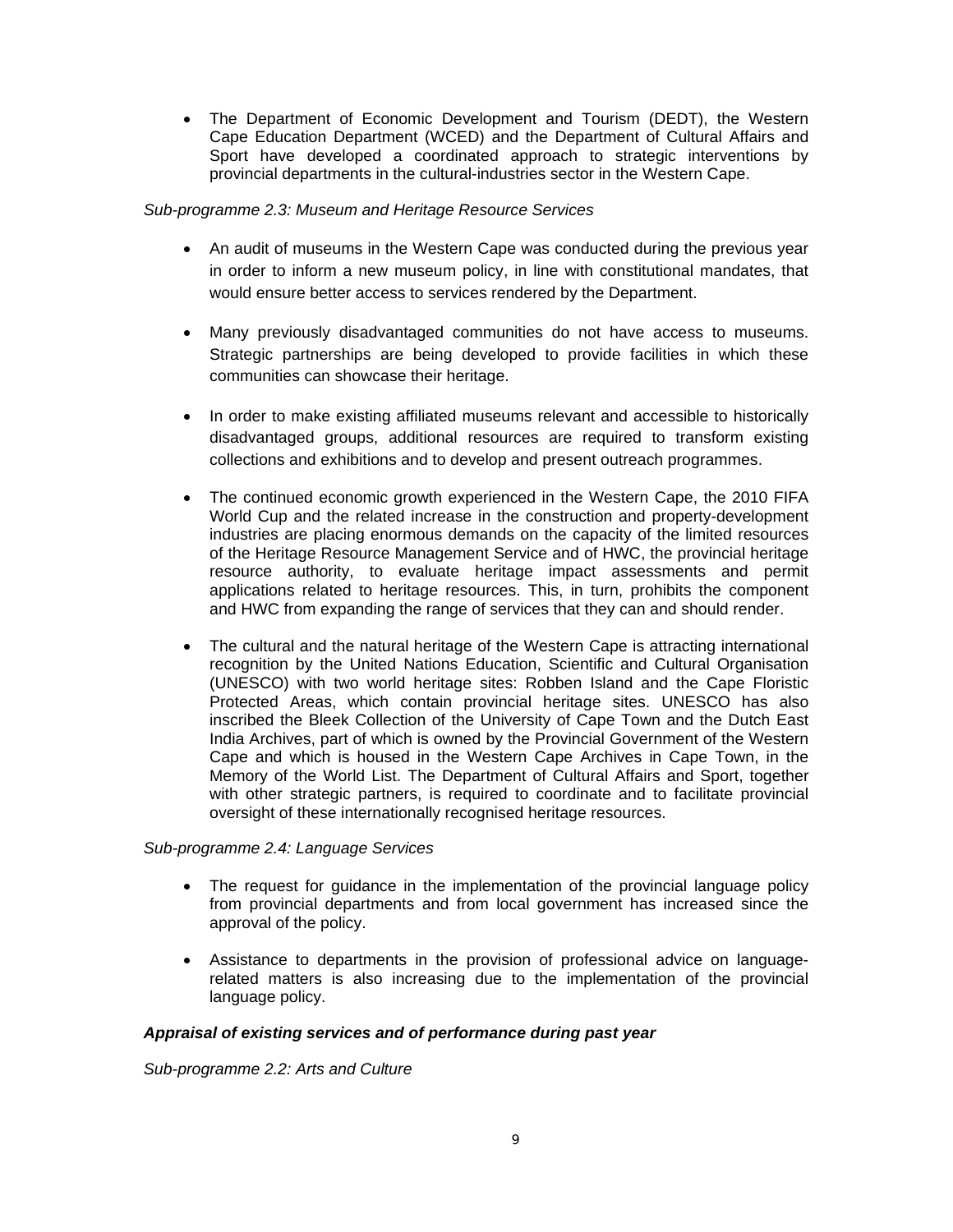- The dispute relating to the roles and the responsibilities of the WCCC has seriously impacted on the funding of arts and culture organisations in the Western Cape.
- An evaluation of the current strategies and practices and the funding policy has taken place and has influenced the evaluation of the existing arts and culture programmes and projects undertaken by the Department.
- The targeted approach to the development of a coordinated strategy for key cultural industries in the Western Cape with strategic partners has the potential to create more job opportunities in the Western Cape and to contribute towards economic growth.

#### *Sub-programme 2.3: Museum and Heritage Resource Services*

- The museums' audit undertaken during 2005/06 identified the need to expand the services rendered by the Museum Service, which has been taken into account in the drafting of new museum legislation. In addition, ways of providing administrative, managerial, professional and technical support to new and to existing community-based museums and heritage centres have been established.
- The Museum Service's oral-history project, launched in the Overberg district in 2005, was extended to the Great Karoo during 2006/07, in partnership with the Beaufort West Museum. This supports the Department's rural-development strategy to engage local communities and learners in the presidential nodes. This research project is able to provide tangible medium-term outcomes, like scrapbooks, memory boxes and learner-created and curated exhibitions.
- New exhibitions at the Bartolomeu Dias Museum in Mossel Bay and the Old Harbour Museum in Hermanus will contribute to the cultural and heritage tourism infrastructure of these areas.
- Legislative mandates in respect of the Heritage Resource Management Service in the Western Cape were complied with.
- The review of the existing geographical names in line with the policies and the legislative mandate continued and the results were submitted to the South African Geographical Names Council for consideration.

#### *Sub-programme 2.4: Language Services*

• The successful integration of the Language Services from the Department of the Premier into this Department provided an opportunity to facilitate a focused and a coordinated language service to clients and to cement the implementation of the provincial language policy. This opportunity was not, however, completely realised during the past year due to logistical problems.

### *Key challenges over strategic-plan period*

As tangible progress is made in the planning of the 2010 FIFA World Cup event, Cultural Affairs will further unpack the draft proposals developed during 2006/07 to incorporate arts, culture and heritage programmes into the overall programme for the event, in collaboration with national, with provincial and with local initiatives.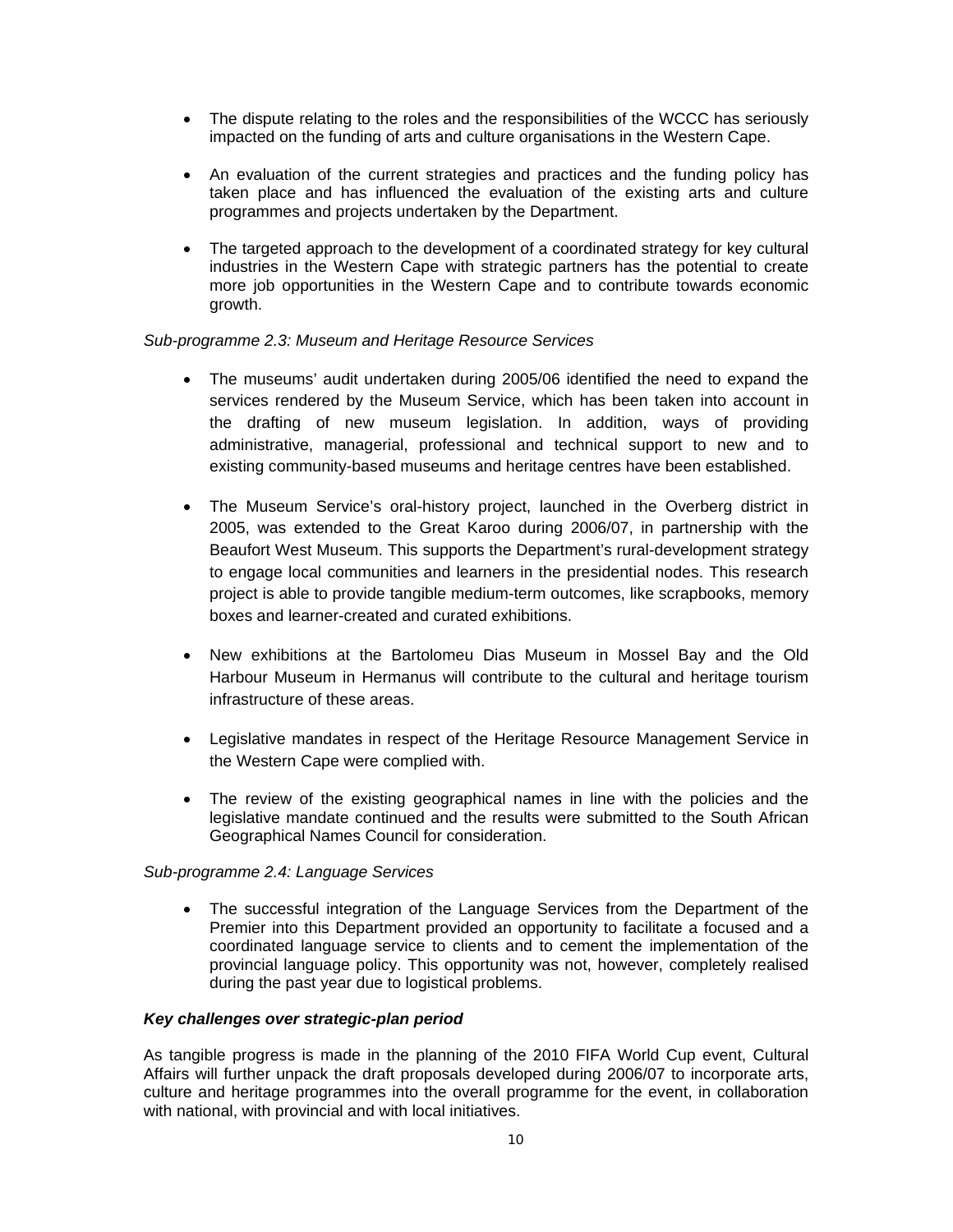New draft policies for the sector should be costed to ensure that the realistic expectation of outcomes is achieved without the prospect of more resources being made available.

Other key challenges are as follows:

*Sub-programme 2.2: Arts and Culture* 

• Coordinated approaches with partners, with stakeholders and with role-players should be further developed to position arts and culture to contribute more significantly towards economic development and tourism in both the rural and the urban regions of the Western Cape.

#### *Sub-programme 2.3: Museum and Heritage Resource Services*

- There is a lack of resources to accelerate the transformation of existing museums. Existing museum collections, exhibitions and public programmes do not aptly reflect the heritage diversity of the Province. Innovative strategies should be developed with partners and with affected communities to address these imbalances and to promote the developmental role of museums.
- Professional standards at museums, especially those relating to collections management and to educational programmes, should be systematically scrutinised and upgraded.
- There is a lack of sufficient capacity in the Heritage Resource Management Service and HWC to assist and to guide local planning authorities in identifying heritage resources to inform their spatial development plans as part of their integrated development plans (IDPs).
- There is a lack of sufficient capacity in the Heritage Resource Management Service and HWC to manage applications for permits and for heritage impact assessments to guide sustainable development and investment in the construction and development industry.
- There is a lack of storage facilities at national and provincial heritage institutions and at tertiary-education institutions to ensure compliance with permit conditions for archaeological and for palaeontological finds imposed by HWC and by the South African Heritage Resources Agency (SAHRA).

#### *Sub-programme 2.4: Language Services*

- The successful implementation of the approved provincial language policy should be ensured and the WCLC should be empowered to evaluate and to monitor the implementation.
- The Language Services should be successfully integrated from the Department of the Premier into this Department.
- A pride in and tolerance and understanding of a multilingual society should be coordinated and promoted with strategic partners to prevent monolingualism. Policies, priorities and strategic objectives should be identified.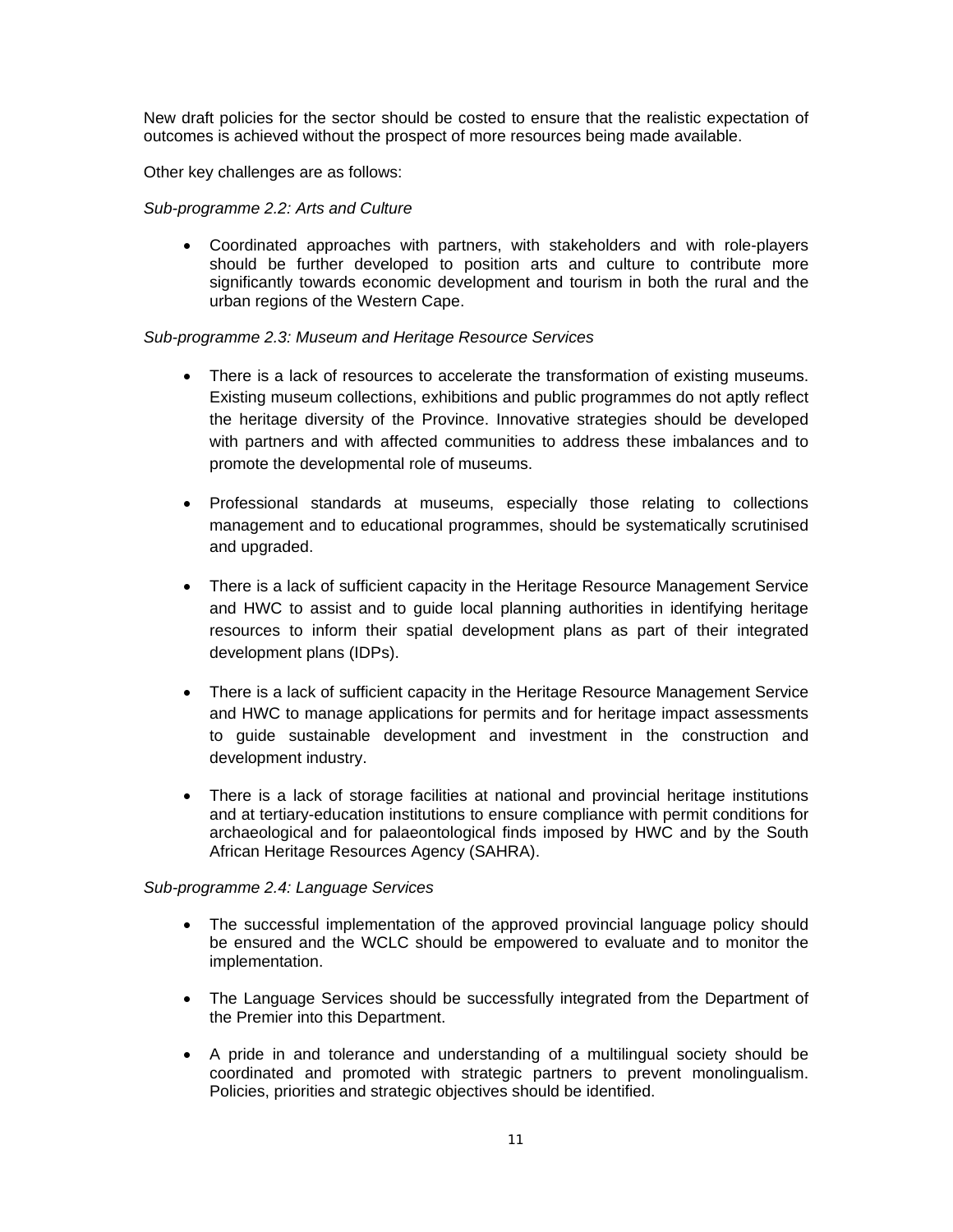# **2.3 Policies, priorities and strategic objectives**

At national level, the policies, priorities and strategic objectives of the Department of Cultural Affairs and Sport relevant to Cultural Affairs are aligned to the following:

- The ASGISA;
- the National Spatial Development Perspective; and
- the draft Macro-Social Analysis.

At provincial level, the policies, priorities and strategic objectives of the Department relevant to Cultural Affairs are aligned to the following:

- The PGDS (*iKapa Elihlumayo* and, more specifically, the sectoral key deliverables for the social cluster); and
- the Western Cape PSDF.

At local level, the policies, priorities and strategic objectives of the Department relevant to Cultural Affairs are aligned to the IDPs of local authorities in the Western Cape.

## *Strategic goal*

The promotion, the development and the transformation of Arts and Culture, Museum and Heritage, and Language Services to contribute towards:

- sustainable economic growth and opportunities;
- nation building;
- good governance; and
- social and human-capital development.

#### **Programme 2: Cultural Affairs – Strategic objectives**

|    | 1. To ensure cultural diversity and the advancement of artistic disciplines into viable<br><i>industries.</i>                                       |
|----|-----------------------------------------------------------------------------------------------------------------------------------------------------|
|    | 2. To accelerate the transformation of the country's heritage landscape by establishing<br>and managing museums and by providing heritage services. |
| 3. | To promote multilingualism, to redress past linguistic imbalances and to develop<br>previously marginalised languages.                              |

# **2.4 Analysis of constraints and measures planned to overcome constraints**

Current constraints experienced are the following:

• Although the review of concurrent national policies and legislation pertaining to Cultural Affairs is underway, the results have not yet been finalised and all the relevant stakeholders have not yet been consulted.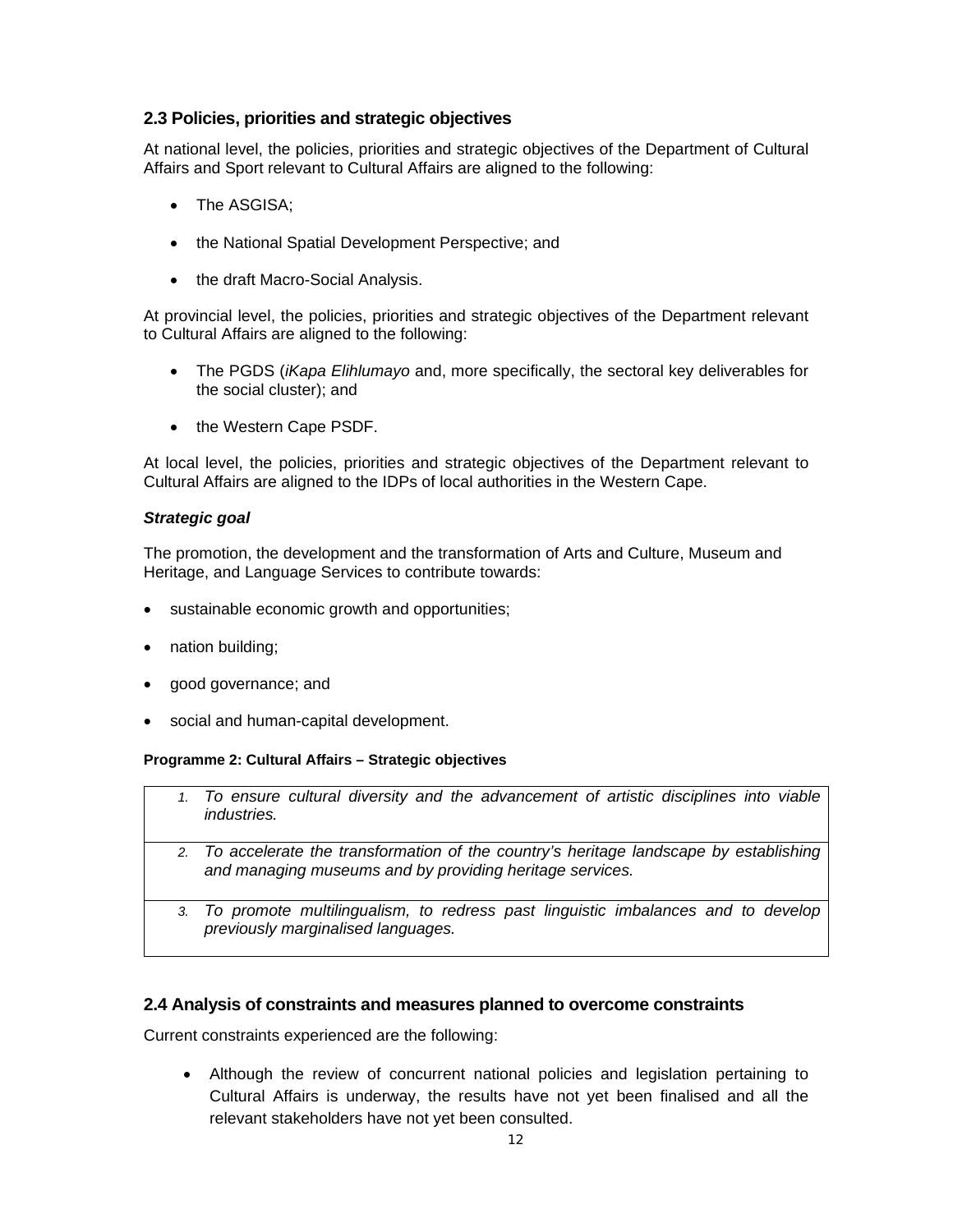- The draft provincial cultural policy framework, about which was consulted with stakeholders in the Western Cape, cannot be finalised until concurrent overarching national policies have been agreed upon, thus ensuring that they meet minimum national standards.
- The implications of the constitutional mandates relating to cultural matters are impeded by the lack of clarity as to how the institutional and financial arrangements that are required among the three spheres of government will be dealt with.
- It is difficult to attract and to retain staff with scarce skills, where needed.

The risk analysis undertaken for the Department by consultants appointed by Provincial Treasury highlighted the following as critical risk areas:

- The sustainable development, promotion and preservation of culture through events and projects;
- managerial support for Arts and Culture;
- the exhibition and marketing services of the Museum Service;
- managerial and professional capacity in the Museum Service and affiliated museums; and
- collections management at affiliated museums.

Critical risk areas were also identified in the parallel risk analysis commissioned for the public entities of the Department. These will be reported on and addressed in the strategic plans of these entities.

The measures planned to overcome these constraints are the following:

- Continue to advocate the Department's role in realising the Western Cape PGDS of building social and human capital through strategic partnerships.
- Finalise the realignment process of the component within the broader context of the Department and Provincial Government and, when approved, implement the realigned structure to ensure the effective and efficient delivery of service and the development and retention of scarce skills.
- Utilise existing mechanisms and develop strategic partnerships with other spheres of government to monitor and to evaluate the longer-term impact of programmes.
- Develop strategic partnerships to link arts, culture, language, museums and heritage to economic opportunities.

# **2.5 Description of planned quality-improvement measures**

The improvement measures for the service delivery of Cultural Affairs are informed by the principles in the *Batho Pele* White Paper and by the development of the service-delivery improvement plans. Furthermore, the requirements and the mandates of national and provincial legislation and the national White Paper on Arts, Culture and Heritage and of provincial policies also inform the overarching sector-specific service-delivery improvement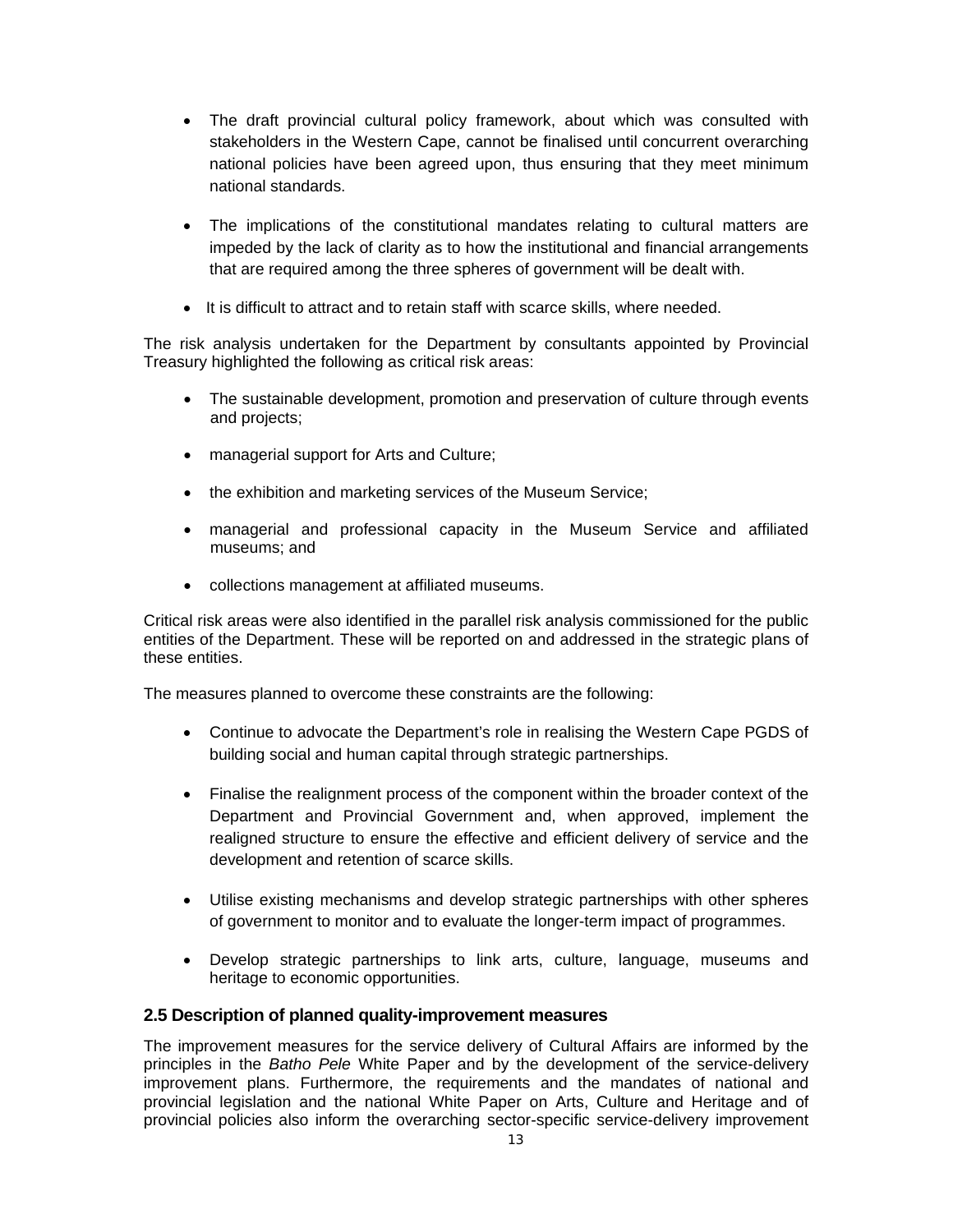plans. In respect of the re-evaluation of the role of Cultural Affairs, the service-delivery improvement measures include the following:

- Provincial policy relating to Arts and Culture, Museum and Heritage, and Language Services, aligned to the national-policy review process currently underway and with provincial-policy documents, especially the *iKapa Elihlumayo* strategies within relevant constitutional and legislative mandates, is being finalised.
- Service-delivery improvement measures based on the measurable objectives set out in the annual performance plan for 2007/08 are being revised to ensure effective, efficient and economic services.
- Protocols and service level agreements (SLAs) with key role-players in the three spheres of government are being negotiated to improve coordination in intergovernmental relations and in the pursuit of seamless government.
- Aligned to the key deliverables for the social cluster, strategic partnerships are being developed to:
	- o build and bridge social and human-capital capacity; and
	- o finalise realignment between the Department and the public entities.
- A contribution is being made towards the building of social capital by:
	- o the presentation of museum exhibitions and of educational programmes that address issues of nationhood and of identity;
	- $\circ$  the development of capacity and scarce skills in the arts and culture, heritage, and language sectors through training interventions and internships;
	- o a more focused arts and culture incubator programme; and
	- o the maintenance and the development of heritage infrastructure (museums).
- A contribution is being made towards social cohesion by the continuous bridging of social, racial and income divides through arts and culture, heritage, and language projects, programmes and services.
- A contribution is being made towards the creation of a "Home for All" in the Western Cape by the building of social capital within communities through:
	- o arts and culture, and language activities and events;
	- $\circ$  reflection and memorialisation (museums and heritage services); and
	- o the promotion of the awareness of language diversity and multilingualism.
- A contribution is being made towards the building of human capital by the development of skills in the arts and culture, heritage, and language sectors.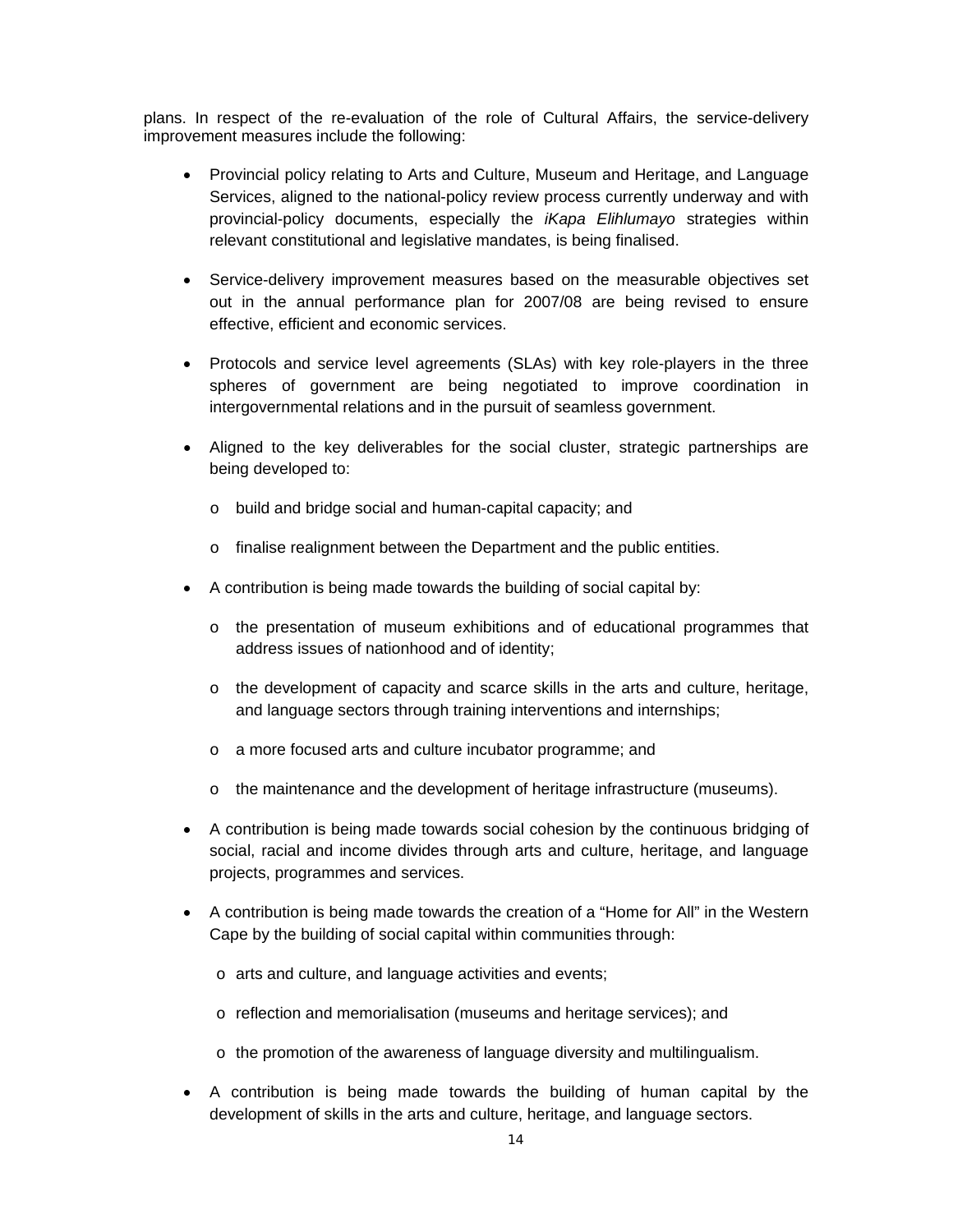- A contribution is being made towards economic development by:
	- o the creation of job opportunities in the cultural industries and through major events;
	- o the leveraging of arts and culture, and heritage to expand culture and heritage tourism;
	- o the assurance of sustainable economic development through the rendering of effective heritage-resource management services; and
	- o the rendering of assistance to museums to be first-class tourist attractions.

# **2.6 Specification of measurable objectives and performance indicators**

## *Sub-programme 2.2: Arts and Culture*

This sub-programme promotes and advances arts and culture through the development of visual arts, of crafts and of performing arts by providing assistance to projects, to programmes and to community art centres.

| Sub-programme 2.2: Arts and Culture |  |  |  |  |  |
|-------------------------------------|--|--|--|--|--|
|-------------------------------------|--|--|--|--|--|

| <b>Arts and Culture</b>              |                                     | <b>Strategic Goal</b><br>Language Services to contribute to: |                                                                                                                                     |                            |                          |              | The <b>promotion, development and transformation</b> of Arts and Culture, Museum and Heritage, and |              |              |
|--------------------------------------|-------------------------------------|--------------------------------------------------------------|-------------------------------------------------------------------------------------------------------------------------------------|----------------------------|--------------------------|--------------|----------------------------------------------------------------------------------------------------|--------------|--------------|
|                                      |                                     | ٠<br>٠<br>٠<br>٠                                             | sustainable economic growth and opportunities;<br>nation building:<br>good governance; and<br>social and human-capital development. |                            |                          |              |                                                                                                    |              |              |
| <b>Strategic</b><br><b>Objective</b> | Measura-<br>ble<br><b>Objective</b> | Perfor-<br>mance-<br>measure<br>Indicator                    | Actual<br>2005/06                                                                                                                   | 2006/07<br><b>Estimate</b> | <b>Target</b><br>2007/08 | Quarter<br>1 | Quarter<br>2                                                                                       | Quarter<br>3 | Quarter<br>4 |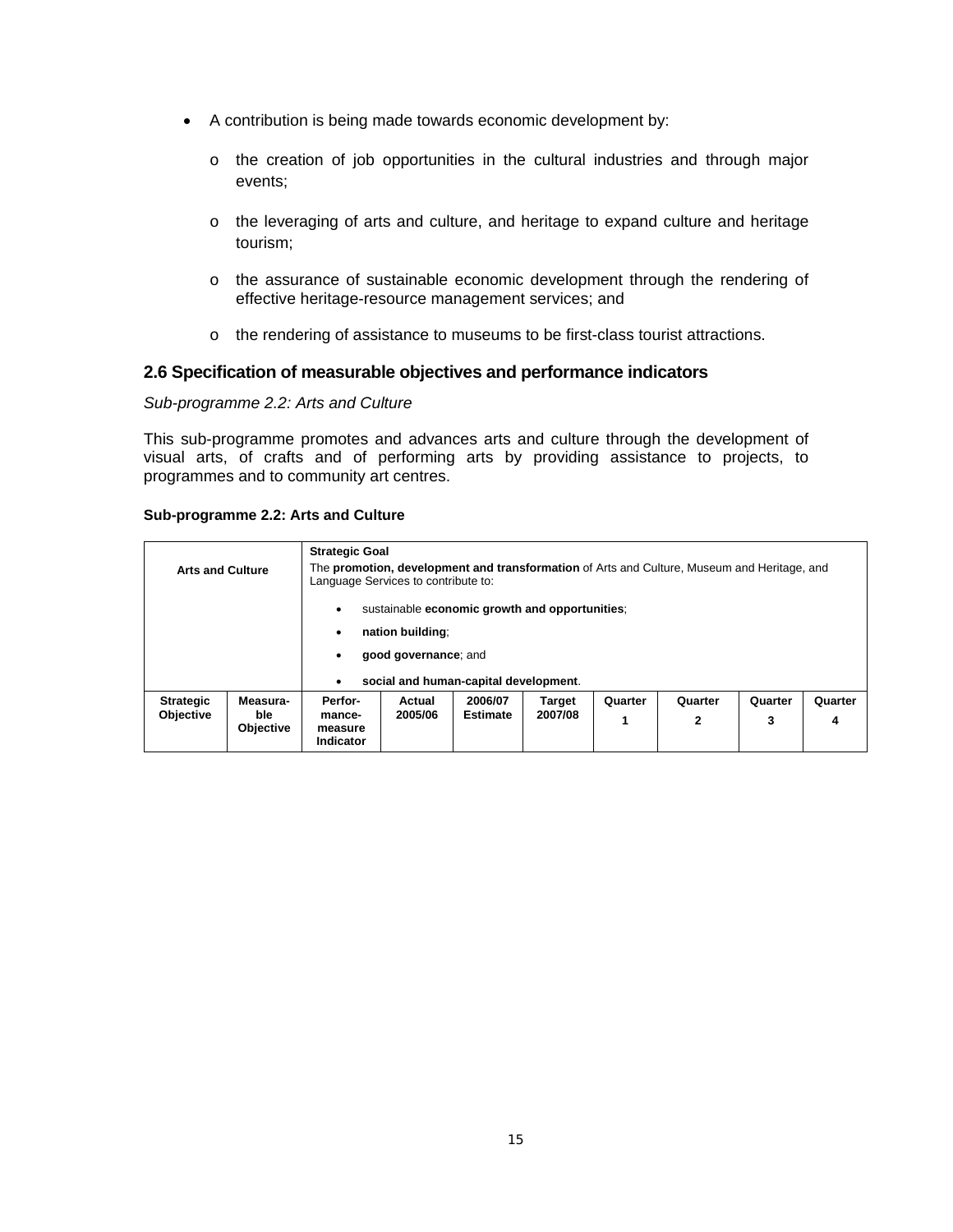|                                                                                                                       |                                                                             | <b>Strategic Goal</b>                                                                       |                                                                                                                                                                                                                                              |                                                                                                                             |                                                                |                                                    |                                                                                             |                                                                  |                                                    |  |  |
|-----------------------------------------------------------------------------------------------------------------------|-----------------------------------------------------------------------------|---------------------------------------------------------------------------------------------|----------------------------------------------------------------------------------------------------------------------------------------------------------------------------------------------------------------------------------------------|-----------------------------------------------------------------------------------------------------------------------------|----------------------------------------------------------------|----------------------------------------------------|---------------------------------------------------------------------------------------------|------------------------------------------------------------------|----------------------------------------------------|--|--|
| <b>Arts and Culture</b>                                                                                               |                                                                             |                                                                                             | Language Services to contribute to:                                                                                                                                                                                                          |                                                                                                                             |                                                                |                                                    | The promotion, development and transformation of Arts and Culture, Museum and Heritage, and |                                                                  |                                                    |  |  |
|                                                                                                                       |                                                                             |                                                                                             | sustainable economic growth and opportunities;                                                                                                                                                                                               |                                                                                                                             |                                                                |                                                    |                                                                                             |                                                                  |                                                    |  |  |
|                                                                                                                       |                                                                             |                                                                                             | nation building:                                                                                                                                                                                                                             |                                                                                                                             |                                                                |                                                    |                                                                                             |                                                                  |                                                    |  |  |
|                                                                                                                       |                                                                             |                                                                                             | good governance; and                                                                                                                                                                                                                         |                                                                                                                             |                                                                |                                                    |                                                                                             |                                                                  |                                                    |  |  |
|                                                                                                                       |                                                                             | $\bullet$                                                                                   | social and human-capital development.                                                                                                                                                                                                        |                                                                                                                             |                                                                |                                                    |                                                                                             |                                                                  |                                                    |  |  |
| <b>Strategic</b>                                                                                                      | Measura-                                                                    | Perfor-                                                                                     | Actual                                                                                                                                                                                                                                       | 2006/07                                                                                                                     | <b>Target</b>                                                  | Quarter                                            | Quarter                                                                                     | Quarter                                                          | Quarter                                            |  |  |
| Objective                                                                                                             | ble<br>Objective                                                            | mance-<br>measure<br>Indicator                                                              | 2005/06                                                                                                                                                                                                                                      | Estimate                                                                                                                    | 2007/08                                                        | 1                                                  | $\mathbf{2}$                                                                                | 3                                                                | 4                                                  |  |  |
| To ensure<br>cultural<br>diversity and<br>advance-<br>ment of<br>artistic<br>disciplines<br>into viable<br>industries | To<br>establish<br>structures<br>and<br>provide<br>institutional<br>support | Number<br>and type of<br>coordina-<br>ting<br>structures<br>established<br>and<br>supported | Provided<br>admini-<br>strative<br>and<br>profes-<br>sional<br>support to<br>Western<br>Cape<br>Cultural<br>Commis-<br>sion<br>(WCCC) in<br>terms of<br>Section 14<br>of WCCC<br>and<br>Cultural<br>Councils<br>Act (Act<br>$14$ of<br>1998) | Approval<br>of<br>strategic<br>plan and<br>budget<br>6 plenary<br>meetings<br>12 <sup>2</sup><br>commit-<br>tee<br>meetings | Approval<br>of<br>strategic<br>plan and<br>budget              | Ongoing<br>admini-<br>strative<br>support          | Ongoing<br>admini-<br>strative<br>support                                                   | Ongoing<br>admini-<br>strative<br>support                        | Ongoing<br>admini-<br>strative<br>support          |  |  |
|                                                                                                                       |                                                                             |                                                                                             | 1 cultural<br>forum<br>esta-<br>blished                                                                                                                                                                                                      | Esta-<br>blishment<br>of 9<br>cultural<br>forums                                                                            | Esta-<br>blishment<br>of 14<br>cultural<br>forums              | Esta-<br>blish-<br>ment of<br>3 cultural<br>forums | Establish-<br>ment of 4<br>cultural<br>forums                                               | Esta-<br>blish-<br>ment of<br>4 cultural<br>forums               | Esta-<br>blish-<br>ment of<br>3 cultural<br>forums |  |  |
|                                                                                                                       |                                                                             |                                                                                             |                                                                                                                                                                                                                                              | Support<br>of 1<br>cultural<br>forum                                                                                        | Support of<br>10 cultural<br>forums                            | Support<br>of 10<br>cultural<br>forums             | Support of<br>13 cultural<br>forums                                                         | Support<br>of 17<br>cultural<br>forums                           | Support<br>of 10<br>cultural<br>forums             |  |  |
|                                                                                                                       |                                                                             |                                                                                             |                                                                                                                                                                                                                                              | Initiation<br>of<br>provincial<br>music<br>associa-<br>tion                                                                 | Negotia-<br>tion of<br>provincial<br>music<br>associa-<br>tion |                                                    | Formalisa-<br>tion of<br>provincial<br>music<br>association                                 | Initiation<br>of<br>provin-<br>cial<br>dance<br>associa-<br>tion |                                                    |  |  |
|                                                                                                                       |                                                                             | Number of<br><b>SLAs</b><br>concluded                                                       | $\mathbf 0$                                                                                                                                                                                                                                  | 0                                                                                                                           | Initiation of<br>SLA with<br><b>WCED</b>                       |                                                    | Conclusion<br>of SLA with<br><b>WCED</b>                                                    |                                                                  |                                                    |  |  |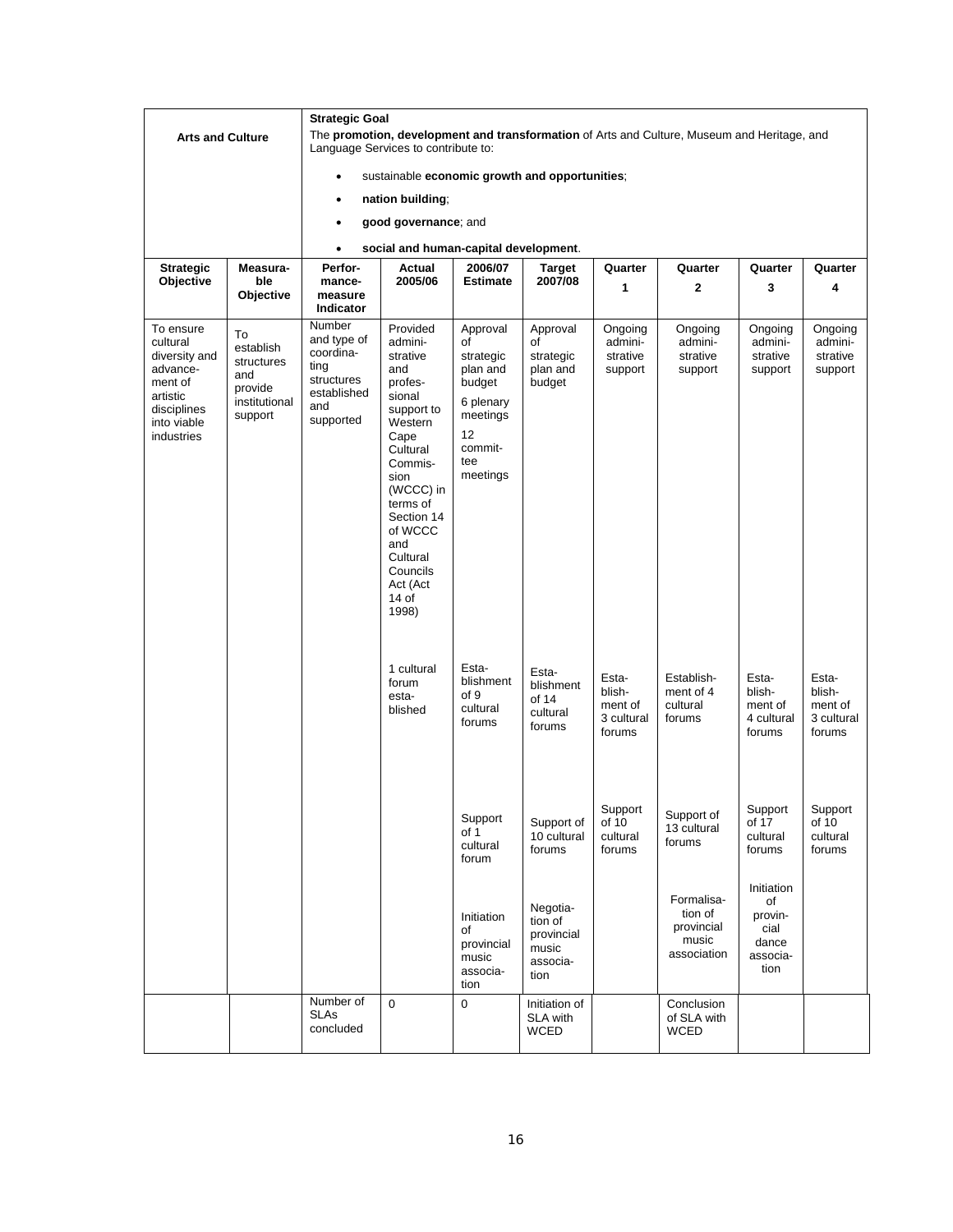|                         |                                                        | <b>Strategic Goal</b>                                                   |                                                                                      |                                                                                                            |                                                                                                            |                                                                                 |                                                                                             |                                                                                 |                                                                                 |
|-------------------------|--------------------------------------------------------|-------------------------------------------------------------------------|--------------------------------------------------------------------------------------|------------------------------------------------------------------------------------------------------------|------------------------------------------------------------------------------------------------------------|---------------------------------------------------------------------------------|---------------------------------------------------------------------------------------------|---------------------------------------------------------------------------------|---------------------------------------------------------------------------------|
| <b>Arts and Culture</b> |                                                        | Language Services to contribute to:                                     |                                                                                      |                                                                                                            |                                                                                                            |                                                                                 | The promotion, development and transformation of Arts and Culture, Museum and Heritage, and |                                                                                 |                                                                                 |
|                         |                                                        |                                                                         | sustainable economic growth and opportunities;                                       |                                                                                                            |                                                                                                            |                                                                                 |                                                                                             |                                                                                 |                                                                                 |
|                         |                                                        |                                                                         | nation building;                                                                     |                                                                                                            |                                                                                                            |                                                                                 |                                                                                             |                                                                                 |                                                                                 |
|                         |                                                        | $\bullet$                                                               | good governance; and                                                                 |                                                                                                            |                                                                                                            |                                                                                 |                                                                                             |                                                                                 |                                                                                 |
|                         |                                                        |                                                                         | social and human-capital development.                                                |                                                                                                            |                                                                                                            |                                                                                 |                                                                                             |                                                                                 |                                                                                 |
| <b>Strategic</b>        | Measura-                                               | Perfor-                                                                 | Actual                                                                               | 2006/07                                                                                                    | <b>Target</b>                                                                                              | Quarter                                                                         | Quarter                                                                                     | Quarter                                                                         | Quarter                                                                         |
| Objective               | ble<br><b>Objective</b>                                | mance-<br>measure<br><b>Indicator</b>                                   | 2005/06                                                                              | <b>Estimate</b>                                                                                            | 2007/08                                                                                                    | 1                                                                               | $\mathbf{2}$                                                                                | 3                                                                               | 4                                                                               |
|                         |                                                        | Number of<br>grants-in-<br>aid\spon-<br>sorships<br>awarded             | 1 transfer<br>payment<br>made to<br>WCCC for<br>disburse-<br>ments                   | Making of<br>1 transfer<br>payment<br>to WCCC<br>for dis-<br>burse-<br>ments                               | Making of<br>51<br>transfer<br>payments<br>to non-<br>profit<br>organisa-<br>tions<br>(including<br>WCCC)  |                                                                                 | Transfer of<br>50% of<br>available<br>transfer<br>payments                                  | Transfer<br>of 100%<br>of<br>available<br>transfer<br>pay-<br>ments             |                                                                                 |
|                         | To provide<br>and<br>maintain<br>facilities            | Number of<br>facilities<br>maintained                                   | Mainte-<br>nance<br>grant of<br>R116000<br>made to<br>Artscape<br>Theatre<br>complex | Making of<br>mainte-<br>nance<br>grant of<br>R120 000<br>to<br>Artscape                                    | Making of<br>mainte-<br>nance<br>grant of<br>R125 000<br>to<br>Artscape                                    |                                                                                 | Making of<br>grant to<br>Artscape                                                           |                                                                                 |                                                                                 |
|                         |                                                        | Manage<br>7<br>cultural<br>facilities on<br>behalf<br>of<br><b>WCCC</b> | 7 cultural<br>facilities<br>managed<br>on behalf<br>of WCCC                          | Manage-<br>ment of 7<br>cultural<br>facilities<br>on behalf<br>of WCCC                                     | Manage-<br>ment of 7<br>cultural<br>facilities<br>on behalf<br>of WCCC                                     |                                                                                 |                                                                                             | Opening<br>of<br>bookings<br>for 2008                                           |                                                                                 |
|                         | To<br>coordinate<br>and initiate<br>cultural<br>events | Develop<br>events<br>calendar                                           | Consoli-<br>dated<br>events<br>calendar<br>for<br>Cultural<br>Affairs                | Consoli-<br>dation of<br>events<br>calendar<br>for<br>Cultural<br>Affairs on<br>Cape<br>Gateway<br>website | Consoli-<br>dation of<br>events<br>calendar<br>for<br>Cultural<br>Affairs on<br>Cape<br>Gateway<br>website | Provision<br>of<br>monthly<br>updated<br>calendar<br>for<br>Cultural<br>Affairs | Provision of<br>monthly<br>updated<br>calendar for<br>Cultural<br>Affairs                   | Provision<br>of<br>monthly<br>updated<br>calendar<br>for<br>Cultural<br>Affairs | Provision<br>of<br>monthly<br>updated<br>calendar<br>for<br>Cultural<br>Affairs |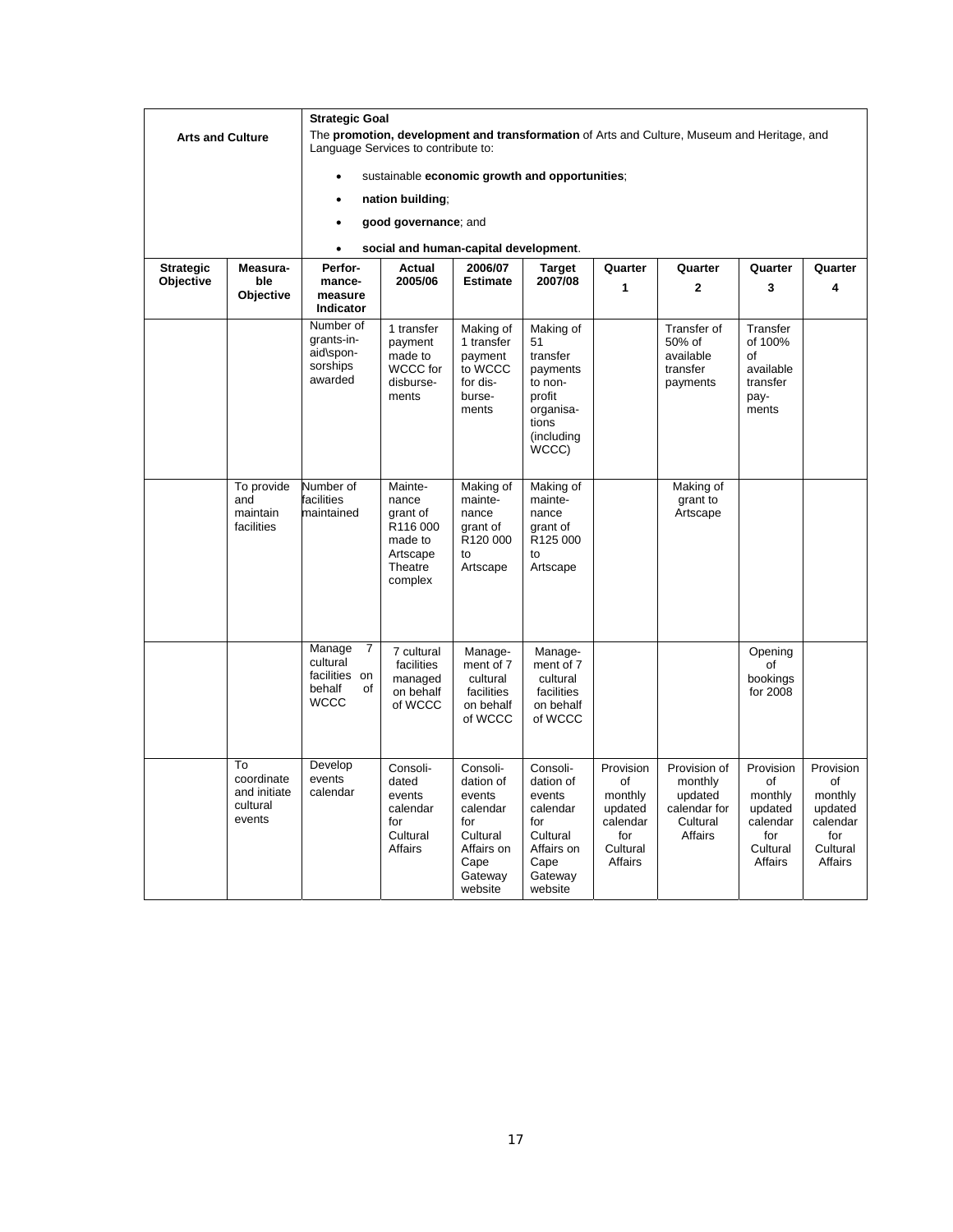|                         |                                                                 | <b>Strategic Goal</b>                               |                                                                                |                                                                                                |                                                                                         |                                                      |                                                                                             |                                                                |                                                  |
|-------------------------|-----------------------------------------------------------------|-----------------------------------------------------|--------------------------------------------------------------------------------|------------------------------------------------------------------------------------------------|-----------------------------------------------------------------------------------------|------------------------------------------------------|---------------------------------------------------------------------------------------------|----------------------------------------------------------------|--------------------------------------------------|
| <b>Arts and Culture</b> |                                                                 | Language Services to contribute to:                 |                                                                                |                                                                                                |                                                                                         |                                                      | The promotion, development and transformation of Arts and Culture, Museum and Heritage, and |                                                                |                                                  |
|                         |                                                                 | ٠                                                   |                                                                                |                                                                                                | sustainable economic growth and opportunities;                                          |                                                      |                                                                                             |                                                                |                                                  |
|                         |                                                                 |                                                     | nation building;                                                               |                                                                                                |                                                                                         |                                                      |                                                                                             |                                                                |                                                  |
|                         |                                                                 | ٠                                                   | good governance; and                                                           |                                                                                                |                                                                                         |                                                      |                                                                                             |                                                                |                                                  |
|                         |                                                                 | ٠                                                   | social and human-capital development.                                          |                                                                                                |                                                                                         |                                                      |                                                                                             |                                                                |                                                  |
| <b>Strategic</b>        | Measura-                                                        | Perfor-                                             | Actual<br>2006/07<br><b>Target</b><br>Quarter<br>Quarter<br>Quarter<br>Quarter |                                                                                                |                                                                                         |                                                      |                                                                                             |                                                                |                                                  |
| Objective               | ble<br>Objective                                                | mance-<br>measure<br>Indicator                      | 2005/06                                                                        | <b>Estimate</b>                                                                                | 2007/08                                                                                 | 1                                                    | $\mathbf{2}$                                                                                | 3                                                              | 4                                                |
|                         |                                                                 | <b>Number</b><br>and type of<br>events<br>organised | Public-<br>holiday<br>and<br>special<br>events<br>organised                    | Number<br>of public-<br>holiday<br>program-<br>mes and<br>special<br>events<br>orga-<br>nised: | Organisa-<br>tion of<br>public-<br>holiday<br>program-<br>mes and<br>special<br>events: |                                                      |                                                                                             |                                                                |                                                  |
|                         |                                                                 |                                                     |                                                                                | Provincial<br>Freedom<br>Day<br>celebra-<br>tions                                              | 6 Freedom<br>Day<br>cultural<br>program-<br>mes                                         | 6<br>Freedom<br>Day<br>program-<br>mes (27<br>April) |                                                                                             |                                                                |                                                  |
|                         |                                                                 |                                                     |                                                                                | 4 Youth<br>Day<br>program-<br>mes                                                              | 6 Youth<br>Day<br>cultural<br>program-<br>mes                                           |                                                      | 6 Youth Day<br>program-<br>mes (16<br>June)                                                 |                                                                |                                                  |
|                         |                                                                 |                                                     |                                                                                | Women's<br>Day<br>program-<br>mes                                                              | 6 Women's<br>Day<br>program-<br>mes                                                     |                                                      | 6 Women's<br>Day<br>program-<br>mes                                                         |                                                                |                                                  |
|                         |                                                                 |                                                     |                                                                                | 4 Heritage<br>Day<br>program-<br>mes                                                           | Heritage<br>Day<br>cultural<br>program-<br>mes                                          |                                                      |                                                                                             | 6<br>Heritage<br>Day<br>program-<br>mes (24<br>Septem-<br>ber) |                                                  |
|                         |                                                                 |                                                     |                                                                                | Annual<br>awards<br>ceremony                                                                   | Annual<br>awards<br>ceremony                                                            |                                                      |                                                                                             | Annual<br>awards<br>ceremo-<br>ny                              |                                                  |
|                         | To<br>introduce<br>program-<br>mes at<br>cultural<br>facilities | Number of<br>program-<br>mes<br>initiated           | $\mathsf 0$                                                                    | $\mathbf 0$                                                                                    | Initiation<br>of 4<br>cultural<br>program-<br>mes                                       | Initiation<br>of 1<br>cultural<br>program-<br>me     | Initiation of<br>1 cultural<br>programme                                                    | Initiation<br>of 1<br>cultural<br>program-<br>me               | Initiation<br>of 1<br>cultural<br>program-<br>me |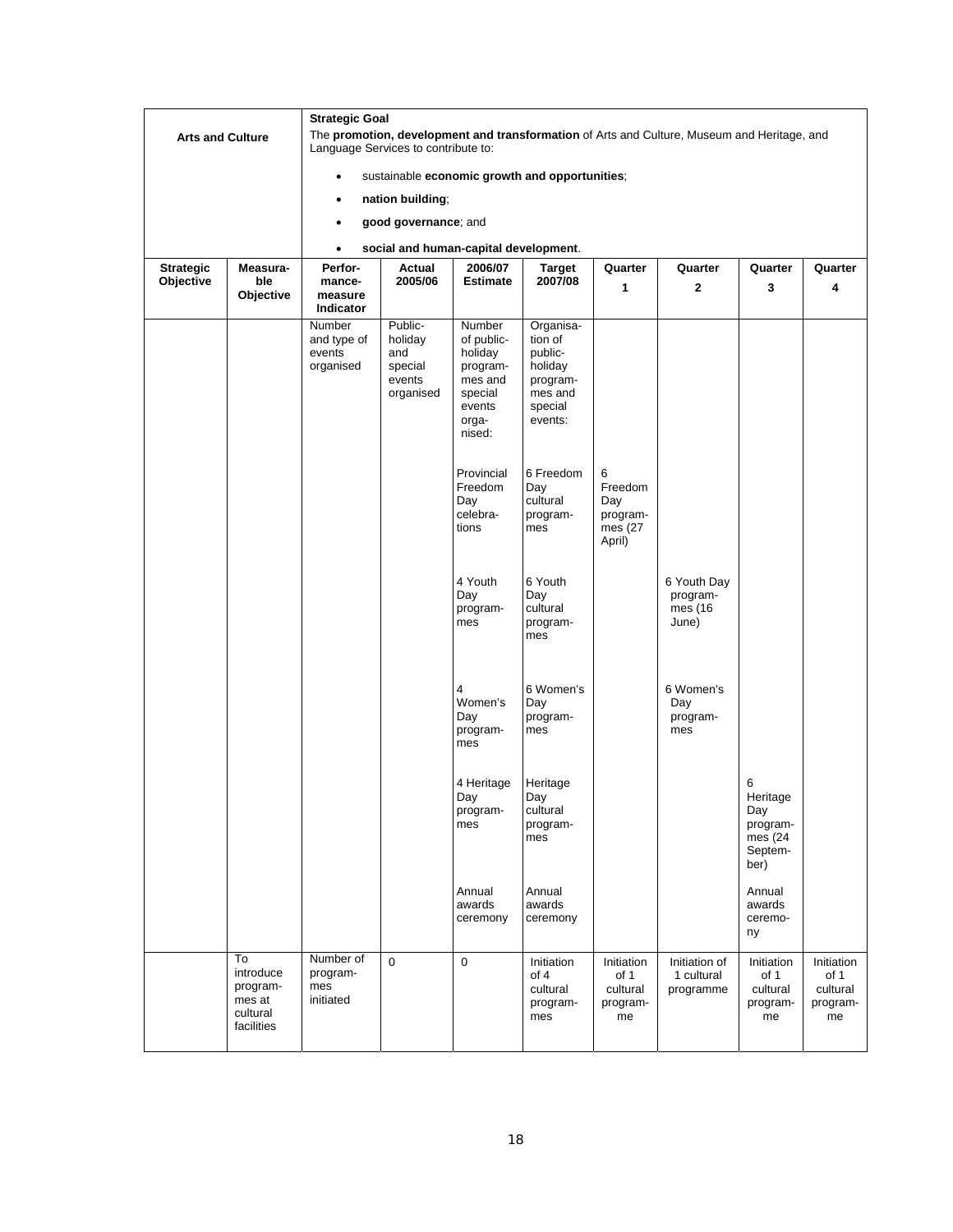|                               |                                                                                   | <b>Strategic Goal</b>                                                                                   |                                                                                                                                                             |                                                                                                                                      |                                                                                                                    |                                                     |                                                                                             |                                                               |                                                                       |
|-------------------------------|-----------------------------------------------------------------------------------|---------------------------------------------------------------------------------------------------------|-------------------------------------------------------------------------------------------------------------------------------------------------------------|--------------------------------------------------------------------------------------------------------------------------------------|--------------------------------------------------------------------------------------------------------------------|-----------------------------------------------------|---------------------------------------------------------------------------------------------|---------------------------------------------------------------|-----------------------------------------------------------------------|
| <b>Arts and Culture</b>       |                                                                                   | Language Services to contribute to:                                                                     |                                                                                                                                                             |                                                                                                                                      |                                                                                                                    |                                                     | The promotion, development and transformation of Arts and Culture, Museum and Heritage, and |                                                               |                                                                       |
|                               |                                                                                   |                                                                                                         | sustainable economic growth and opportunities;                                                                                                              |                                                                                                                                      |                                                                                                                    |                                                     |                                                                                             |                                                               |                                                                       |
|                               |                                                                                   |                                                                                                         | nation building;                                                                                                                                            |                                                                                                                                      |                                                                                                                    |                                                     |                                                                                             |                                                               |                                                                       |
|                               |                                                                                   |                                                                                                         |                                                                                                                                                             |                                                                                                                                      |                                                                                                                    |                                                     |                                                                                             |                                                               |                                                                       |
|                               |                                                                                   |                                                                                                         | good governance; and                                                                                                                                        |                                                                                                                                      |                                                                                                                    |                                                     |                                                                                             |                                                               |                                                                       |
|                               |                                                                                   | $\bullet$                                                                                               | social and human-capital development.                                                                                                                       |                                                                                                                                      |                                                                                                                    |                                                     |                                                                                             |                                                               |                                                                       |
| <b>Strategic</b><br>Objective | Measura-<br>ble<br>Objective                                                      | Perfor-<br>mance-<br>measure<br>Indicator                                                               | Actual<br>2005/06                                                                                                                                           | 2006/07<br><b>Estimate</b>                                                                                                           | <b>Target</b><br>2007/08                                                                                           | Quarter<br>1                                        | Quarter<br>$\mathbf{2}$                                                                     | Quarter<br>3                                                  | Quarter<br>4                                                          |
|                               | To<br>facilitate<br>capacity<br>building                                          | Number of<br>artists and<br>cultural<br>administra-<br>tors trained                                     |                                                                                                                                                             | Concep-<br>tualisation<br>of audit of<br>skills-<br>develop-<br>ment<br>interven-<br>tions<br>available<br>in arts<br>and<br>culture | Scoping<br>of audit of<br>skills-<br>develop-<br>ment<br>interven-<br>tions<br>available<br>in arts and<br>culture | Finalisa-<br>tion of<br>concep-<br>tualisa-<br>tion | Sourcing of<br>service<br>provider                                                          | Comple-<br>tion of<br>audit                                   | Perusal<br>of<br>outcome                                              |
|                               |                                                                                   | <b>Identify SA</b><br>Qualifica-<br>tions<br>Authority<br>(SAQA)-<br>accredited<br>training<br>partners | $\mathbf 0$                                                                                                                                                 | $\mathbf 0$                                                                                                                          | Identifica-<br>tion of 6<br>SAQA-<br>accredited<br>training<br>partners                                            | Identifi-<br>cation                                 | Receiving of<br>applications<br>for<br>partnerships                                         | Finalisa-<br>tion of 6<br>partner-<br>ship<br>agree-<br>ments |                                                                       |
|                               |                                                                                   | Number of<br>learnership<br>program-<br>mes<br>initiated                                                |                                                                                                                                                             | Facilita-<br>tion of 6<br>cultural-<br>assistant<br>learner-<br>ships                                                                | Facilita-<br>tion of 18<br>cultural-<br>assistant<br>learner-<br>ships                                             |                                                     | Facilitation<br>of 9 cultural-<br>assistant<br>learnerships                                 |                                                               | Facilita-<br>tion of 9<br>cultural-<br>assistant<br>learner-<br>ships |
|                               | To<br>facilitate<br>and<br>support<br>excellence-<br>enhancing<br>program-<br>mes | Number of<br>excellence-<br>enhancing<br>program-<br>mes offered                                        | 35<br>projects<br>underta-<br>ken to<br>promote,<br>develop<br>and<br>preserve<br>arts and<br>culture in<br>Western<br>Cape                                 | Underta-<br>king of 40<br>projects<br>to<br>promote,<br>develop<br>and<br>preserve<br>arts and<br>culture in<br>Western<br>Cape      | Underta-<br>king of 24<br>projects                                                                                 | Underta-<br>king of 6<br>projects                   | Undertaking<br>of 6 projects                                                                | Underta-<br>king of 6<br>projects                             | Underta-<br>king of 6<br>projects                                     |
|                               |                                                                                   |                                                                                                         | Genre-<br>developing<br>strategy<br>underta-<br>ken for<br>Perfor-<br>ming Arts<br>(music)<br>and<br>Western<br>Cape<br><b>Musicians</b><br>confe-<br>rence | Genre-<br>develo-<br>ping<br>strategies<br>for:<br>Music                                                                             | Genre-<br>develo-<br>ping<br>strategies<br>for:<br>Dance                                                           |                                                     |                                                                                             | Comple-<br>tion of<br>strategy<br>for<br>dance<br>genre       | Initiation<br>of<br>strategy<br>for<br>visual-<br>arts<br>genre       |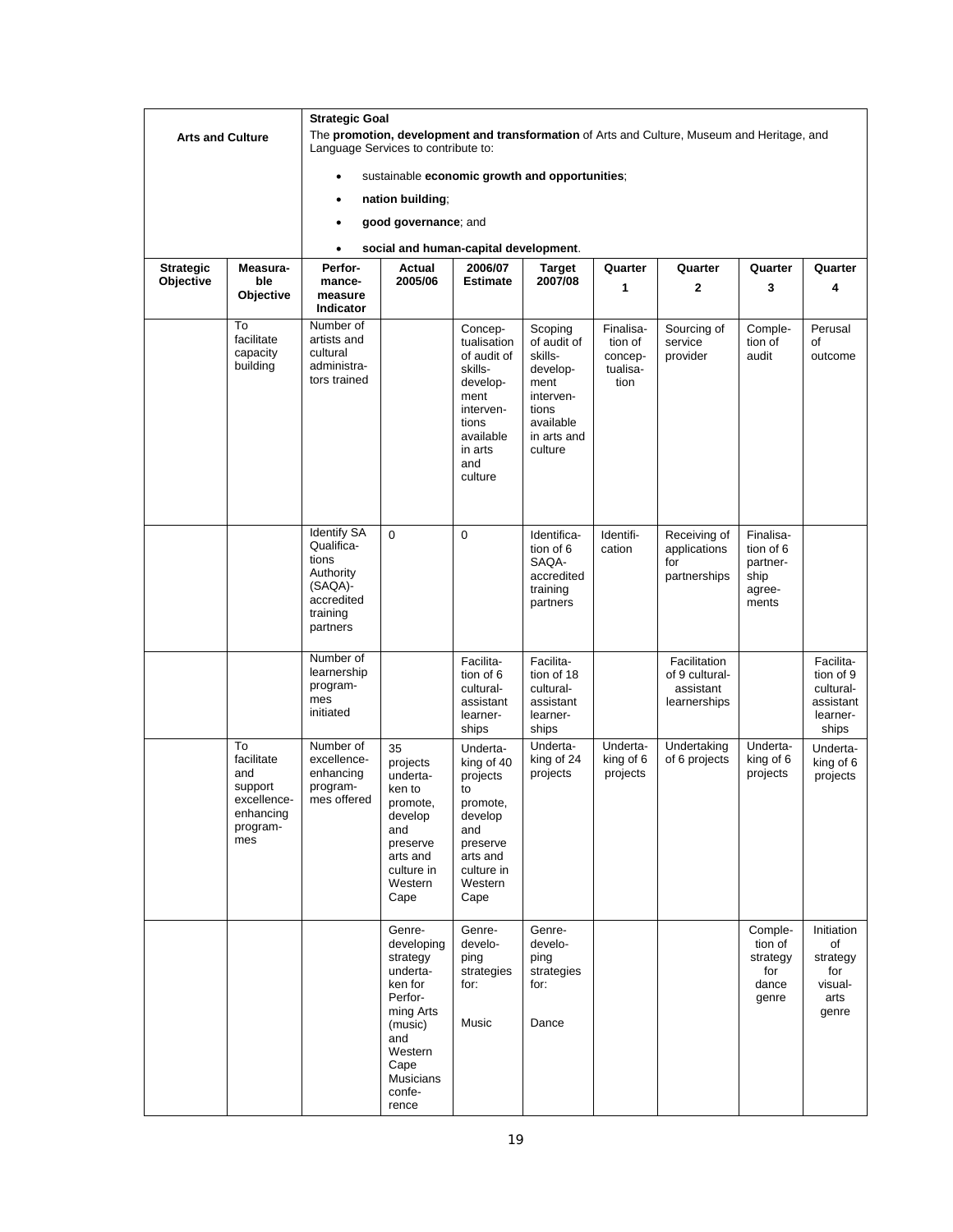#### *Sub-programme 2.3: Museum and Heritage Resource Services*

This sub-programme manages, conserves and promotes the heritage of the Western Cape through museum and heritage services, builds understanding of and pride in the diverse heritage of the Province and provides effective and efficient professional and administrative support to HWC.

#### **Sub-programme 2.3: Museum and Heritage Resource Services**

| <b>Strategic Goal</b><br>The promotion, development and transformation of Arts and Culture, Museum and Heritage,<br><b>Museum and Heritage</b><br>and Language Services to contribute to:<br><b>Resource Services</b> |                                |                                                  |                   |                            |                                                |              |              |              |              |
|-----------------------------------------------------------------------------------------------------------------------------------------------------------------------------------------------------------------------|--------------------------------|--------------------------------------------------|-------------------|----------------------------|------------------------------------------------|--------------|--------------|--------------|--------------|
|                                                                                                                                                                                                                       |                                | ٠                                                |                   |                            | sustainable economic growth and opportunities: |              |              |              |              |
|                                                                                                                                                                                                                       |                                | nation building:<br>٠                            |                   |                            |                                                |              |              |              |              |
| good governance; and                                                                                                                                                                                                  |                                |                                                  |                   |                            |                                                |              |              |              |              |
|                                                                                                                                                                                                                       |                                | $\bullet$                                        |                   |                            | social and human-capital development.          |              |              |              |              |
| <b>Strategic</b><br><b>Objective</b>                                                                                                                                                                                  | Measurable<br><b>Objective</b> | Perfor-<br>mance-<br>measure<br><b>Indicator</b> | Actual<br>2005/06 | 2006/07<br><b>Estimate</b> | <b>Target</b><br>2007/08                       | Quarter<br>1 | Quarter<br>2 | Quarter<br>3 | Quarter<br>4 |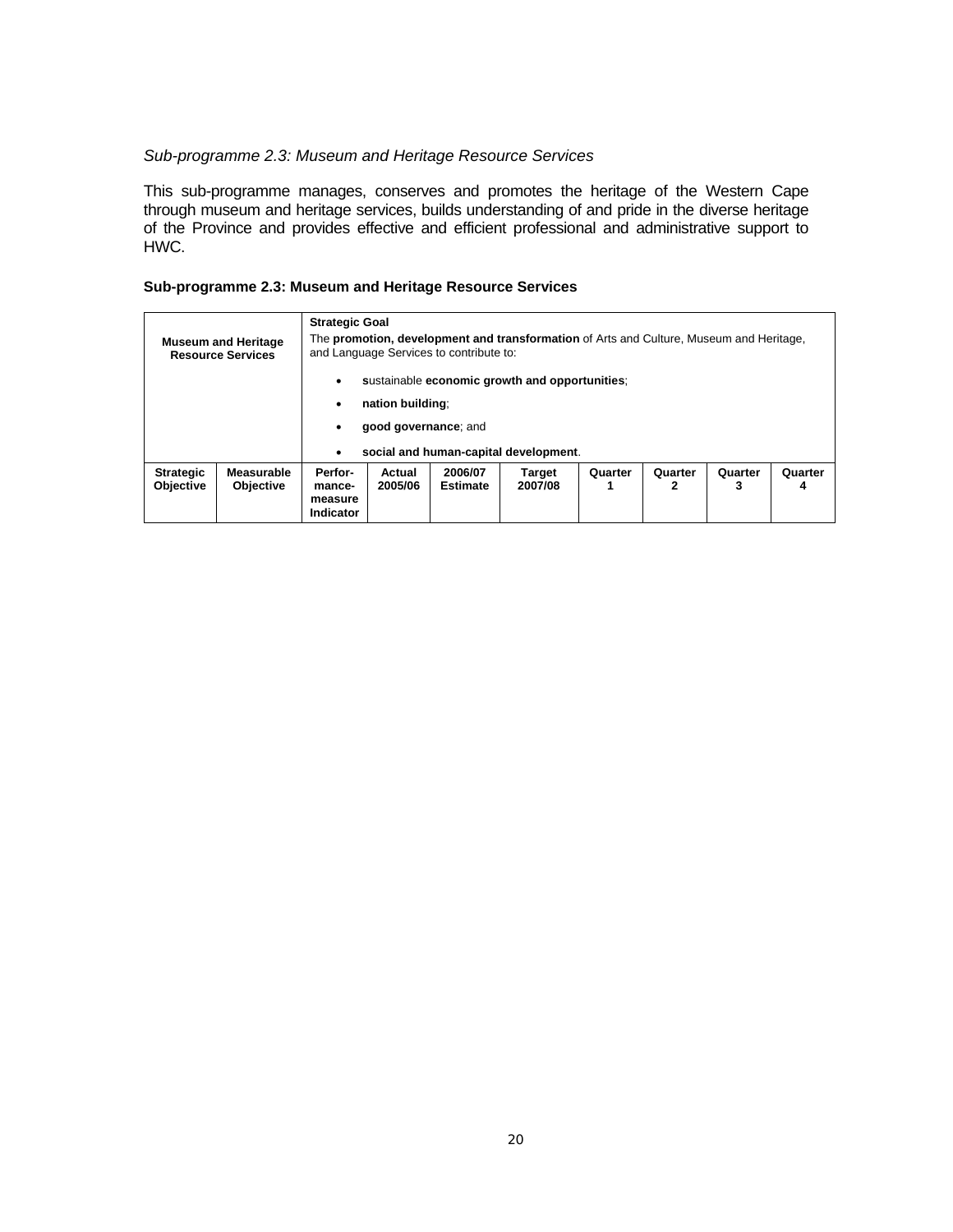|                                                                                                                                                                        |                                                                                                                                                                                                                      | <b>Strategic Goal</b>                                                                                                                               |                                                                                                                                                             |                                                                                                                                                                                                       |                                                                                                                                                            |                                                                                                               |                                        |                                        |                                                  |
|------------------------------------------------------------------------------------------------------------------------------------------------------------------------|----------------------------------------------------------------------------------------------------------------------------------------------------------------------------------------------------------------------|-----------------------------------------------------------------------------------------------------------------------------------------------------|-------------------------------------------------------------------------------------------------------------------------------------------------------------|-------------------------------------------------------------------------------------------------------------------------------------------------------------------------------------------------------|------------------------------------------------------------------------------------------------------------------------------------------------------------|---------------------------------------------------------------------------------------------------------------|----------------------------------------|----------------------------------------|--------------------------------------------------|
|                                                                                                                                                                        | <b>Museum and Heritage</b><br><b>Resource Services</b>                                                                                                                                                               |                                                                                                                                                     |                                                                                                                                                             | and Language Services to contribute to:                                                                                                                                                               | The promotion, development and transformation of Arts and Culture, Museum and Heritage,                                                                    |                                                                                                               |                                        |                                        |                                                  |
|                                                                                                                                                                        |                                                                                                                                                                                                                      |                                                                                                                                                     |                                                                                                                                                             |                                                                                                                                                                                                       | sustainable economic growth and opportunities;                                                                                                             |                                                                                                               |                                        |                                        |                                                  |
|                                                                                                                                                                        |                                                                                                                                                                                                                      | $\bullet$                                                                                                                                           | nation building;                                                                                                                                            |                                                                                                                                                                                                       |                                                                                                                                                            |                                                                                                               |                                        |                                        |                                                  |
|                                                                                                                                                                        |                                                                                                                                                                                                                      | $\bullet$                                                                                                                                           | good governance; and                                                                                                                                        |                                                                                                                                                                                                       |                                                                                                                                                            |                                                                                                               |                                        |                                        |                                                  |
|                                                                                                                                                                        |                                                                                                                                                                                                                      | $\bullet$                                                                                                                                           |                                                                                                                                                             |                                                                                                                                                                                                       | social and human-capital development.                                                                                                                      |                                                                                                               |                                        |                                        |                                                  |
| <b>Strategic</b>                                                                                                                                                       | <b>Measurable</b>                                                                                                                                                                                                    | Perfor-                                                                                                                                             | Actual                                                                                                                                                      | 2006/07                                                                                                                                                                                               | <b>Target</b>                                                                                                                                              | Quarter                                                                                                       | Quarter                                | Quarter                                | Quarter                                          |
| Objective                                                                                                                                                              | Objective                                                                                                                                                                                                            | mance-<br>measure<br>Indicator                                                                                                                      | 2005/06                                                                                                                                                     | <b>Estimate</b>                                                                                                                                                                                       | 2007/08                                                                                                                                                    | 1                                                                                                             | 2                                      | 3                                      | 4                                                |
| To<br>accelerate<br>transfor-<br>mation of<br>country's<br>heritage<br>landscape<br>by establi-<br>shing and<br>managing<br>museums<br>and new<br>heritage<br>services | To provide<br>leadership<br>and<br>guidance in<br>administra-<br>tion of<br>Museum<br>Service and<br>related<br>museums<br>through<br>maintenance<br>of 28<br>museums<br>and<br>establish-<br>ment of new<br>museums | Provide<br>leader-<br>ship and<br>guidance<br>in<br>mainte-<br>nance of<br>28<br>related<br>mu-<br>seums<br>Assist 1<br>commu-<br>nity<br>museum    | Provided<br>leader-<br>ship and<br>gui-<br>dance in<br>admini-<br>stration<br>of 28<br>related<br>mu-<br>seums<br>Assisted<br>1<br>commu-<br>nity<br>museum | Provision<br>of leader-<br>ship and<br>guidance<br>in admini-<br>stration of<br>28 related<br>museums<br>Assis-<br>tance to 2<br>commu-<br>nity<br>museums                                            | Provision of<br>leadership<br>and<br>guidance in<br>administra-<br>tion of 28<br>related<br>museums<br>Assistance<br>to $3$<br>community<br>museums        | Ongoing<br>0                                                                                                  | Ongoing<br>0                           | Ongoing<br>2                           | Ongoing<br>1                                     |
|                                                                                                                                                                        |                                                                                                                                                                                                                      | Maintain<br>minimum<br>commu-<br>nity<br>repre-<br>sentation<br>of 180<br>gover-<br>ning-<br>body<br>members<br>at 28<br>related<br>mu-<br>seums    | Appoin-<br>ted<br>mem-<br>bers in<br>vacan-<br>cies of<br>govern-<br>ing<br>bodies<br>of 28<br>mu-<br>seums                                                 | Commu-<br>nity<br>participa-<br>tion<br>through<br>approxi-<br>mately<br>280<br>appoint-<br>ments of<br>members<br>οf<br>governing<br>bodies of<br>28<br>museums<br>for office<br>terms of 2<br>years | <b>Bringing</b><br>about of<br>minimum<br>community<br>representa-<br>tion of at<br>least 180<br>governing-<br>body<br>members at<br>28 related<br>museums | When<br>vacan-<br>cies<br>occur                                                                               | When<br>vacan-<br>cies<br>occur        | When<br>vacan-<br>cies<br>occur        | When<br>vacan-<br>cies<br>occur                  |
|                                                                                                                                                                        |                                                                                                                                                                                                                      | Formu-<br>late<br>policy for<br>esta-<br>blish-<br>ment of<br>new mu-<br>seums<br>and<br>consult 6<br>regions<br>Esta-<br>blish new<br>mu-<br>seums | Under-<br>took<br>provin-<br>cial-mu-<br>seums<br>audit<br>inform-<br>ing new<br>policy<br>frame-<br>work for<br>mu-<br>seums                               | Presenta-<br>tion of<br>first draft<br>of<br>museum-<br>policy<br>frame-<br>work to<br>Cabinet                                                                                                        | Start of<br>consulta-<br>tion<br>process for<br>formulation<br>of new<br>museum-<br>service<br>policy<br>framework                                         | Finalisa-<br>tion of<br>first<br>draft-<br>policy<br>frame-<br>work<br>Consul-<br>tation<br>with 2<br>regions | Consul-<br>tation<br>with 2<br>regions | Consul-<br>tation<br>with 2<br>regions | Finalisa-<br>tion of<br>policy<br>frame-<br>work |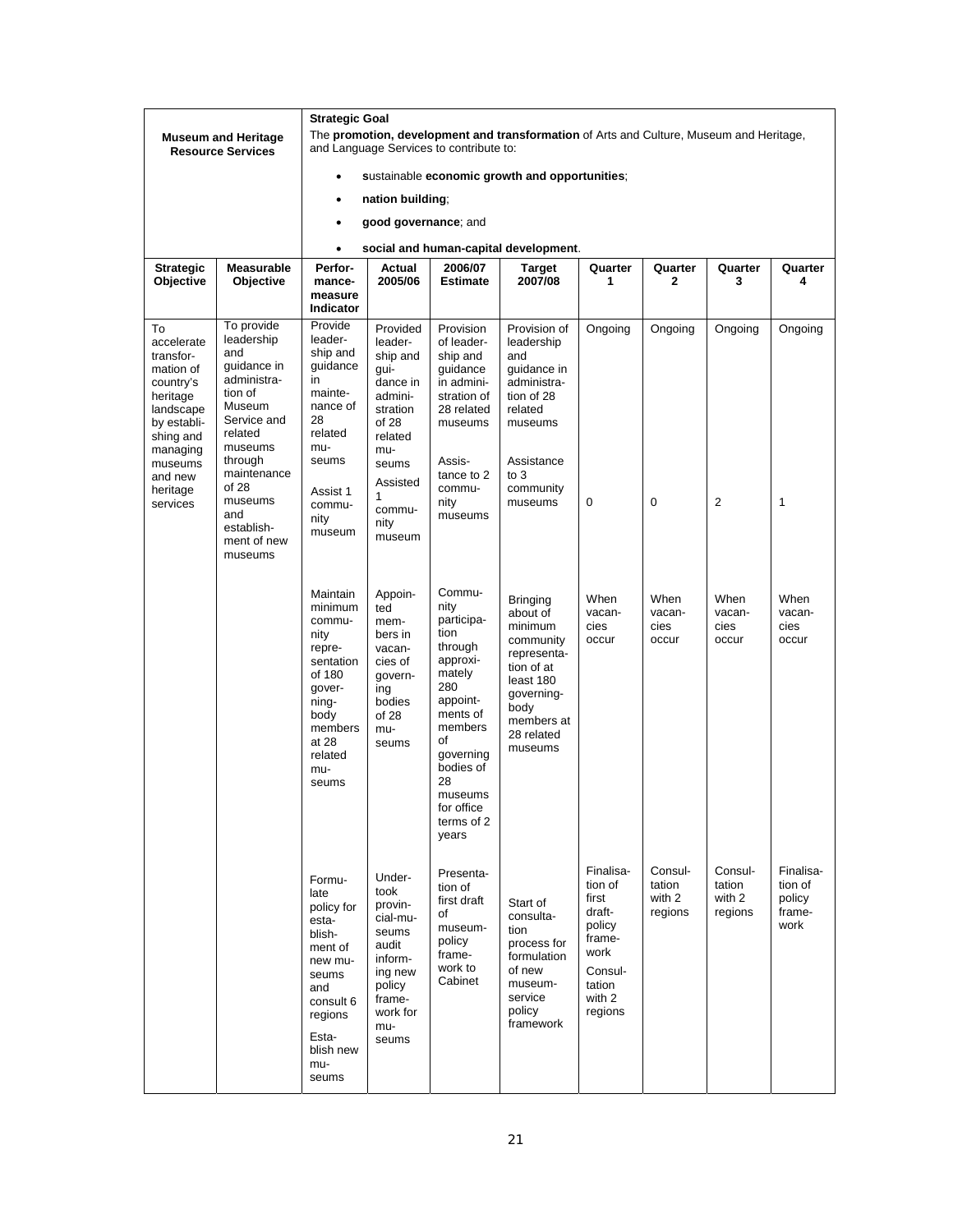|                               | <b>Museum and Heritage</b><br><b>Resource Services</b> | <b>Strategic Goal</b><br>The promotion, development and transformation of Arts and Culture, Museum and Heritage,<br>and Language Services to contribute to: |                                                                                                                   |                                                                                                                            |                                                                                                                 |                     |                         |                                  |                                                                                                                            |
|-------------------------------|--------------------------------------------------------|-------------------------------------------------------------------------------------------------------------------------------------------------------------|-------------------------------------------------------------------------------------------------------------------|----------------------------------------------------------------------------------------------------------------------------|-----------------------------------------------------------------------------------------------------------------|---------------------|-------------------------|----------------------------------|----------------------------------------------------------------------------------------------------------------------------|
|                               |                                                        | $\bullet$                                                                                                                                                   |                                                                                                                   |                                                                                                                            | sustainable economic growth and opportunities;                                                                  |                     |                         |                                  |                                                                                                                            |
|                               |                                                        | $\bullet$                                                                                                                                                   | nation building;                                                                                                  |                                                                                                                            |                                                                                                                 |                     |                         |                                  |                                                                                                                            |
|                               |                                                        | $\bullet$                                                                                                                                                   | good governance; and                                                                                              |                                                                                                                            |                                                                                                                 |                     |                         |                                  |                                                                                                                            |
|                               |                                                        | $\bullet$                                                                                                                                                   |                                                                                                                   |                                                                                                                            | social and human-capital development.                                                                           |                     |                         |                                  |                                                                                                                            |
| <b>Strategic</b><br>Objective | <b>Measurable</b><br>Objective                         | Perfor-<br>mance-<br>measure<br>Indicator                                                                                                                   | Actual<br>2005/06                                                                                                 | 2006/07<br><b>Estimate</b>                                                                                                 | <b>Target</b><br>2007/08                                                                                        | Quarter<br>1        | Quarter<br>$\mathbf{2}$ | Quarter<br>3                     | Quarter<br>4                                                                                                               |
|                               |                                                        | Restruc-<br>ture<br>Museum<br>Service                                                                                                                       | Comple-<br>ted work<br>study<br>reports<br>on<br>restruc-<br>turing of<br>mu-<br>seums<br>(2004/5)                | Restruc-<br>turing of<br>Museum<br>Service<br>and 2<br>museum<br>exhibi-<br>tions                                          | Restructur-<br>ing of<br><b>Museum</b><br>Service<br>through<br>regionalisa-<br>tion                            | Ongoing             | Ongoing                 | Ongoing                          | Ongoing                                                                                                                    |
|                               |                                                        |                                                                                                                                                             |                                                                                                                   | <b>Beaufort</b><br>West<br>Museum<br>and<br>Bartolo-<br>meu Dias<br>Museum                                                 | Undertaking<br>of 2<br>museum<br>exhibitions<br>Beaufort<br>West and<br><b>SA</b><br>Missionary<br>Museum       | Ongoing<br>research | Ongoing<br>research     | Finalisa-<br>tion of<br>research | Comple-<br>tion of<br>final text<br>for<br>Beaufort<br>West<br><b>Museum</b><br>and SA<br>Mission-<br>ary<br><b>Museum</b> |
|                               |                                                        | Apply<br>admini-<br>strative<br>policies<br>and<br>proce-<br>dures at<br>affiliated<br>mu-<br>seums                                                         | Deve-<br>loped<br>museum<br>policy<br>and<br>drafted<br>admini-<br>strative<br>policies<br>and<br>proce-<br>dures | Imple-<br>mentation<br>of 2<br>admini-<br>strative<br>policies<br>and<br>proce-<br>dures at<br>23<br>affiliated<br>museums | Implemen-<br>tation of 4<br>administra-<br>tive policies<br>and<br>procedures<br>at 23<br>affiliated<br>museums | $\mathbf{1}$        | $\mathbf{1}$            | $\mathbf{1}$                     | $\mathbf{1}$                                                                                                               |
|                               |                                                        | Target<br>training<br>interven-<br>tions                                                                                                                    | Under-<br>took 4<br>training<br>interven-<br>tions                                                                | Underta-<br>king of 4<br>training<br>interven-<br>tions                                                                    | Undertaking<br>of 5 training<br>interven-<br>tions                                                              | $\mathbf{1}$        | $\overline{2}$          | $\mathbf{1}$                     | $\mathbf{1}$                                                                                                               |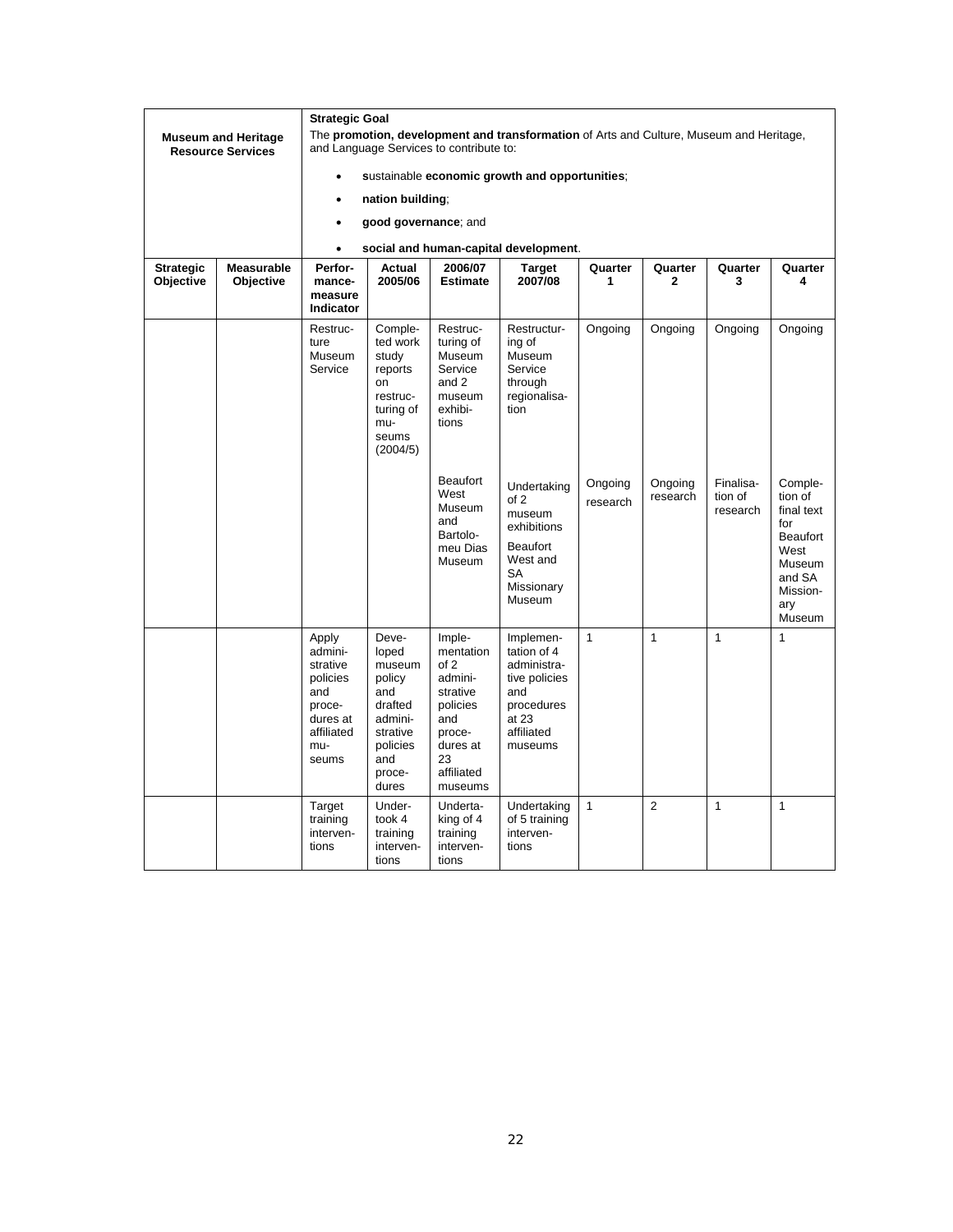|                               | <b>Museum and Heritage</b><br><b>Resource Services</b>                         | $\bullet$                                                                                                                                                                                    | <b>Strategic Goal</b><br>The promotion, development and transformation of Arts and Culture, Museum and Heritage,<br>and Language Services to contribute to:<br>sustainable economic growth and opportunities; |                                                                                                                               |                                                                                                                   |                |                         |              |                |  |
|-------------------------------|--------------------------------------------------------------------------------|----------------------------------------------------------------------------------------------------------------------------------------------------------------------------------------------|---------------------------------------------------------------------------------------------------------------------------------------------------------------------------------------------------------------|-------------------------------------------------------------------------------------------------------------------------------|-------------------------------------------------------------------------------------------------------------------|----------------|-------------------------|--------------|----------------|--|
|                               |                                                                                | $\bullet$                                                                                                                                                                                    | nation building;                                                                                                                                                                                              |                                                                                                                               |                                                                                                                   |                |                         |              |                |  |
|                               |                                                                                | $\bullet$                                                                                                                                                                                    | good governance; and                                                                                                                                                                                          |                                                                                                                               |                                                                                                                   |                |                         |              |                |  |
|                               |                                                                                | $\bullet$                                                                                                                                                                                    |                                                                                                                                                                                                               |                                                                                                                               | social and human-capital development.                                                                             |                |                         |              |                |  |
| <b>Strategic</b><br>Objective | Measurable<br>Objective                                                        | Perfor-<br>mance-<br>measure<br><b>Indicator</b>                                                                                                                                             | Actual<br>2005/06                                                                                                                                                                                             | 2006/07<br><b>Estimate</b>                                                                                                    | Target<br>2007/08                                                                                                 | Quarter<br>1   | Quarter<br>$\mathbf{2}$ | Quarter<br>3 | Quarter<br>4   |  |
|                               | To provide<br>leadership<br>and<br>guidance in<br>management<br>of collections | Interna-<br>tional<br>best<br>practice<br>with<br>regard<br>to:<br>Preven-<br>tive<br>conser-<br>vation<br>stan-<br>dards                                                                    | Monitor-<br>ed and<br>evalua-<br>ted:<br>6<br>preven-<br>tive<br>conser-<br>vation<br>plans at<br>affiliated<br>mu-<br>seums                                                                                  | Monitor-<br>ing and<br>evalua-<br>tion of:<br>12<br>preven-<br>tive<br>conserva-<br>tion plans<br>at<br>affiliated<br>museums | Monitoring<br>and<br>evaluation<br>of:<br>12<br>preventive<br>conserva-<br>tion plans at<br>affiliated<br>museums | 4              | $\overline{2}$          | 4            | $\overline{2}$ |  |
|                               |                                                                                | Approve<br>collect-<br>ions<br>policies<br>at 28 mu-<br>seums<br>(inclu-<br>ding new<br>acquisi-<br>tions<br>policy)<br>reflecting<br>inclusive<br>history of<br>commu-<br>nity it<br>serves | Approv-<br>ed 6<br>collec-<br>tion<br>policies                                                                                                                                                                | Approval<br>12<br>of<br>collection<br>policies at<br>affiliated<br>museums                                                    | Approval of<br>12<br>collection<br>policies at<br>affiliated<br>museums                                           | $\overline{4}$ | 3                       | 3            | $\overline{2}$ |  |
|                               |                                                                                | Utilise<br>digitisa-<br>tion                                                                                                                                                                 | Under-<br>took<br>back-<br>ground<br>research<br>into<br>possible<br>database<br>-system<br>report<br>and<br>submit-<br>ted<br>recom-<br>menda-<br>tions                                                      | Installa-<br>tion of<br>digitisa-<br>tion<br>system at<br>1 location                                                          | Installation<br>οf<br>digitisation<br>system at 2<br>locations                                                    | $\mathbf 0$    | $\mathbf 0$             | 1            | 1              |  |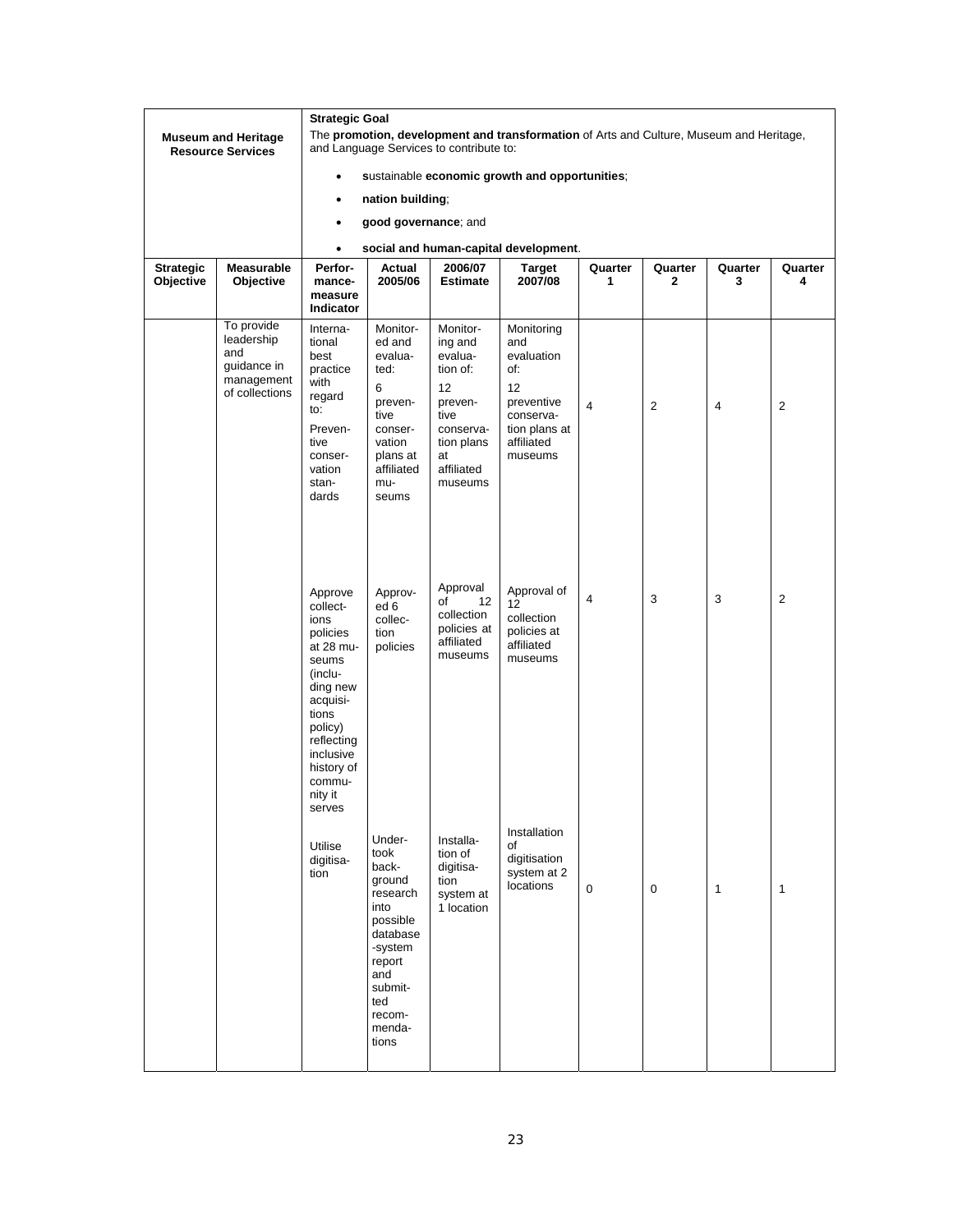|                  |                                                                                                                                                |                                                                                                                                                |                                                                                                                                                                     |                                                                                                                                                |                                                                                         |                                               |                                                        | <b>Strategic Goal</b>                                  |                                                        |  |  |  |  |  |  |  |  |  |
|------------------|------------------------------------------------------------------------------------------------------------------------------------------------|------------------------------------------------------------------------------------------------------------------------------------------------|---------------------------------------------------------------------------------------------------------------------------------------------------------------------|------------------------------------------------------------------------------------------------------------------------------------------------|-----------------------------------------------------------------------------------------|-----------------------------------------------|--------------------------------------------------------|--------------------------------------------------------|--------------------------------------------------------|--|--|--|--|--|--|--|--|--|
|                  | <b>Museum and Heritage</b><br><b>Resource Services</b>                                                                                         |                                                                                                                                                |                                                                                                                                                                     | and Language Services to contribute to:                                                                                                        | The promotion, development and transformation of Arts and Culture, Museum and Heritage, |                                               |                                                        |                                                        |                                                        |  |  |  |  |  |  |  |  |  |
|                  |                                                                                                                                                |                                                                                                                                                |                                                                                                                                                                     |                                                                                                                                                | sustainable economic growth and opportunities;                                          |                                               |                                                        |                                                        |                                                        |  |  |  |  |  |  |  |  |  |
|                  |                                                                                                                                                | ٠                                                                                                                                              | nation building;                                                                                                                                                    |                                                                                                                                                |                                                                                         |                                               |                                                        |                                                        |                                                        |  |  |  |  |  |  |  |  |  |
|                  |                                                                                                                                                | $\bullet$                                                                                                                                      | good governance; and                                                                                                                                                |                                                                                                                                                |                                                                                         |                                               |                                                        |                                                        |                                                        |  |  |  |  |  |  |  |  |  |
|                  |                                                                                                                                                | $\bullet$                                                                                                                                      |                                                                                                                                                                     |                                                                                                                                                | social and human-capital development.                                                   |                                               |                                                        |                                                        |                                                        |  |  |  |  |  |  |  |  |  |
| <b>Strategic</b> | <b>Measurable</b>                                                                                                                              | Perfor-                                                                                                                                        | Actual                                                                                                                                                              | 2006/07                                                                                                                                        | Target                                                                                  | Quarter                                       | Quarter                                                | Quarter                                                | Quarter                                                |  |  |  |  |  |  |  |  |  |
| Objective        | Objective                                                                                                                                      | mance-<br>measure<br>Indicator                                                                                                                 | 2005/06                                                                                                                                                             | <b>Estimate</b>                                                                                                                                | 2007/08                                                                                 | 1                                             | $\mathbf{2}$                                           | 3                                                      | 4                                                      |  |  |  |  |  |  |  |  |  |
|                  | To provide<br>leadership<br>and<br>guidance in<br>production of<br>exhibitions                                                                 | Under-<br>take<br>relevant<br>and<br>repre-<br>sentative<br>perma-<br>nent,<br>tempora-<br>ry,<br>travelling<br>and living<br>exhibi-<br>tions | Under-<br>took 6<br>projects<br>to<br>provide<br>relevant<br>and<br>repre-<br>senta-<br>tive<br>perma-<br>nent<br>exhibi-<br>tions at<br>affiliated<br>mu-<br>seums | Under-<br>taking of<br>first<br>phase of<br>new<br>exhibi-<br>tions for<br><b>Beaufort</b><br>West<br>Museum                                   | Undertaking<br>of new<br>exhibition at<br>1 affiliated<br>museum                        |                                               |                                                        | Official<br>opening<br>of 1 new<br>exhibi-<br>tion     |                                                        |  |  |  |  |  |  |  |  |  |
|                  |                                                                                                                                                |                                                                                                                                                |                                                                                                                                                                     | Under-<br>taking of<br>6 local<br>oral-<br>history<br>projects                                                                                 | Undertaking<br>of 6 local<br>oral-history<br>projects                                   | 0                                             | Under-<br>taking of<br>2 local-<br>history<br>projects | Under-<br>taking of<br>2 local-<br>history<br>projects | Under-<br>taking of<br>2 local-<br>history<br>projects |  |  |  |  |  |  |  |  |  |
|                  |                                                                                                                                                |                                                                                                                                                |                                                                                                                                                                     | Under-<br>taking of<br>1<br>travelling<br>exhibition                                                                                           | Undertaking<br>of 1<br>travelling<br>exhibition                                         | $\mathbf{1}$                                  | $\mathbf 0$                                            | 0                                                      | $\mathbf 0$                                            |  |  |  |  |  |  |  |  |  |
|                  | To provide<br>leadership<br>and<br>guidance in<br>public<br>programmes<br>and relations<br>of affiliated<br>museum<br>(facilitate<br>access to | Number<br>of<br>curricu-<br>lum-<br>related<br>program-<br>mes at<br>28 mu-<br>seums                                                           | Intro-<br>duced<br>26<br>curricu-<br>lum-<br>related<br>educa-<br>tion pro-<br>gram-<br>mes                                                                         | Under-<br>taking of<br>6 curricu-<br>lum-<br>related<br>education<br>pro-<br>grammes                                                           | Under-<br>taking of 6<br>curriculum-<br>related<br>education<br>program-<br>mes         | Under-<br>taking of<br>2 pro-<br>gram-<br>mes | Under-<br>taking of<br>1 pro-<br>gramme                | Under-<br>taking of<br>2 pro-<br>gram-<br>mes          | Under-<br>taking of<br>1 pro-<br>gramme                |  |  |  |  |  |  |  |  |  |
|                  | museum<br>facilities and<br>programmes)                                                                                                        |                                                                                                                                                |                                                                                                                                                                     | Under-<br>taking of<br>1 partner-<br>ship<br>(Cape<br>Wine-<br>lands<br><b>District</b><br>Municipa-<br>lity/Swe-<br>dish<br>partner-<br>ship) | Preparation<br>of first draft<br>time-travel<br>partnership<br>agreement                | 0                                             | 0                                                      | $\mathbf 0$                                            | 1                                                      |  |  |  |  |  |  |  |  |  |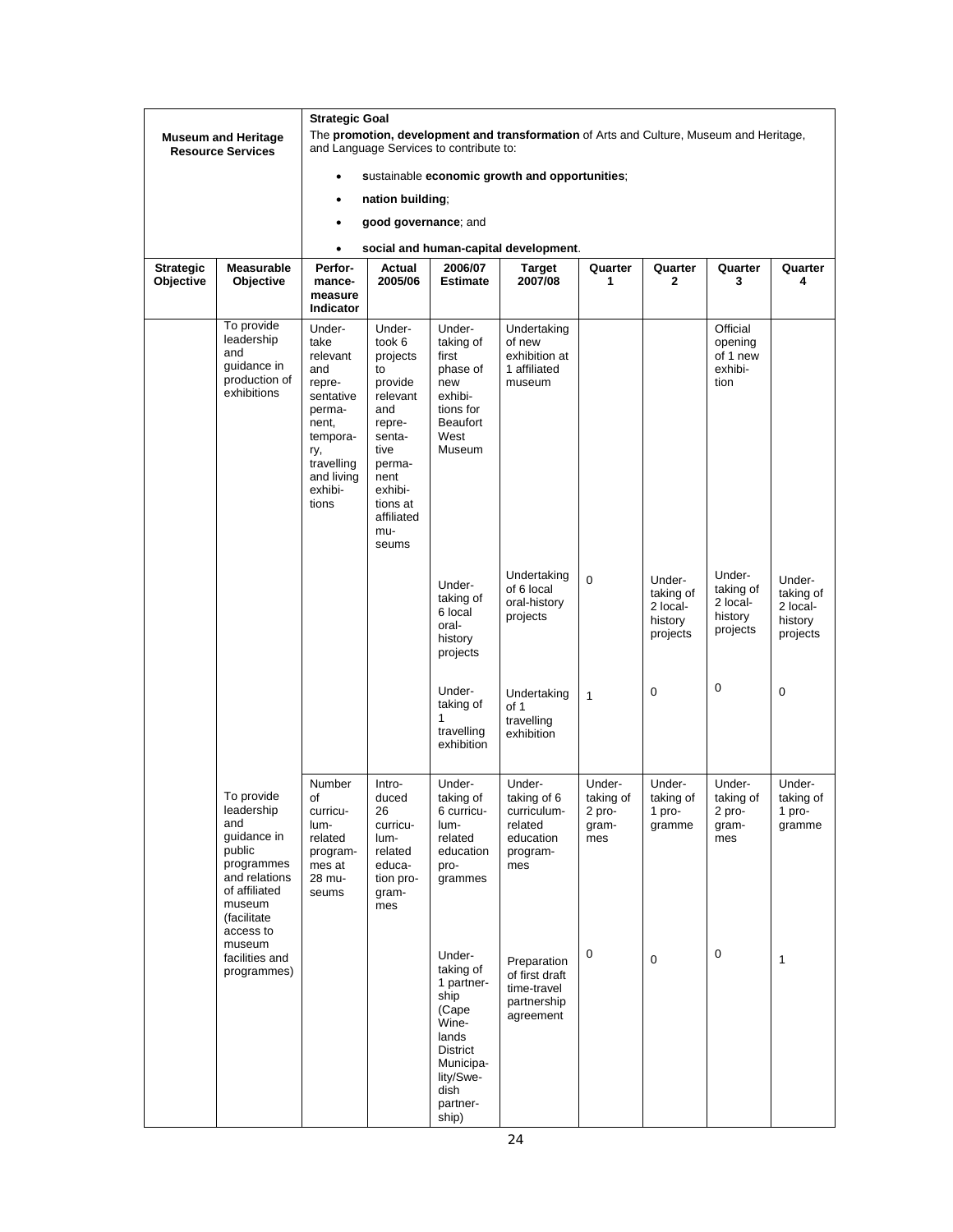|                               | <b>Museum and Heritage</b><br><b>Resource Services</b>                                    | <b>Strategic Goal</b><br>The promotion, development and transformation of Arts and Culture, Museum and Heritage,<br>and Language Services to contribute to:<br>sustainable economic growth and opportunities;<br>٠ |                                                                                                                                                                            |                                                                                                                                  |                                                                                                                                                     |                                                                                                                                          |                                                                    |                                                                                                            |                                                                 |  |  |  |
|-------------------------------|-------------------------------------------------------------------------------------------|--------------------------------------------------------------------------------------------------------------------------------------------------------------------------------------------------------------------|----------------------------------------------------------------------------------------------------------------------------------------------------------------------------|----------------------------------------------------------------------------------------------------------------------------------|-----------------------------------------------------------------------------------------------------------------------------------------------------|------------------------------------------------------------------------------------------------------------------------------------------|--------------------------------------------------------------------|------------------------------------------------------------------------------------------------------------|-----------------------------------------------------------------|--|--|--|
|                               |                                                                                           |                                                                                                                                                                                                                    |                                                                                                                                                                            |                                                                                                                                  |                                                                                                                                                     |                                                                                                                                          |                                                                    |                                                                                                            |                                                                 |  |  |  |
|                               |                                                                                           | ٠                                                                                                                                                                                                                  | nation building;                                                                                                                                                           |                                                                                                                                  |                                                                                                                                                     |                                                                                                                                          |                                                                    |                                                                                                            |                                                                 |  |  |  |
|                               |                                                                                           | ٠                                                                                                                                                                                                                  | good governance; and                                                                                                                                                       |                                                                                                                                  |                                                                                                                                                     |                                                                                                                                          |                                                                    |                                                                                                            |                                                                 |  |  |  |
|                               |                                                                                           | $\bullet$                                                                                                                                                                                                          |                                                                                                                                                                            |                                                                                                                                  | social and human-capital development.                                                                                                               |                                                                                                                                          |                                                                    |                                                                                                            |                                                                 |  |  |  |
| <b>Strategic</b><br>Objective | <b>Measurable</b><br>Objective                                                            | Perfor-<br>mance-<br>measure<br>Indicator                                                                                                                                                                          | Actual<br>2005/06                                                                                                                                                          | 2006/07<br><b>Estimate</b>                                                                                                       | Target<br>2007/08                                                                                                                                   | Quarter<br>1                                                                                                                             | Quarter<br>$\mathbf{2}$                                            | Quarter<br>3                                                                                               | Quarter<br>4                                                    |  |  |  |
|                               |                                                                                           | Number<br>of public<br>pro-<br>grammes<br>presen-<br>ted at 28<br>mu-<br>seums                                                                                                                                     | Presen-<br>ted 9<br>outreach<br>pro-<br>gram-<br>mes at<br>affiliated<br>mu-<br>seums                                                                                      | Presenta-<br>tion of 18<br>outreach<br>pro-<br>grammes<br>in<br>coopera-<br>tion with<br>affiliated<br>museums                   | Presenta-<br>tion of 20<br>outreach<br>program-<br>mes in<br>cooperation<br>with<br>affiliated<br>museums                                           | Under-<br>taking of<br>8 pro-<br>gram-<br>mes                                                                                            | Under-<br>taking of<br>6 pro-<br>gram-<br>mes                      | Under-<br>taking of<br>4 pro-<br>gram-<br>mes                                                              | Under-<br>taking of<br>2 pro-<br>gram-<br>mes                   |  |  |  |
|                               |                                                                                           | Provide<br>annual<br>calendar<br>of events                                                                                                                                                                         | Provided<br>calendar<br>of<br>museum<br>events                                                                                                                             | Provision<br>of<br>calendar<br>οf<br>museum<br>events                                                                            | Provision of<br>calendar of<br>museum<br>events                                                                                                     | Ongoing                                                                                                                                  | Ongoing                                                            | Ongoing                                                                                                    | Ongoing                                                         |  |  |  |
|                               | To provide<br>support in<br>marketing of<br>affiliated<br>museums                         | Under-<br>take<br>annual<br>market-<br>ing pro-<br>gramme<br>for mu-<br>seums<br>Increase<br>number<br>of visitors<br>to related<br>mu-<br>seums                                                                   | Produ-<br>ced<br>annual<br>market-<br>ing-pro-<br>gramme<br>strategy<br>for mu-<br>seums,<br>which<br>attracted<br>890 000<br>visitors<br>to<br>affiliated<br>mu-<br>seums | Produc-<br>tion of<br>annual<br>market-<br>ing-pro-<br>gramme<br>strategy<br>for<br>museums<br>to attract<br>950 000<br>visitors | Production<br>of annual<br>marketing-<br>pro-<br>gramme<br>strategy for<br>museums<br>to attract<br>975 000<br>visitors to<br>affiliated<br>museums | Market-<br>ing of<br>strategy<br>on<br>Interna-<br>tional<br>Museum<br>Day (18<br>May)<br>Ongoing<br>publicity<br>in<br>various<br>media | Ongoing<br>publicity<br>in<br>various<br>media                     | Market-<br>ing of<br>strategy<br>in<br>Tourism<br>Month<br>Ongoing<br>publicity<br>in.<br>various<br>media | Ongoing<br>publicity<br>in<br>various<br>media                  |  |  |  |
|                               | To establish<br>and maintain<br>Provincial<br>Heritage<br>Resource<br>Agencies<br>(PHRAs) | Ensure<br>effective<br>and<br>efficiently<br>opera-<br>tional<br><b>PHRA</b>                                                                                                                                       | <b>HWC</b>                                                                                                                                                                 | <b>HWC</b>                                                                                                                       | Popularisa-<br>tion of<br>activities of<br><b>HWC</b>                                                                                               | Under-<br>taking of<br>sessions<br>and<br>consulta-<br>tions<br>with<br>stake-<br>holders                                                | Drafting<br>of text<br>for bro-<br>chures<br>and<br>pam-<br>phlets | Printing<br>of bro-<br>chures<br>and<br>pam-<br>phlets                                                     | Distribu-<br>tion of<br>bro-<br>chures<br>and<br>pam-<br>phlets |  |  |  |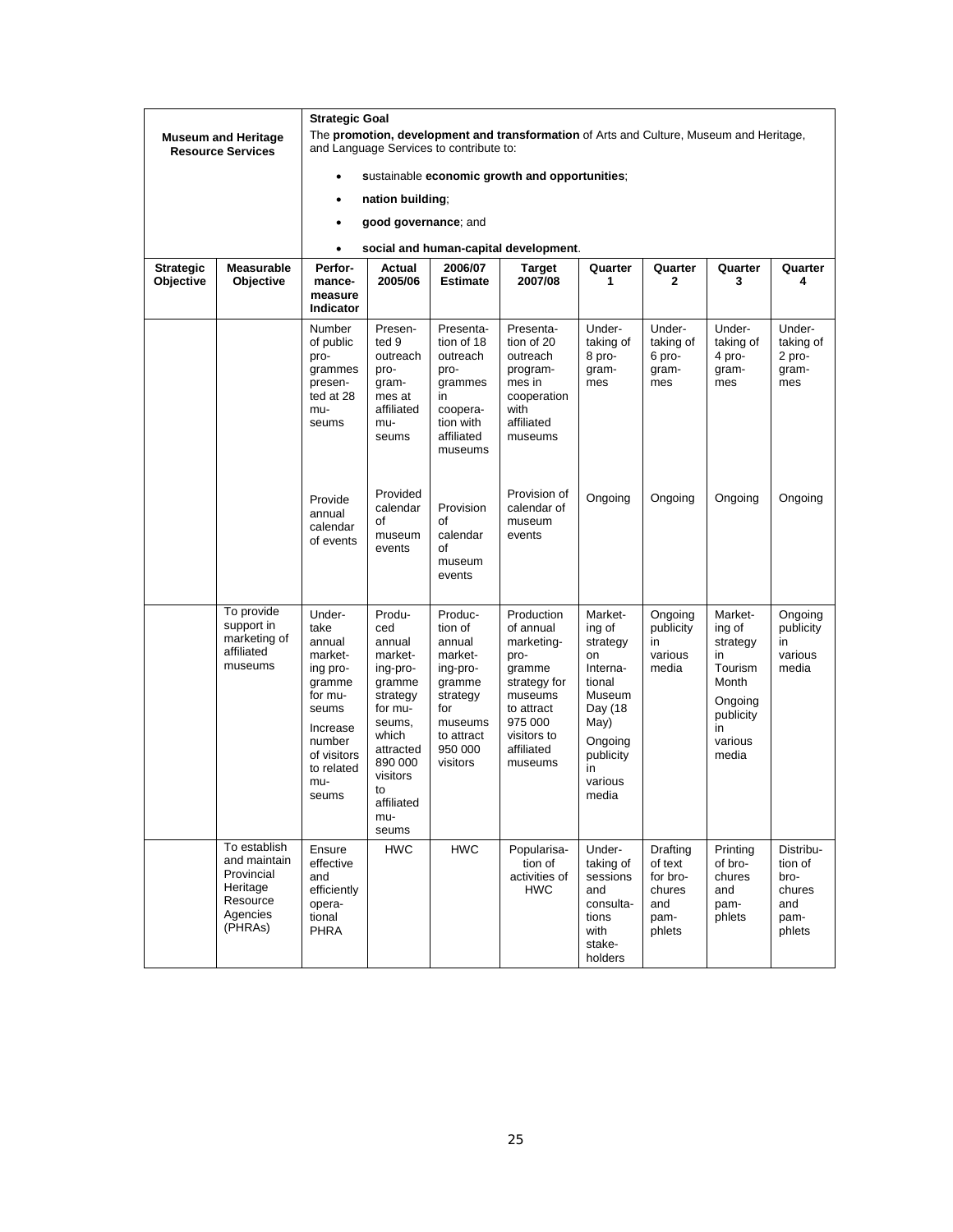|                               |                                                                                                                  | <b>Strategic Goal</b>                                                     |                                                                                                   |                                                                         |                                                                                                                                                 |                                                                                                                |                                                                                       |                                                                                                                                                                 |                                                                                       |  |  |  |
|-------------------------------|------------------------------------------------------------------------------------------------------------------|---------------------------------------------------------------------------|---------------------------------------------------------------------------------------------------|-------------------------------------------------------------------------|-------------------------------------------------------------------------------------------------------------------------------------------------|----------------------------------------------------------------------------------------------------------------|---------------------------------------------------------------------------------------|-----------------------------------------------------------------------------------------------------------------------------------------------------------------|---------------------------------------------------------------------------------------|--|--|--|
|                               | <b>Museum and Heritage</b><br><b>Resource Services</b>                                                           |                                                                           |                                                                                                   | and Language Services to contribute to:                                 | The promotion, development and transformation of Arts and Culture, Museum and Heritage,                                                         |                                                                                                                |                                                                                       |                                                                                                                                                                 |                                                                                       |  |  |  |
|                               |                                                                                                                  |                                                                           |                                                                                                   |                                                                         | sustainable economic growth and opportunities;                                                                                                  |                                                                                                                |                                                                                       |                                                                                                                                                                 |                                                                                       |  |  |  |
|                               |                                                                                                                  | $\bullet$                                                                 | nation building;                                                                                  |                                                                         |                                                                                                                                                 |                                                                                                                |                                                                                       |                                                                                                                                                                 |                                                                                       |  |  |  |
|                               |                                                                                                                  | $\bullet$                                                                 | good governance; and                                                                              |                                                                         |                                                                                                                                                 |                                                                                                                |                                                                                       |                                                                                                                                                                 |                                                                                       |  |  |  |
|                               |                                                                                                                  | social and human-capital development.<br>$\bullet$                        |                                                                                                   |                                                                         |                                                                                                                                                 |                                                                                                                |                                                                                       |                                                                                                                                                                 |                                                                                       |  |  |  |
| <b>Strategic</b><br>Objective | <b>Measurable</b><br>Objective                                                                                   | Perfor-<br>mance-<br>measure<br>Indicator                                 | Actual<br>2005/06                                                                                 | 2006/07<br><b>Estimate</b>                                              | Target<br>2007/08                                                                                                                               | Quarter<br>1                                                                                                   | Quarter<br>$\mathbf{2}$                                                               | Quarter<br>3                                                                                                                                                    | Quarter<br>4                                                                          |  |  |  |
|                               | To facilitate<br>coordination<br>and<br>cooperation<br>with other<br>spheres of<br>government-<br>tal structures | Number<br>οf<br>protocols<br>and<br><b>SLAs</b>                           |                                                                                                   | Agree-<br>ment with<br><b>SAHRA</b><br>for<br>transfer of<br>case files | Under-<br>taking of<br>protocol<br>with 3<br>municipali-<br>ties for<br>manage-<br>ment of<br>heritage<br>resources                             | Under-<br>taking of<br>session<br>and<br>work-<br>shop<br>with 1<br>munici-<br>pality                          | Under-<br>taking of<br>session<br>and<br>work-<br>shop<br>with 1<br>munici-<br>pality | Under-<br>taking of<br>session<br>and<br>work-<br>shop<br>with 1<br>munici-<br>pality                                                                           | Report<br>and<br>feedback<br>on<br>sessions                                           |  |  |  |
|                               | To facilitate<br>construction<br>and/or<br>maintenance<br>of memorials<br>and public<br>monuments                | Number<br>οf<br>protocols<br>and<br><b>SLAs</b>                           | Signed 1<br>protocol<br>for con-<br>struction<br>and<br>official<br>opening<br>of Nobel<br>Square | Facilita-<br>tion of<br>access<br>and<br>public<br>pro-<br>gramme       | Facilitation<br>of access<br>and public<br>programme<br>Under-<br>taking of<br>business<br>plan for<br>construction<br>of memorial<br>for youth | Re-<br>search<br>and<br>identifi-<br>cation of<br>possible<br>sites<br>Compila-<br>tion of<br>business<br>plan | Consul-<br>tation<br>with<br>affected<br>stake-<br>holders                            | Annivers<br>ary<br>celebrati<br>on of<br>official<br>opening<br>of Nobel<br>Square<br>Design-<br>ing of<br>propo-<br>sals and<br>budget<br>of roll-<br>out plan | Securing<br>of<br>funding<br>for roll-<br>out plan                                    |  |  |  |
|                               | To manage<br>heritage<br>resources in<br>Western<br>Cape                                                         | Number<br>of<br>develop-<br>ment<br>conces-<br>sions<br>granted<br>by HWC |                                                                                                   |                                                                         | Granting<br>and making<br>of 400<br>permits and<br>records of<br>decisions                                                                      | Granting<br>and<br>making<br>of 100<br>permits<br>and<br>records<br>of deci-<br>sions                          | Granting<br>and<br>making<br>of 100<br>permits<br>and<br>records<br>of deci-<br>sions | Granting<br>and<br>making<br>of 100<br>permits<br>and<br>records<br>of deci-<br>sions                                                                           | Granting<br>and<br>making<br>of 100<br>permits<br>and<br>records<br>of deci-<br>sions |  |  |  |

# *Sub-programme 2.4 : Language Services*

This sub-programme renders language services to ensure that the constitutional rights of people are met through the utilisation of the main languages of the Province.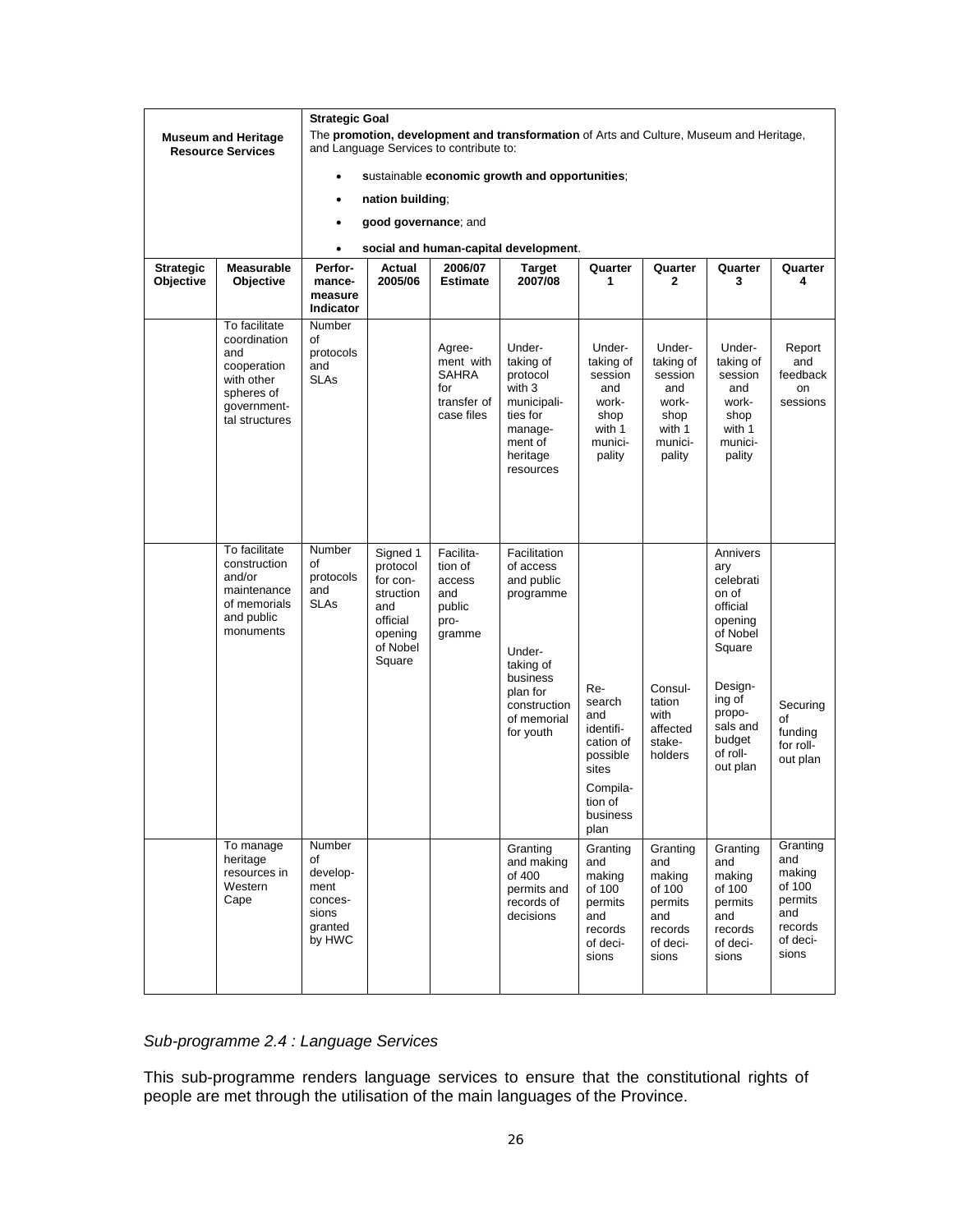## **Sub-programme 2.4: Language Services**

| <b>Language Services</b>                                                                                                                                  |                                                      | <b>Strategic Goal</b><br>The promotion, development and transformation of Arts and Culture, Museum and Heritage, and<br>Language Services to contribute to:                          |                                                                                                                                                                                                                             |                                                                                                                                                                                                          |                                                                                                                                                                                                     |                            |                            |                            |                            |  |  |  |
|-----------------------------------------------------------------------------------------------------------------------------------------------------------|------------------------------------------------------|--------------------------------------------------------------------------------------------------------------------------------------------------------------------------------------|-----------------------------------------------------------------------------------------------------------------------------------------------------------------------------------------------------------------------------|----------------------------------------------------------------------------------------------------------------------------------------------------------------------------------------------------------|-----------------------------------------------------------------------------------------------------------------------------------------------------------------------------------------------------|----------------------------|----------------------------|----------------------------|----------------------------|--|--|--|
|                                                                                                                                                           |                                                      | $\bullet$                                                                                                                                                                            |                                                                                                                                                                                                                             |                                                                                                                                                                                                          |                                                                                                                                                                                                     |                            |                            |                            |                            |  |  |  |
|                                                                                                                                                           |                                                      |                                                                                                                                                                                      | sustainable economic growth and opportunities;<br>nation building;                                                                                                                                                          |                                                                                                                                                                                                          |                                                                                                                                                                                                     |                            |                            |                            |                            |  |  |  |
|                                                                                                                                                           |                                                      | $\bullet$                                                                                                                                                                            | good governance; and                                                                                                                                                                                                        |                                                                                                                                                                                                          |                                                                                                                                                                                                     |                            |                            |                            |                            |  |  |  |
|                                                                                                                                                           |                                                      |                                                                                                                                                                                      |                                                                                                                                                                                                                             |                                                                                                                                                                                                          |                                                                                                                                                                                                     |                            |                            |                            |                            |  |  |  |
|                                                                                                                                                           |                                                      | $\bullet$                                                                                                                                                                            |                                                                                                                                                                                                                             | social and human-capital development.                                                                                                                                                                    |                                                                                                                                                                                                     |                            |                            |                            |                            |  |  |  |
| <b>Strategic</b><br>Objective                                                                                                                             | Measu-<br>rable<br>Object-<br>ive                    | Perform-<br>ance-<br>measure<br>Indicator                                                                                                                                            | Actual<br>2005/06                                                                                                                                                                                                           | 2006/07<br><b>Estimate</b>                                                                                                                                                                               | <b>Target</b><br>2007/08                                                                                                                                                                            | Quarter<br>1               | Quarter<br>2               | Quarter<br>3               | Quarter<br>4               |  |  |  |
| To<br>promote<br>multilin-<br>gualism,<br>redress<br>past<br>linguistic<br>imbalan-<br>ces and<br>develop<br>previously<br>margina-<br>lised<br>languages | To<br>establish<br>and<br>support<br>struc-<br>tures | Establish and<br>support<br>structures (as<br>provided in<br>provincial and<br>national<br>legislation<br>and<br>provincial-<br>policy<br>formulation<br>and<br>implemen-<br>tation) | Provided<br>admini-<br>strative<br>and<br>profes-<br>sional<br>support<br>to<br><b>WCLC</b><br>in terms<br>of<br>Section<br>17 <sub>o</sub> f<br>Western<br>Cape<br>Lan-<br>guages<br>Act (Act<br>13 <sub>of</sub><br>1998) | Provision<br>of admini-<br>strative<br>and<br>profes-<br>sional<br>support to<br>WCLC in<br>terms of<br>Section<br>17 <sub>of</sub><br>Western<br>Cape<br>Lan-<br>guages<br>Act (Act<br>$13$ of<br>1998) | Provision<br>of<br>admini-<br>strative<br>and<br>profes-<br>sional<br>support<br>to WCLC<br>in terms<br>of<br>Section<br>17 of<br>Western<br>Cape<br>Lan-<br>guages<br>Act (Act<br>$13$ of<br>1998) | Provision<br>of<br>support | Provision<br>of<br>support | Provision<br>of<br>support | Provision<br>of<br>support |  |  |  |
|                                                                                                                                                           |                                                      |                                                                                                                                                                                      |                                                                                                                                                                                                                             |                                                                                                                                                                                                          | Holding<br>of 4<br>mandato-<br>ry<br>meetings                                                                                                                                                       | 1                          | 1                          | 1                          | 1                          |  |  |  |
|                                                                                                                                                           |                                                      |                                                                                                                                                                                      |                                                                                                                                                                                                                             |                                                                                                                                                                                                          | Holding<br>of 1<br>strate-<br>gic-<br>planning<br>meeting                                                                                                                                           | 0                          | 1                          | 0                          | $\mathbf 0$                |  |  |  |
|                                                                                                                                                           |                                                      |                                                                                                                                                                                      |                                                                                                                                                                                                                             |                                                                                                                                                                                                          | Holding<br>of 4 sub-<br>commit-<br>tee<br>meetings                                                                                                                                                  | 1                          | $\mathbf{1}$               | $\mathbf{1}$               | $\mathbf{1}$               |  |  |  |
|                                                                                                                                                           |                                                      |                                                                                                                                                                                      |                                                                                                                                                                                                                             |                                                                                                                                                                                                          | Under-<br>taking of<br>8<br>projects                                                                                                                                                                | $\overline{2}$             | $\overline{2}$             | $\overline{2}$             | 2                          |  |  |  |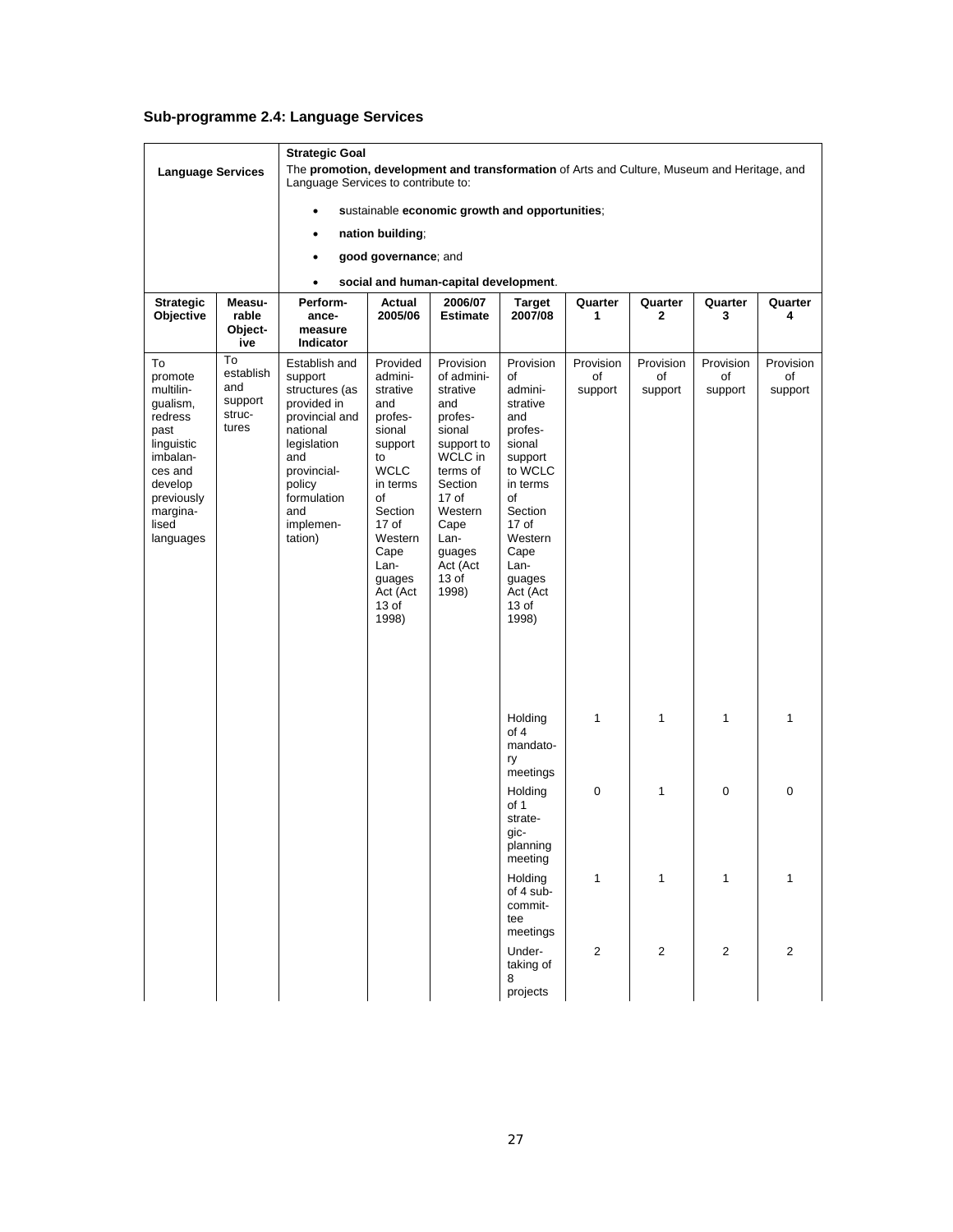| <b>Strategic Goal</b><br>The promotion, development and transformation of Arts and Culture, Museum and Heritage, and<br><b>Language Services</b><br>Language Services to contribute to:<br>sustainable economic growth and opportunities;<br>$\bullet$<br>nation building;<br>٠<br>good governance; and<br>social and human-capital development.<br>$\bullet$ |                                   |                                                                                                                                                                                                                                |                                                              |                                                  |                                                                                                                                             |              |                      |              |              |
|---------------------------------------------------------------------------------------------------------------------------------------------------------------------------------------------------------------------------------------------------------------------------------------------------------------------------------------------------------------|-----------------------------------|--------------------------------------------------------------------------------------------------------------------------------------------------------------------------------------------------------------------------------|--------------------------------------------------------------|--------------------------------------------------|---------------------------------------------------------------------------------------------------------------------------------------------|--------------|----------------------|--------------|--------------|
| <b>Strategic</b><br>Objective                                                                                                                                                                                                                                                                                                                                 | Measu-<br>rable<br>Object-<br>ive | Perform-<br>ance-<br>measure<br><b>Indicator</b>                                                                                                                                                                               | Actual<br>2005/06                                            | 2006/07<br><b>Estimate</b>                       | <b>Target</b><br>2007/08                                                                                                                    | Quarter<br>1 | Quarter<br>2         | Quarter<br>3 | Quarter<br>4 |
|                                                                                                                                                                                                                                                                                                                                                               |                                   | Support<br>promotion of<br>multilingua-<br>lism,<br>monitoring<br>use of 3<br>official<br>languages<br>and Sign<br>Language,<br>and support<br>development<br>of previously<br>marginalised<br>languages in<br>Western<br>Cape | $\Omega$<br>Trans-<br>ferred<br>payment<br>to<br><b>WCLC</b> | $\Omega$<br>Transfer<br>of<br>payment<br>to WCLC | Under-<br>taking of<br>4<br>projects:<br>2<br>isiXhosa.<br>1 Nama<br>and 1<br>Sign<br>Lan-<br>guage<br>Transfer<br>of<br>payment<br>to WCLC | $\mathbf{1}$ | $\mathbf{1}$<br>100% | $\mathbf{1}$ | $\mathbf{1}$ |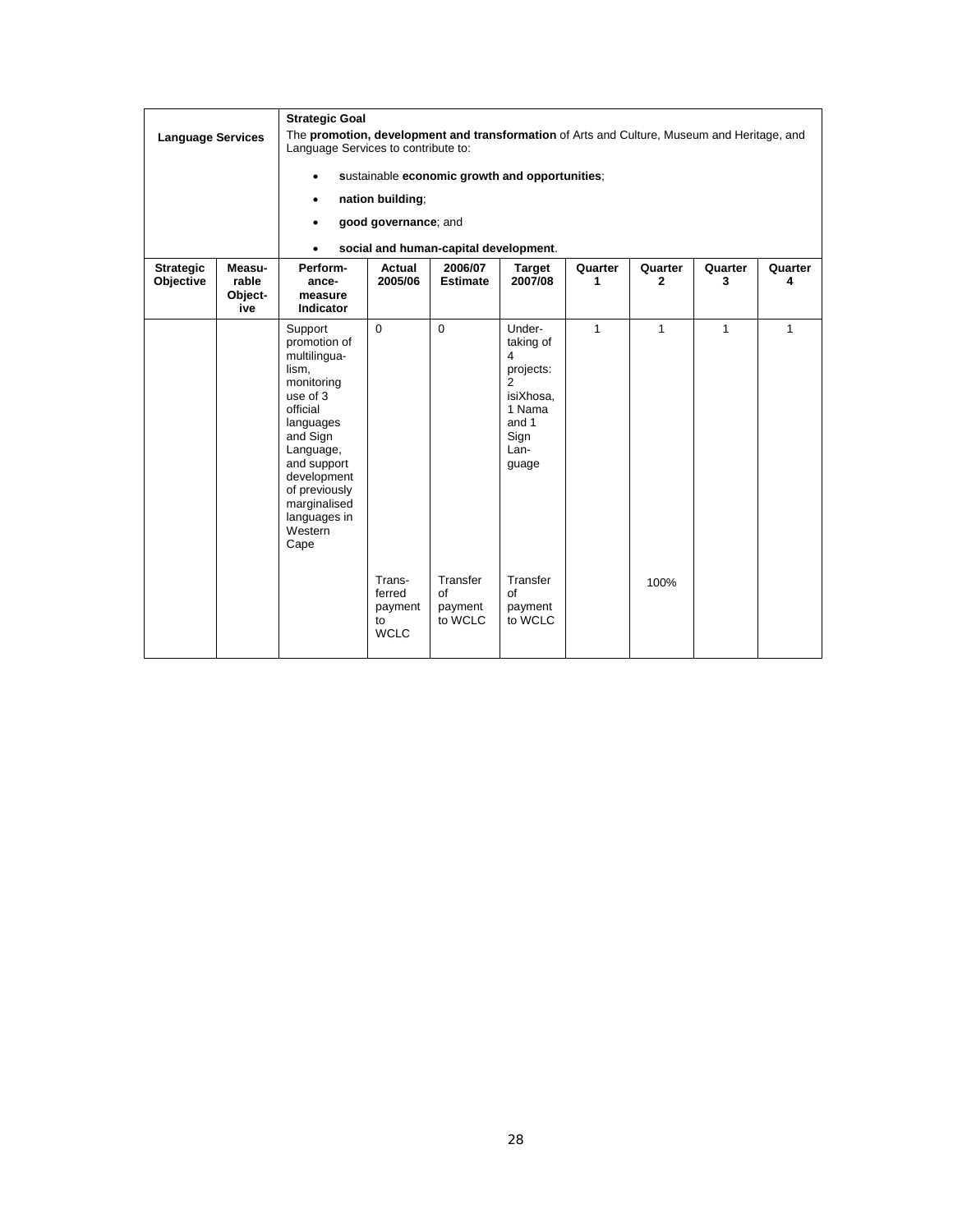|                          |                         | <b>Strategic Goal</b><br>The promotion, development and transformation of Arts and Culture, Museum and Heritage, and                                                                                |                                                          |                                                                                                                                                                                                                                                                                                                                                                                         |                                                                                                                                                                                                                                                                                                                                                                                                                                                                                                                                                       |                                   |              |                                              |             |  |  |  |
|--------------------------|-------------------------|-----------------------------------------------------------------------------------------------------------------------------------------------------------------------------------------------------|----------------------------------------------------------|-----------------------------------------------------------------------------------------------------------------------------------------------------------------------------------------------------------------------------------------------------------------------------------------------------------------------------------------------------------------------------------------|-------------------------------------------------------------------------------------------------------------------------------------------------------------------------------------------------------------------------------------------------------------------------------------------------------------------------------------------------------------------------------------------------------------------------------------------------------------------------------------------------------------------------------------------------------|-----------------------------------|--------------|----------------------------------------------|-------------|--|--|--|
| <b>Language Services</b> |                         | Language Services to contribute to:                                                                                                                                                                 |                                                          |                                                                                                                                                                                                                                                                                                                                                                                         |                                                                                                                                                                                                                                                                                                                                                                                                                                                                                                                                                       |                                   |              |                                              |             |  |  |  |
|                          |                         |                                                                                                                                                                                                     |                                                          | sustainable economic growth and opportunities;                                                                                                                                                                                                                                                                                                                                          |                                                                                                                                                                                                                                                                                                                                                                                                                                                                                                                                                       |                                   |              |                                              |             |  |  |  |
|                          |                         |                                                                                                                                                                                                     | nation building;                                         |                                                                                                                                                                                                                                                                                                                                                                                         |                                                                                                                                                                                                                                                                                                                                                                                                                                                                                                                                                       |                                   |              |                                              |             |  |  |  |
|                          |                         | $\bullet$                                                                                                                                                                                           | good governance; and                                     |                                                                                                                                                                                                                                                                                                                                                                                         |                                                                                                                                                                                                                                                                                                                                                                                                                                                                                                                                                       |                                   |              |                                              |             |  |  |  |
|                          |                         | $\bullet$                                                                                                                                                                                           |                                                          | social and human-capital development.                                                                                                                                                                                                                                                                                                                                                   |                                                                                                                                                                                                                                                                                                                                                                                                                                                                                                                                                       |                                   |              |                                              |             |  |  |  |
| <b>Strategic</b>         | Measu-                  | Perform-                                                                                                                                                                                            | Actual                                                   | 2006/07                                                                                                                                                                                                                                                                                                                                                                                 | <b>Target</b>                                                                                                                                                                                                                                                                                                                                                                                                                                                                                                                                         | Quarter                           | Quarter      | Quarter                                      | Quarter     |  |  |  |
| Objective                | rable<br>Object-<br>ive | ance-<br>measure<br>Indicator                                                                                                                                                                       | 2005/06                                                  | <b>Estimate</b>                                                                                                                                                                                                                                                                                                                                                                         | 2007/08                                                                                                                                                                                                                                                                                                                                                                                                                                                                                                                                               | 1                                 | $\mathbf{2}$ | 3                                            | 4           |  |  |  |
|                          |                         | Facilitate<br>development<br>and<br>implementa-<br>tion of<br>provincial<br>language<br>policy aligned<br>to<br>requirements<br>of Western<br>Cape<br>Languages<br>Act, 1998<br>(Act 13 of<br>1998) | Approv-<br>ed<br>provin-<br>cial lan-<br>guage<br>policy | Facilita-<br>tion of<br>provision<br>οf<br>advisory<br>services<br>to<br>provincial<br>depart-<br>ments<br>and<br>district<br>and local<br>municipa-<br>lities on<br>imple-<br>mentation<br>οf<br>provincial<br>language<br>policy<br>through:<br>12<br>sessions/<br>work-<br>shops<br>20<br>consulta-<br>tions with<br>provincial<br>depart-<br>ments<br>and local<br>authori-<br>ties | Facilita-<br>tion of<br>provision<br>of<br>advisory<br>services<br>to<br>provincial<br>depart-<br>ments<br>and<br>district<br>and local<br>munici-<br>palities<br>on imple-<br>menta-<br>tion of<br>provincial<br>language<br>policy<br>through:<br>$\overline{4}$<br>sessions/<br>work-<br>shops<br>4<br>ongoing<br>consulta-<br>tions with<br>12<br>provincial<br>depart-<br>ments<br>Ongoing<br>contact<br>with 4<br>local<br>authori-<br>ties to<br>monitor<br>and<br>evaluate<br>imple-<br>menta-<br>tion of<br>provincial<br>language<br>policy | $\mathbf{1}$<br>1<br>$\mathbf{1}$ | 1<br>1<br>1  | $\mathbf{1}$<br>$\mathbf{1}$<br>$\mathbf{1}$ | 1<br>1<br>1 |  |  |  |
|                          |                         |                                                                                                                                                                                                     |                                                          |                                                                                                                                                                                                                                                                                                                                                                                         | 29                                                                                                                                                                                                                                                                                                                                                                                                                                                                                                                                                    |                                   |              |                                              |             |  |  |  |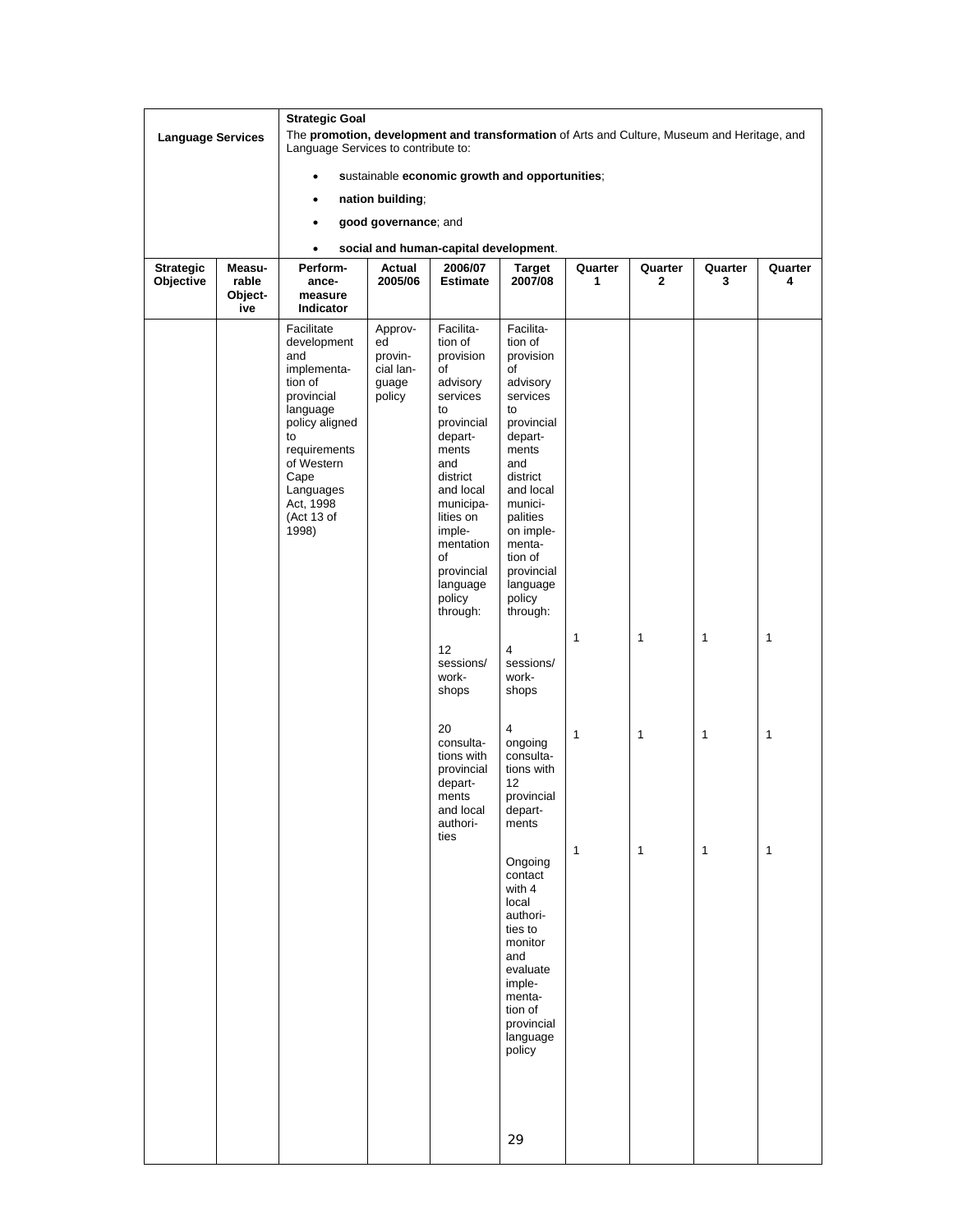|                               |                                            |                                                                                                                                                 | <b>Strategic Goal</b> |                                                |                                                                                                                                                                                       |                                                |                                                      |                                            |                                            |  |  |  |  |
|-------------------------------|--------------------------------------------|-------------------------------------------------------------------------------------------------------------------------------------------------|-----------------------|------------------------------------------------|---------------------------------------------------------------------------------------------------------------------------------------------------------------------------------------|------------------------------------------------|------------------------------------------------------|--------------------------------------------|--------------------------------------------|--|--|--|--|
| <b>Language Services</b>      |                                            | The promotion, development and transformation of Arts and Culture, Museum and Heritage, and<br>Language Services to contribute to:              |                       |                                                |                                                                                                                                                                                       |                                                |                                                      |                                            |                                            |  |  |  |  |
|                               |                                            |                                                                                                                                                 |                       | sustainable economic growth and opportunities; |                                                                                                                                                                                       |                                                |                                                      |                                            |                                            |  |  |  |  |
|                               |                                            | $\bullet$                                                                                                                                       | nation building;      |                                                |                                                                                                                                                                                       |                                                |                                                      |                                            |                                            |  |  |  |  |
|                               |                                            | $\bullet$                                                                                                                                       | good governance; and  |                                                |                                                                                                                                                                                       |                                                |                                                      |                                            |                                            |  |  |  |  |
|                               |                                            |                                                                                                                                                 |                       |                                                |                                                                                                                                                                                       |                                                |                                                      |                                            |                                            |  |  |  |  |
|                               | Measu-                                     | $\bullet$<br>Perform-                                                                                                                           |                       | social and human-capital development.          |                                                                                                                                                                                       |                                                | Quarter                                              |                                            |                                            |  |  |  |  |
| <b>Strategic</b><br>Objective | rable<br>Object-<br>ive                    | ance-<br>measure<br>Indicator                                                                                                                   | Actual<br>2005/06     | 2006/07<br><b>Estimate</b>                     | Target<br>2007/08                                                                                                                                                                     | Quarter<br>1                                   | $\mathbf{2}$                                         | Quarter<br>3                               | Quarter<br>4                               |  |  |  |  |
|                               |                                            | Number of<br>literary<br>exhibitions<br>conducted                                                                                               | $\mathbf{1}$          | $\mathbf{1}$                                   | $\mathbf 0$                                                                                                                                                                           | $\mathbf 0$                                    | $\mathbf 0$                                          | $\mathbf 0$                                | $\Omega$                                   |  |  |  |  |
|                               | To<br>provide<br>lan-<br>guage<br>services | Number of<br>documents<br>(including<br>annual<br>reports, policy<br>documents,<br>manuals,<br>research<br>papers and<br>reports)<br>translated |                       |                                                | Transla-<br>tion of all<br>official<br>docu-<br>ments of<br>depart-<br>ment                                                                                                           | As<br>required<br>by<br>language<br>policy     | As<br>required<br>by<br>language<br>policy           | As<br>required<br>by<br>language<br>policy | As<br>required<br>by<br>language<br>policy |  |  |  |  |
|                               |                                            |                                                                                                                                                 |                       |                                                | Success-<br>ful<br>transfer<br>of Lan-<br>guage<br><b>Services</b><br>from<br>Depart-<br>ment of<br>Premier<br>to<br>Depart-<br>ment of<br>Cultural<br><b>Affairs</b><br>and<br>Sport | Holding<br>of<br>consulta-<br>tive<br>meetings | Structu-<br>ring and<br>adver-<br>tising of<br>posts | Appoint-<br>ment of<br>staff               | Transla-<br>tion of<br>docu-<br>ments      |  |  |  |  |

# **2.7 Reconciliation of budget with plan**

# **Programme 2: Cultural Affairs – Programme budget by sub-programme (R'000)**

| Sub-programme                                     | Year 2<br>2004/05<br>(actual) | Year 1<br>2005/06<br>(actual) | Base year<br>2006/07<br>(estimate) | Year 1<br>2007/08<br>(budget) | Year <sub>2</sub><br>2008/09 | Year 3<br>2009/10 |
|---------------------------------------------------|-------------------------------|-------------------------------|------------------------------------|-------------------------------|------------------------------|-------------------|
| Management                                        | 1455                          | 1 0 4 0                       | 1 1 4 8                            | 1794                          | 1 5 5 0                      | 1661              |
| Arts and Culture                                  | 18778                         | 21 7 7 3                      | 17 388                             | 17652                         | 18 499                       | 19 386            |
| Heritage<br>Museum<br>Resource<br>and<br>Services | 23 0 79                       | 24 300                        | 28 599                             | 29 983                        | 31 535                       | 33 154            |
| Language Services                                 | 1585                          | 2013                          | 2 7 8 8                            | 3 2 9 5                       | 3425                         | 3617              |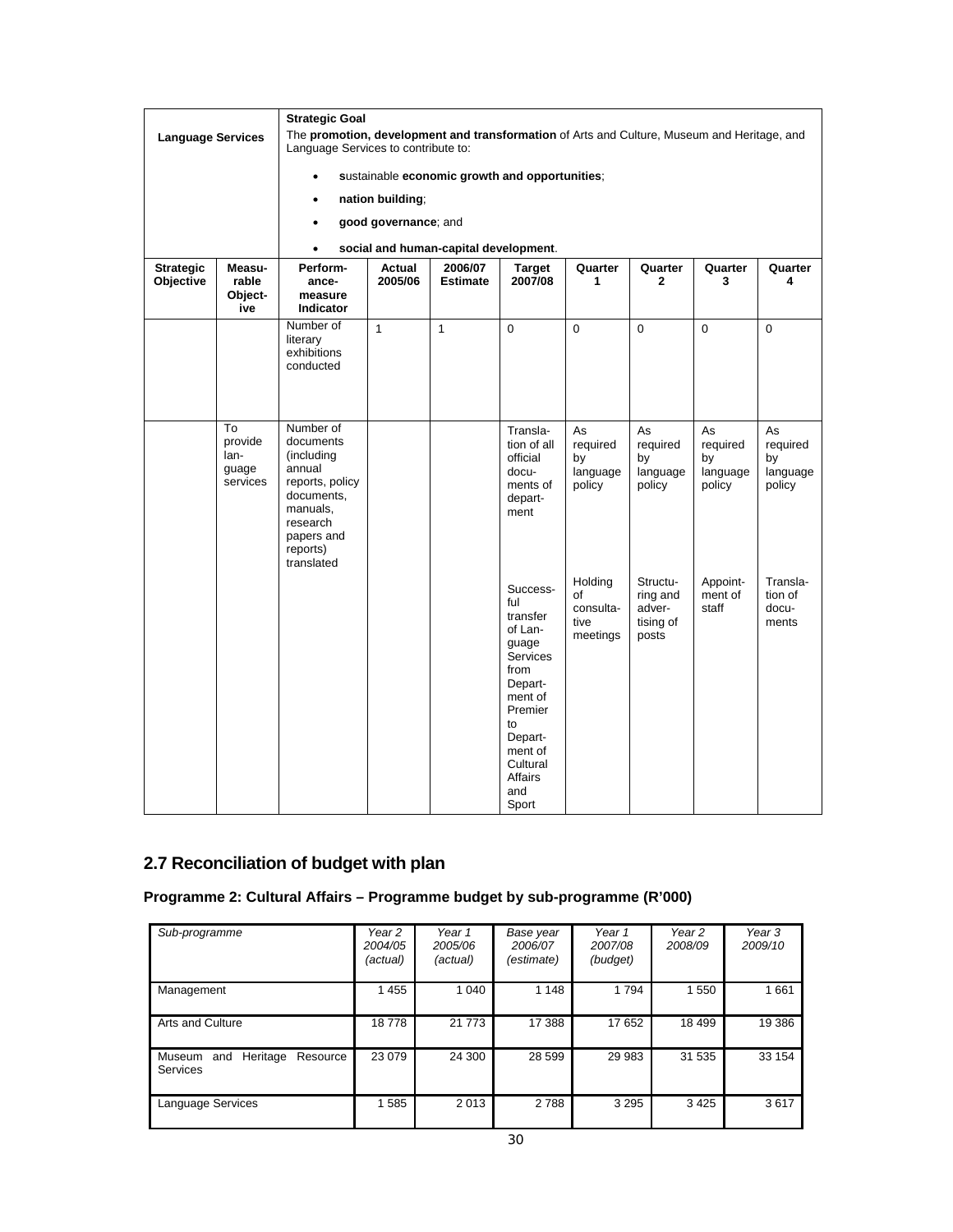| Total programme | 44 897 | 49 126 | 49 923 | 52 724 | 55 009 | E7 040<br>- 010<br>. ә. |
|-----------------|--------|--------|--------|--------|--------|-------------------------|
|                 |        |        |        |        |        |                         |

# **3. Programme 3: Library and Information Services**

# **3.1 Purpose**

To assist local-library authorities to render public-library services and to provide an archives service for the Province.

## *Sub-programme 3.1: Management*

To provide strategic management and support for the component Library and Information **Services** 

## *Sub-programme 3.2: Library Services*

To provide library and information services in line with relevant applicable legislation and with constitutional mandates.

## *Sub-programme 3.3: Archives*

To provide archives support services in terms of the Provincial Archives and Records Service of the Western Cape Act, 2006 (Act 3 of 2006) and any other relevant legislation.

## **3.2 Situation analysis**

#### *Sub-programme 3.2: Library Services*

There is a network of 309 public-library service points in the Western Cape administered by local government. The provincial Library Services supplies relevant library material needed by citizens, it builds human capital through professional advice and training programmes, it promotes the use of public libraries and it assists local authorities with the building of new libraries or with the upgrading of libraries.

Service delivery by the library network in the Western Cape is quite extensive. There are 1.2 million registered members who borrow more than 24.5 million items of library material per annum. In additional, many users consult public libraries without being formally registered as members. Cooperation between the Department and municipalities is critical and most valuable. Approximately 26 per cent of the Western Cape population are at present registered library members.

Municipalities are currently still responsible for the local administration and funding of libraries. This includes staffing and the provision and the maintenance of physical facilities, with a support function from the Library Services component.

The Constitution of the Republic of South Africa (Act 108 of 1996), however, stipulates that all libraries, excluding national libraries, are the exclusive legislative competence of provinces. The perception among municipalities is that they will have no further financial responsibility for the rendering of library services. The Local Government Municipal Structures Amendment Act (Act 33 of 2001), the Local Government Municipal Systems Act (Act 32 of 2000) and the Municipal Finance Management Act (Act 56 of 2003), however, do not provide for public libraries or for their funding by municipalities.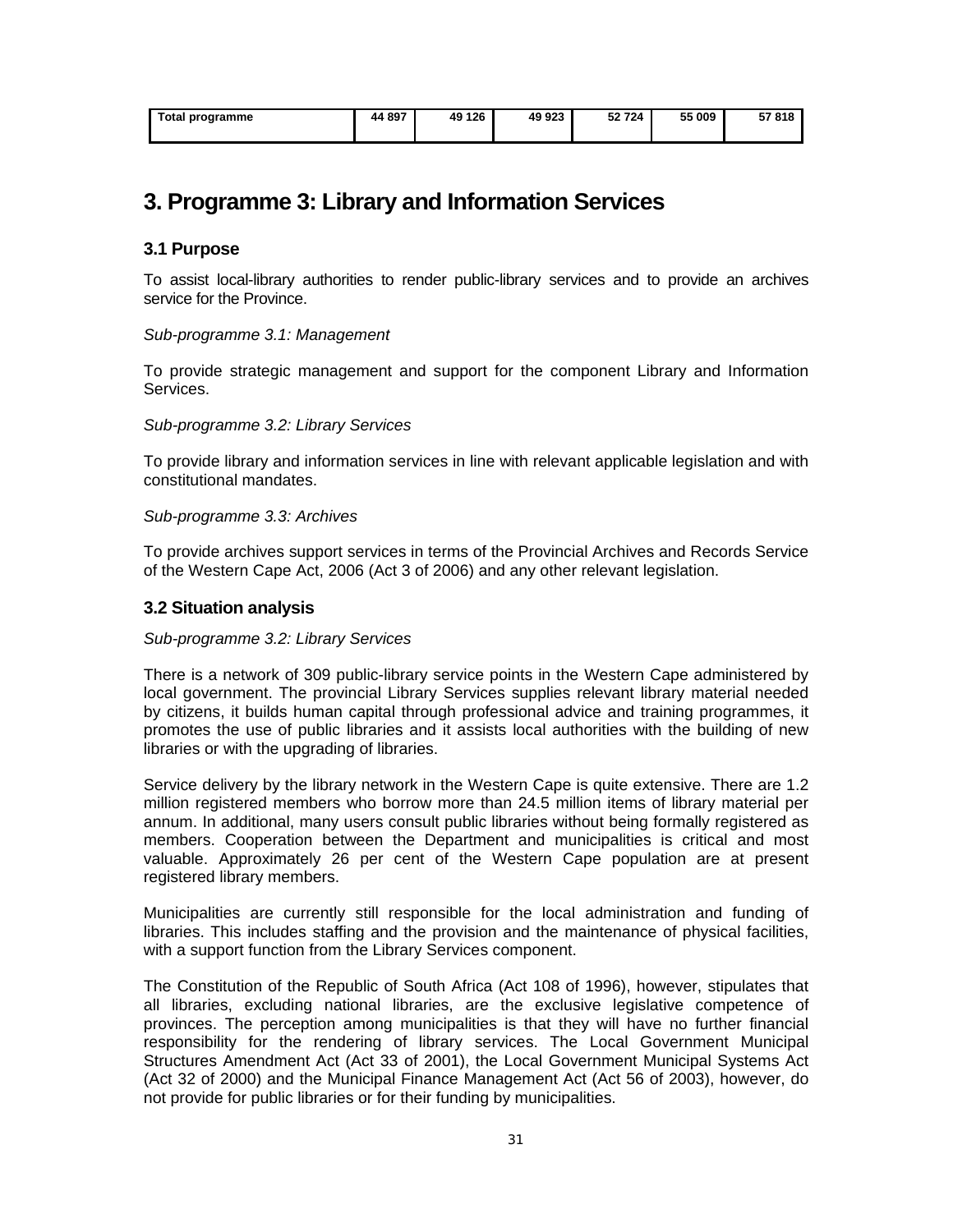The impasse around the funding of public libraries locally is affecting service delivery negatively. An allocation from Treasury would be required should the funding responsibility of this function be transferred to this Department. The Department will, however, assist municipalities in alleviating critical staff shortages at public libraries through the conditional grant received from National Treasury. At the same time, additional financial assistance will be given for the completion of new libraries at Leeu Gamka and at Klaarstroom.

Improving the accessibility of libraries continued in 2006/07 through the financial assistance given to local-library authorities for building new libraries at Haarlem (in the Eden District Municipality) and at Vredenburg (in the Saldanha Bay Municipality).

To expand services further to remote rural areas, book-trolley depots were established in 2006/07 at Molsvlei and at Stofkraal (in the Matzikama Municipality), at Vleiplaas (in the Swellendam Municipality), at Slanghoek (in the Breede Valley Municipality) and at Klipdale (in the Cape Agulhas Municipality).

An increase in usage at these established sites indicates that both adults and children use these trolleys extensively to access books and information.

Public libraries also serve as information-resource centres for local communities, particularly in respect of the provision of outcomes-based resources for school projects. As a result of outcomes-based education, more learners use public libraries because most of the schools do not have the resources required. This places an additional burden on the resources of the Department. Ongoing work to develop more study facilities will also be seriously hampered by a lack of funds in the 2007/08 financial years and in the outer MTEF years, as the budget for the building of library facilities is vastly inadequate and as municipalities are not very cooperative.

As an agent for lifelong learning, one of the objectives of Library Services is to assist literacy projects at public libraries. Library Services will continue to buy appropriate literacy material for training and to provide library material for newly literate people to sustain their literacy levels and encourage them to expand their knowledge and gain reading experience by using books in public libraries.

Library Services facilitates the Cape Public Automated Library System library and information system used by public libraries. Currently, the CPALS library and information system is used at 135 public libraries in the Western Cape. The CPALS system is being investigated in view of the need to migrate to the latest software application.

#### *Sub-programme 3.3: Archives*

The Archives function and funds were transferred to the Western Cape, as stipulated by Schedule 5A of the Constitution of the Republic of South Africa (Act 108 of 1996) in 2006/07, as of from 1 April 2006.

The Cape Town Archives Repository is the custodian of the oldest documents in the country, the oldest records dating back to 1651. Some of these records are in a dilapidated condition due to a number of environmental factors.

The outsourcing of the restoration and the conservation of records is only a short-term solution and is not sustainable. The most effective way to address the challenge is to build capacity within the institution. This will involve the introduction of a restoration and conservation unit.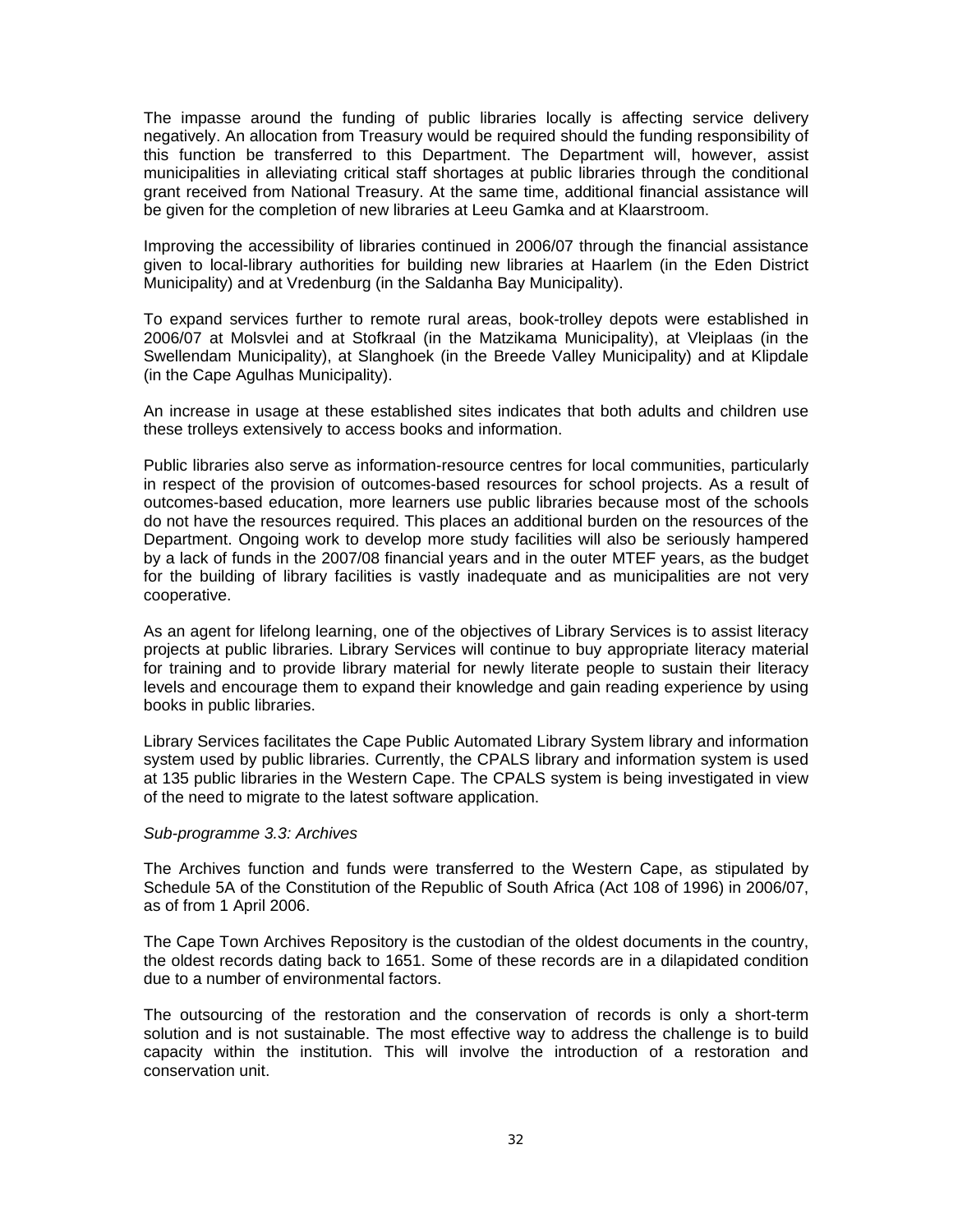Archives and records-management services have been in existence for more than a century in the Cape, yet these have remained an unknown field to the majority of the population. An aggressive marketing strategy will be needed to turn the situation around and to address the imbalances of knowledge diffusion by making the public aware of the services rendered by the archives and records services. There is a need to reach out to the masses, particularly to previously disadvantaged communities, and a marketing plan has already been compiled.

The section Records Management Services is staffed by only two officials. It has become difficult to render the entire records-management service to all government bodies in the Province. The records-management responsibility of government bodies is in the hands of designated officials who neither have the technical skills, time, the will nor experience. An urgent intervention is required to address the situation. Records-management structures should be created for our government bodies and professional archivists should be appointed to drive the process of implementing records management for government bodies.

The library of the Cape Town Archives Repository, which has rare and valuable material, will implement an automated system in 2007/08.

# **3.3 Policies, priorities and strategic objectives**

# *Strategic goal*

The **development, the transformation and the promotion** of sustainable library, information and archives to contribute towards:

- o nation building;
- o good governance;
- o social and human-capital development; and
- o sustainable economic growth and opportunities.

#### *Library and Information Services*

The programme of public Library and Information Services supports the key government goals of transformation, sustainable development, corporate governance and equitable access.

#### **Programme 3: Library and Information Services – Strategic objectives**

- *1. To develop, transform and promote sustainable library, information and archives services to contribute to nation building, good governance and social and humancapital development.*
	- *2. To acquire, preserve and manage public and non-public records to ensure access to the nation's archival heritage.*

#### *Sub-programme 3.2: Library Services*

1. Provide relevant public materials and services to all citizens of the Western Cape through partnership with local government. This objective relates to the development priority of the building of social capital, with the emphasis on youth and the provincialisation of municipally rendered services.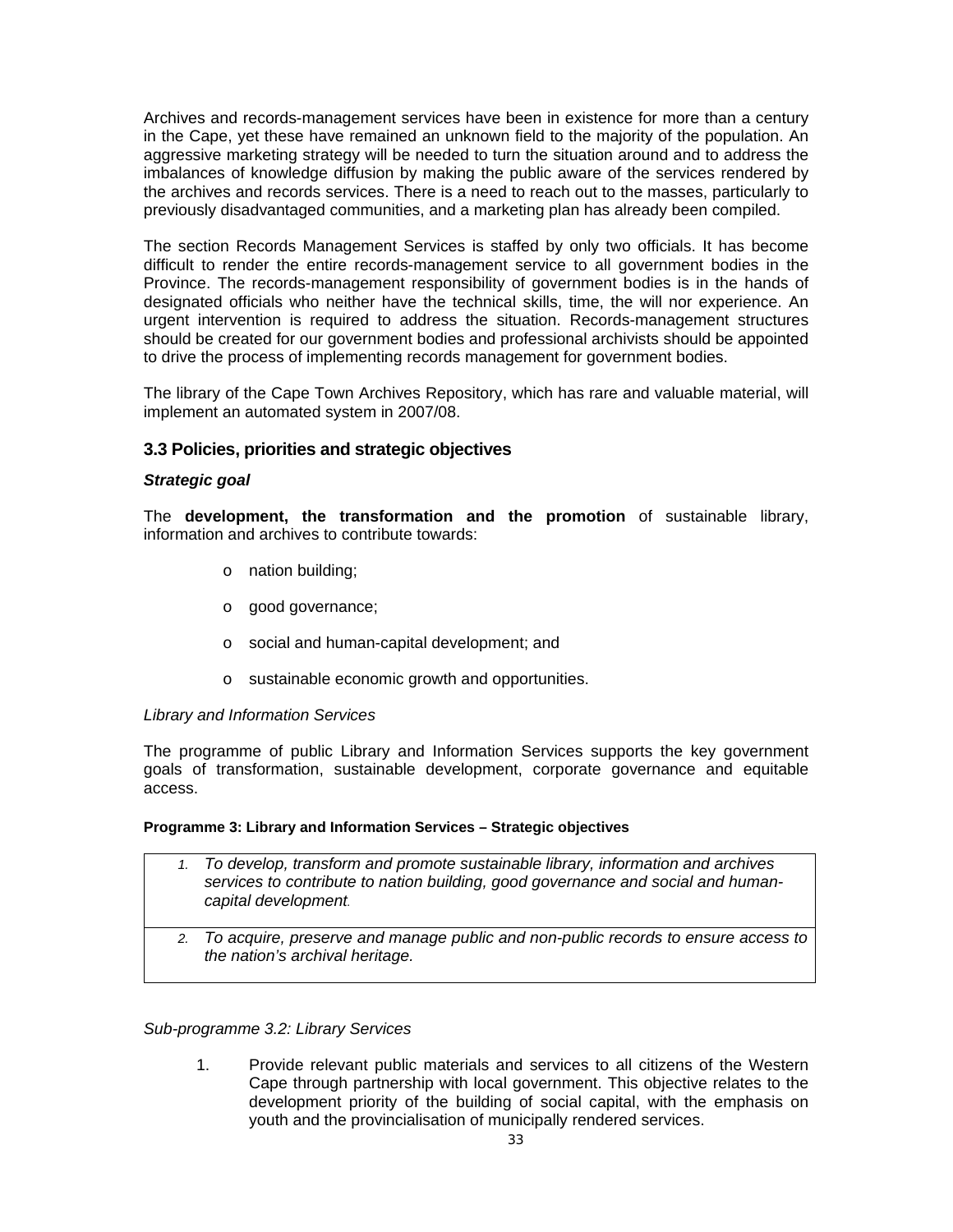- 2. Improve access to library and to archives services among disadvantaged communities, with the emphasis on rural communities. This relates to the building of human capital and to strategic infrastructure investment.
- 3. Contribute to lifelong learning through literacy projects, providing material to assist with both formal and non-formal education and establishing stronger links with the WCED as part of the building of human capital.
- 4. Provide an information-resource centre for local communities and assist local libraries with information queries. This relates to the building of human capital.
- 5. Facilitate the accessibility of information and of communication technology to previously disadvantaged communities. Library Services is a role-player in the DEDT's Access Project. This relates to the microeconomic strategy.
- 6. Ensure full cooperation and consultation with all relevant stakeholders in terms of the finalisation of the matter of the unfunded library mandate, including the consultants appointed by the DAC to develop a funding model for public libraries, both the National and the Provincial Treasury, and provincial and local government forums.
- 7. Support the development and the sustainability of library business corners (LBCs). This project is coordinated with the DEDT and relates to the microeconomic strategy.
- 8. Promote youth development and cultural programmes through outreach activities at public libraries. Special marketing projects will be National Library Week, Literacy Week and the International Book Fair in Cape Town. This relates to the building of human capital, with the emphasis on youth.
- 9. Build human capital by ensuring that the library labour force is equipped with the appropriate skills to respond to the information needs of people. Library Services provides training to local librarians. This relates to the building of human capital.

#### *Sub-programme 3.3: Archives*

- 1. Collect and preserve both public and non-public records of enduring value for use by the public and the state.
- 2. Make archives accessible and promote their use by the public.
- 3. Ensure the proper management and care of public records.
- 4. Collect non-public records of enduring value with national significance that cannot be more appropriately preserved by another institution, with due regard to the need to document aspects of the nation's experience neglected by archives repositories in the past.
- 5. Provide archival-records data to the national automated information-retrieval system.
- 6. Maintain provincial registers of non-public records of enduring value and promote cooperation and coordination among institutions with custody of such records.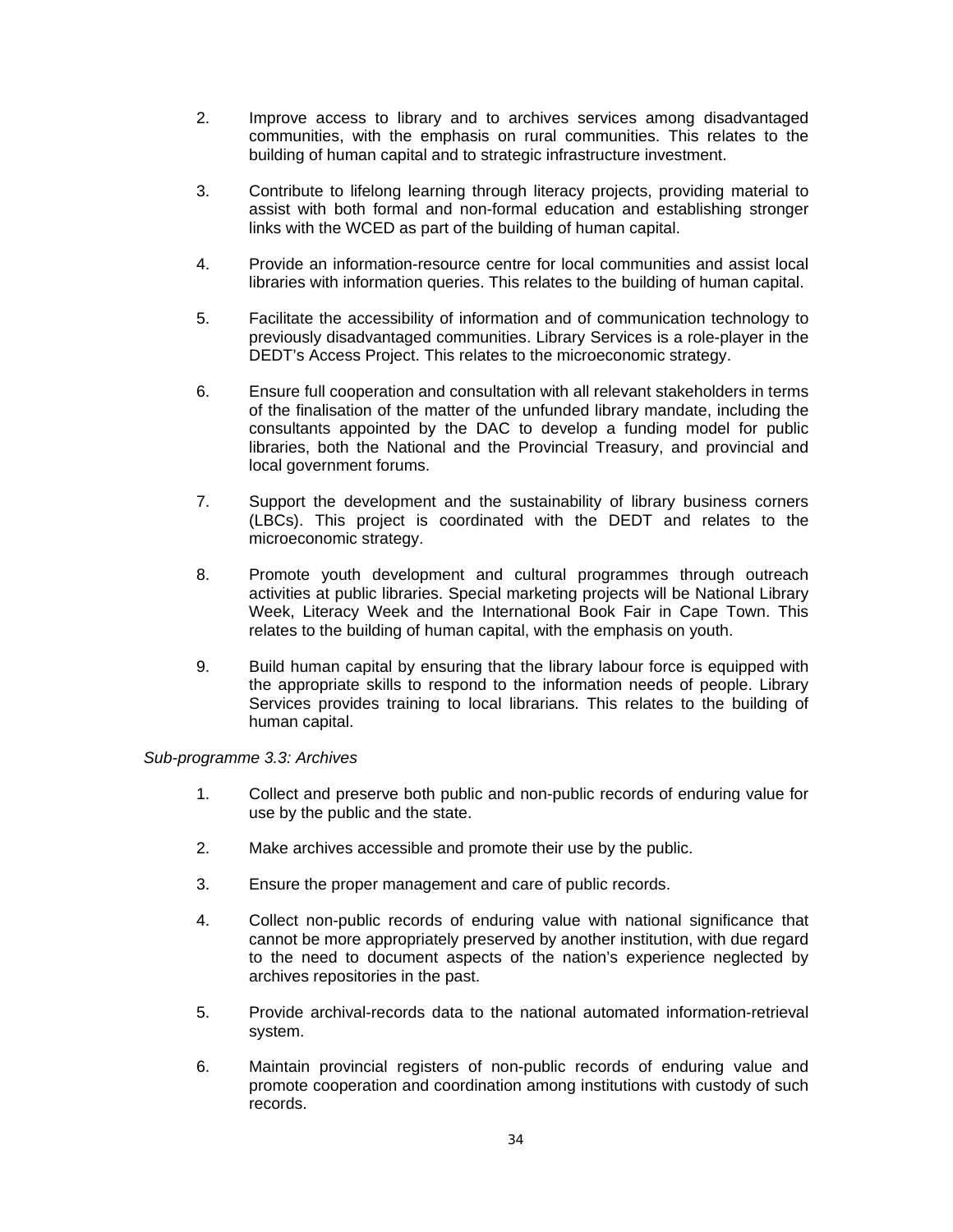- 7. Assist, support, set standards for and provide professional guidelines to Records Management Services in the Province.
- 8. Promote archives and records-management awareness and encourage related activities.

## **3.4 Analysis of constraints and measures planned to overcome constraints**

#### *Sub-programme 3.2: Library Services*

The national DAC has initiated a formal investigation into the funding of and funding models for public libraries. Interim funding (a conditional grant) is non-replaceable funding and it is not yet clear whether replacement funding will be provided.

### **The challenges of and the constraints on Library Services are determined by the following critical risk factors:**

- The local administration of public libraries is an unfunded mandate.
- Public libraries are an exclusive provincial legislative competency, as stipulated in Schedule 5A of the Constitution of the Republic of South Africa (Act 108 of 1996).
- Municipalities expect specific service agreements with the Department of Cultural Affairs and Sport. The funding of this mandate will be critical to these agreements.
- Municipalities expect Provincial Government to fund local service delivery if this is to be executed by them, as it is an unfunded mandate.
- The Department has no funding capacity to meet this need of support for municipalities.
- Public-library services are deteriorating rapidly due to municipal financial constraints.
- The educational and the informational needs of communities are inadequately addressed because of understaffed libraries.
- Library facilities are not up to accepted provincial standards due to municipal financial constraints and the perception that compliance with such standards is not municipal responsibility.
- A number of public libraries remains under threat of closure due to municipal financial constrains. This threat has now become critical.
- There is a potential of large book losses due to inadequate staff provisioning.
- It is pleasing to note that National Government, particularly National Treasury, has allocated more funds to public libraries. It is also pleasing to note that the matter is receiving attention through an investigation by independent consultants KPMG that has been launched to fast-track a resolution to the funding problem.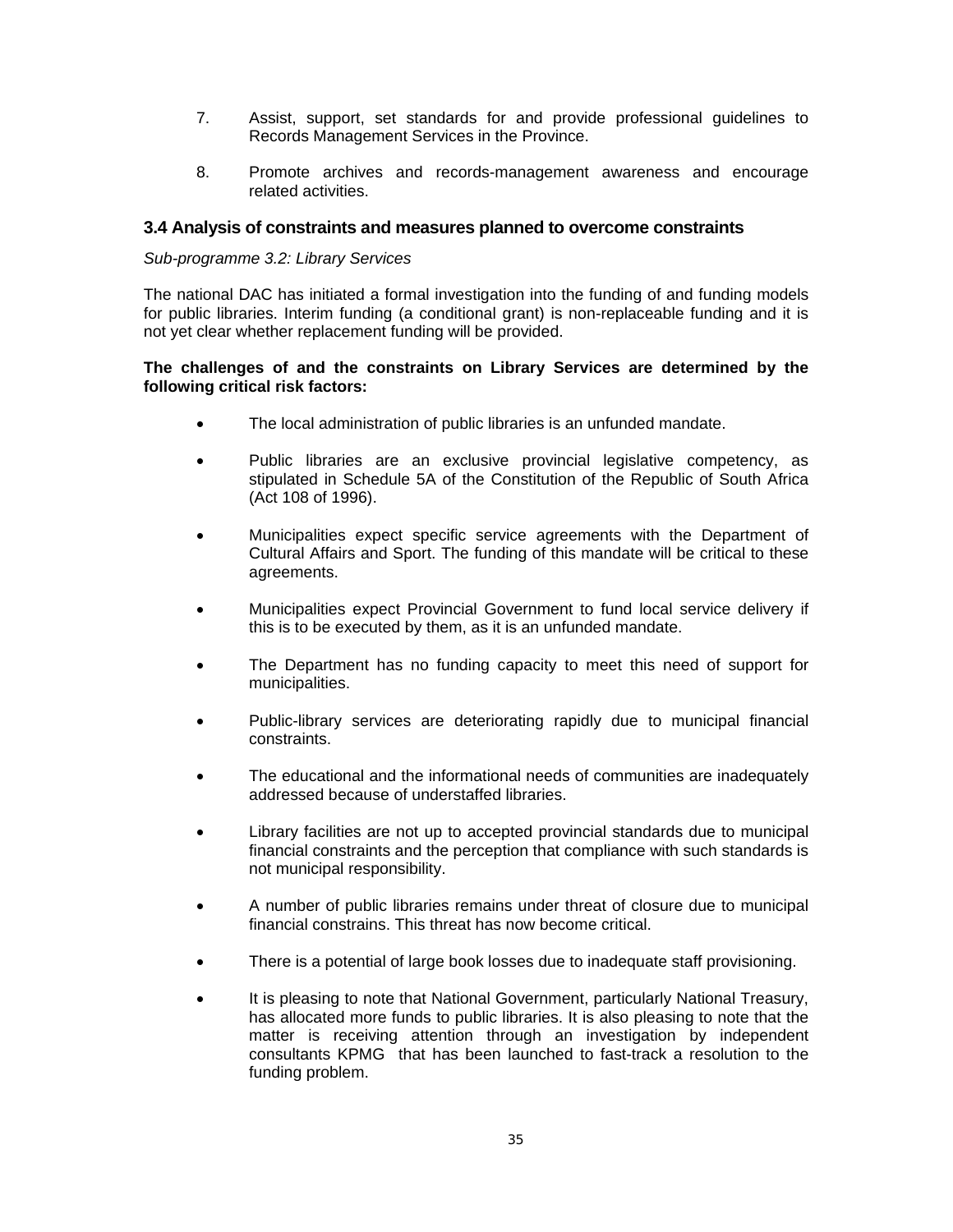- There are discrepancies in the quantity of materials in some libraries, especially in disadvantaged communities. This is partly due to local public librarians not being fully trained in procedures to request specific materials from Library Services. Ongoing training courses will address this. The provision of library materials to public libraries is also being negatively affected by a lack of human resources to process new library materials.
- Increases in the prices of library materials purchased abroad are not consistent with baseline allocation increases and the prices of library materials purchased abroad are negatively influenced by fluctuations in the exchange rate. Internal prioritisation contributes partly to the minimising of this effect.

## **The following are the preferred options in dealing with these challenges and constraints:**

- Constitutional mechanisms, including negotiations with local authorities, should be used to solve the problems. The assignment and the delegation of the library function only to municipalities is the preferred option and will result in a cooperative service agreement.
- The funding of the local administration of public libraries is a critical prerequisite for a final agreement with municipalities. The total estimated cost to support this local administration function provided by local authorities for 2007/08 amounts to R245 000 000.
- Parties should agree on how funding is to be phased in. KPMG has been appointed by the DAC to establish a funding policy.
- The filling of vacancies is ongoing.

#### *Sub-programme 3.3: Archives*

Conservation and restoration were previously outsourced due to a lack of appropriately skilled staff. A specific unit will have to be created to deal with this matter.

In establishing an outreach and oral-history unit, previously neglected history can be captured and the archives can be introduced to the previously disadvantaged communities. This will contribute to the building of social capital.

The automation of the archives library is highly important for the safeguarding of our collection and for easy retrieval and management.

#### **3.5 Description of planned quality-improvement measures**

#### *Sub-programme 3.2: Library Services*

In additional to the policy and the priority and strategic objectives described above, the quality of library services to all the citizens of the Western Cape will be further improved through the following measures:

- The strengthening of microeconomic development through the expansion and the development of LBCs in close cooperation with the LBC unit of the DEDT.
- The sustaining and the extension of the rural-service programme to disadvantaged communities with no other library facilities.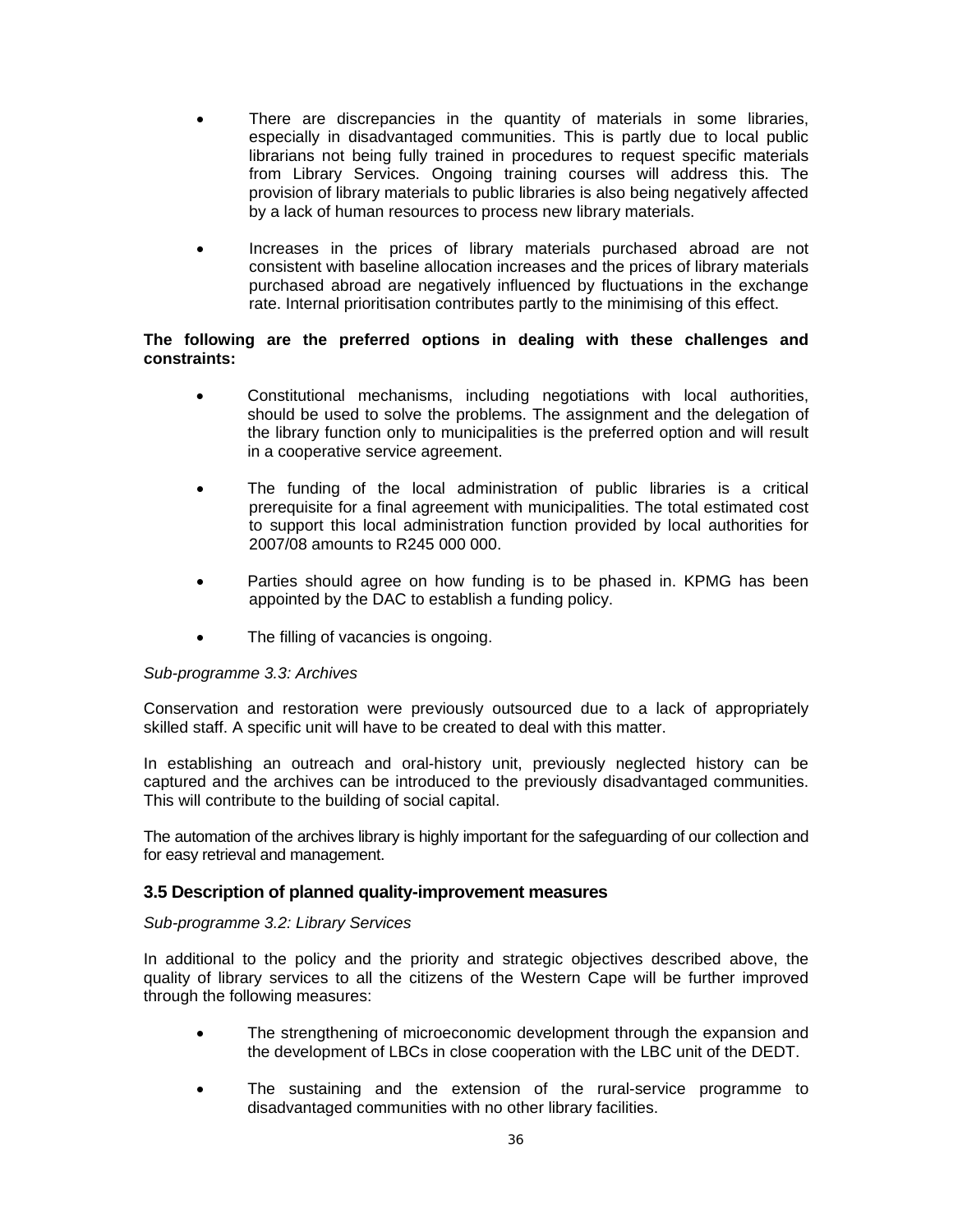- Continued needs analysis and training programmes.
- Sustainable support to municipalities to establish new or upgraded library buildings in communities with inadequate facilities or with no facilities.
- The use of information technology to improve service delivery.
- A concerted effort for the publication of more books in Xhosa.

#### *Sub-programme 3.3: Archives*

- Through a customer-feedback register, we intend to encourage more of our clients to express both positive comment and dissatisfaction and to give input while their experiences are still fresh in their minds.
- Archives needs to reach out to the community through public servants. A programme will be rolled out next year in which two days a month will be set aside to encourage public servants to visit the Archives for a tour of the building and for information sessions about our services.
- The youth should be encouraged to participate in archival and recordsmanagement activities, especially in conducting oral-history and genealogical research.
- Our activities should be focused on the presidential nodal areas of Khayelitsha, of Mitchell's Plain and of Beaufort West.
- Municipalities will be given priority in a bid to improve efficiency in local government.
- All correspondence will be acknowledged within one week of receipt.

# **3.6 Specification of measurable objectives and performance indicators**

#### *Sub-programme 3.2: Library Services*

This sub-programme provides free, equitable, accessible library and information services in support of people development and of lifelong learning and contributes to improvement in the quality of life.

#### **Sub-programme 3.2: Library Services**

|                                      | <b>Library Services</b>        | <b>Strategic Goal</b>                            | archives services to contribute to: | The <b>development, transformation and promotion</b> of sustainable library, information and                                       |                          |              |              |              |              |
|--------------------------------------|--------------------------------|--------------------------------------------------|-------------------------------------|------------------------------------------------------------------------------------------------------------------------------------|--------------------------|--------------|--------------|--------------|--------------|
|                                      |                                |                                                  | $\circ$<br>$\circ$<br>O<br>$\circ$  | nation building:<br>good governance:<br>social and human-capital development; and<br>sustainable economic growth and opportunities |                          |              |              |              |              |
| <b>Strategic</b><br><b>Objective</b> | Measurable<br><b>Objective</b> | Perform-<br>ance-<br>measure<br><b>Indicator</b> | Actual<br>2005/06                   | 2006/07<br><b>Estimate</b>                                                                                                         | <b>Target</b><br>2007/08 | Quarter<br>1 | Quarter<br>2 | Quarter<br>3 | Quarter<br>4 |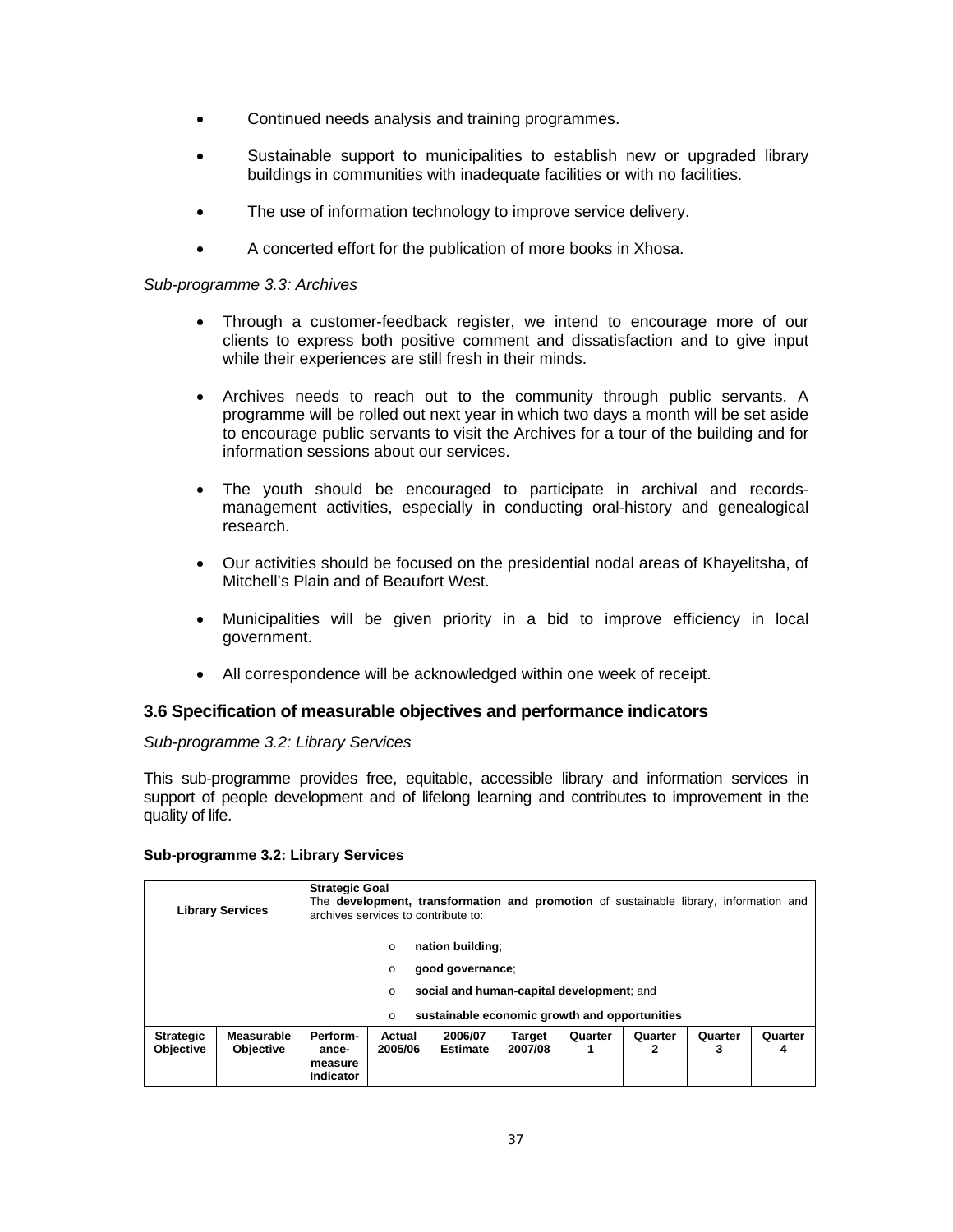|                                                                                                                                                                                                                               |                                                                                                                                                                             | <b>Strategic Goal</b>                                                                                                        |                   |                                               |                          |              |                         |              |              |  |  |
|-------------------------------------------------------------------------------------------------------------------------------------------------------------------------------------------------------------------------------|-----------------------------------------------------------------------------------------------------------------------------------------------------------------------------|------------------------------------------------------------------------------------------------------------------------------|-------------------|-----------------------------------------------|--------------------------|--------------|-------------------------|--------------|--------------|--|--|
|                                                                                                                                                                                                                               | <b>Library Services</b>                                                                                                                                                     | The development, transformation and promotion of sustainable library, information and<br>archives services to contribute to: |                   |                                               |                          |              |                         |              |              |  |  |
|                                                                                                                                                                                                                               |                                                                                                                                                                             |                                                                                                                              | $\circ$           | nation building;                              |                          |              |                         |              |              |  |  |
|                                                                                                                                                                                                                               |                                                                                                                                                                             |                                                                                                                              | $\circ$           | good governance;                              |                          |              |                         |              |              |  |  |
|                                                                                                                                                                                                                               |                                                                                                                                                                             |                                                                                                                              | $\circ$           | social and human-capital development; and     |                          |              |                         |              |              |  |  |
|                                                                                                                                                                                                                               |                                                                                                                                                                             |                                                                                                                              | $\circ$           | sustainable economic growth and opportunities |                          |              |                         |              |              |  |  |
| <b>Strategic</b><br>Objective                                                                                                                                                                                                 | <b>Measurable</b><br>Objective                                                                                                                                              | Perform-<br>ance-                                                                                                            | Actual<br>2005/06 | 2006/07<br><b>Estimate</b>                    | <b>Target</b><br>2007/08 | Quarter<br>1 | Quarter<br>$\mathbf{2}$ | Quarter<br>3 | Quarter<br>4 |  |  |
|                                                                                                                                                                                                                               |                                                                                                                                                                             | measure<br>Indicator                                                                                                         |                   |                                               |                          |              |                         |              |              |  |  |
| To<br>develop,<br>transform<br>and<br>promote<br>sustain-<br>able<br>library,<br>informa-<br>tion<br>and<br>archives<br>services to<br>contribute<br>to:<br>nation<br>building;<br>good<br>govern-<br>ance; and<br>social and | To provide<br>infrastructure<br>required for<br>public-library<br>services,<br>namely<br>buildings,<br>and<br>information,<br>communica-<br>tion and<br>technology<br>(ICT) | Number<br>of library<br>facilities<br>upgraded                                                                               | 3                 | 2                                             | 2                        | $\mathbf 0$  | $\mathbf 0$             | 2            | $\mathbf 0$  |  |  |
| human-<br>capital<br>develop-<br>ment                                                                                                                                                                                         |                                                                                                                                                                             |                                                                                                                              |                   |                                               |                          |              |                         |              |              |  |  |
|                                                                                                                                                                                                                               |                                                                                                                                                                             | Number<br>of library<br>facilities<br>provided<br>with ICT<br>infra-<br>structure                                            |                   | 4                                             | $\overline{\mathbf{4}}$  | 0            | $\overline{2}$          | 2            | 0            |  |  |
|                                                                                                                                                                                                                               | To provide<br>library<br>materials,<br>books and<br>other formats<br>to public<br>libraries                                                                                 | Number<br>of new<br>items<br>provided                                                                                        | 267 608           | 298 050                                       | 260 000                  | 65 000       | 65 000                  | 65 000       | 65 000       |  |  |
|                                                                                                                                                                                                                               | To train<br>public-library<br>workers                                                                                                                                       | Number<br>of<br>training<br>opportu-<br>nities for<br>library<br>workers/<br>yr                                              | 11                | 16                                            | 13                       | 3            | $\overline{4}$          | 3            | 3            |  |  |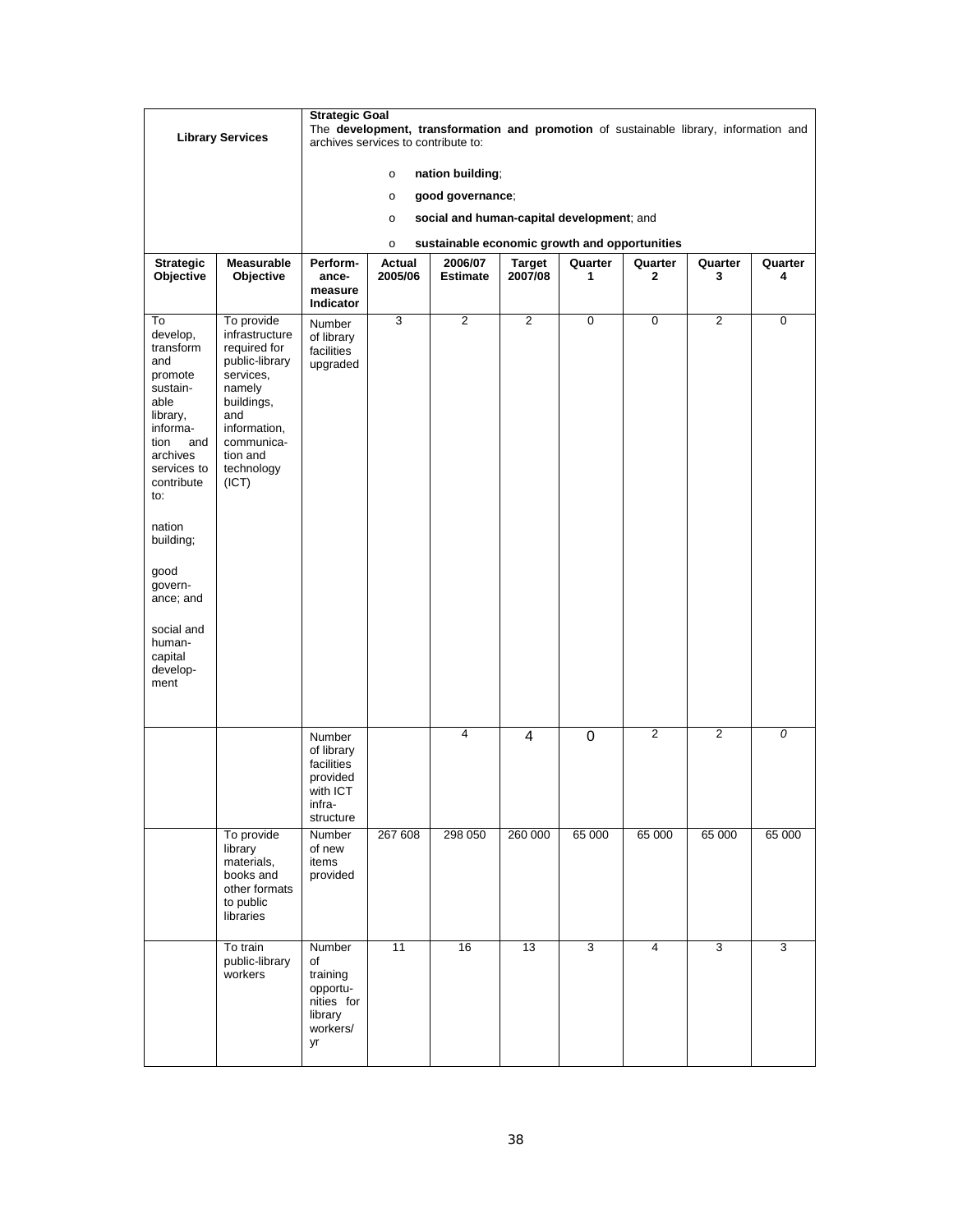|                               | <b>Library Services</b>                                        | <b>Strategic Goal</b><br>The development, transformation and promotion of sustainable library, information and<br>archives services to contribute to:<br>nation building;<br>$\circ$<br>good governance;<br>$\circ$<br>social and human-capital development; and<br>$\circ$ |                                                                                                                                        |                                               |                |                |                |                |                |  |  |  |
|-------------------------------|----------------------------------------------------------------|-----------------------------------------------------------------------------------------------------------------------------------------------------------------------------------------------------------------------------------------------------------------------------|----------------------------------------------------------------------------------------------------------------------------------------|-----------------------------------------------|----------------|----------------|----------------|----------------|----------------|--|--|--|
|                               |                                                                |                                                                                                                                                                                                                                                                             | $\circ$                                                                                                                                | sustainable economic growth and opportunities |                |                |                |                |                |  |  |  |
| <b>Strategic</b><br>Objective | <b>Measurable</b><br>Objective                                 | Perform-<br>ance-<br>measure<br><b>Indicator</b>                                                                                                                                                                                                                            | 2006/07<br>Actual<br><b>Target</b><br>Quarter<br>Quarter<br>Quarter<br>2005/06<br>2007/08<br><b>Estimate</b><br>1<br>$\mathbf{2}$<br>3 |                                               |                |                |                |                |                |  |  |  |
|                               |                                                                | Number<br>of library<br>workers<br>trained<br>p.a.                                                                                                                                                                                                                          | 68                                                                                                                                     | 200                                           | 100            | 20             | 40             | 20             | 20             |  |  |  |
|                               | To promote<br>use of<br>libraries and<br>culture of<br>reading | Number<br>of<br>promo-<br>tional<br>events or<br>projects                                                                                                                                                                                                                   | $\overline{4}$                                                                                                                         | 8                                             | 6              | 4              | $\overline{0}$ | $\Omega$       | $\overline{2}$ |  |  |  |
|                               |                                                                | Percen-<br>tage<br>increase<br>in<br>number<br>of library<br>users                                                                                                                                                                                                          | 1%                                                                                                                                     | $-4.9%$                                       | 1%             | .25%           | .25%           | .25%           | .25%           |  |  |  |
|                               | To provide<br>special<br>services to<br>library users          | Number<br>and type<br>of special<br>services<br>esta-<br>blished                                                                                                                                                                                                            | $\overline{5}$                                                                                                                         | $\overline{5}$                                | $\overline{5}$ | $\overline{0}$ | $\overline{0}$ | $\overline{3}$ | $\overline{2}$ |  |  |  |

## *Sub-programme 3.3: Archives*

This sub-programme provides support for the government goals of transformation, sustainable development, cooperative governance, service excellence and equitable access.

## **Sub-programme 3.3: Archives**

|                                                                                                                     | <b>Archives</b> | <b>Strategic Goal</b> | archives services to contribute to:                    | The development, transformation and promotion of sustainable library, information and |                                                                                            |              |              |              |              |
|---------------------------------------------------------------------------------------------------------------------|-----------------|-----------------------|--------------------------------------------------------|---------------------------------------------------------------------------------------|--------------------------------------------------------------------------------------------|--------------|--------------|--------------|--------------|
|                                                                                                                     |                 |                       | nation building:<br>$\circ$<br>O<br>$\circ$<br>$\circ$ | good governance;                                                                      | social and human-capital development; and<br>sustainable economic growth and opportunities |              |              |              |              |
| Perfor-<br>Measurable<br><b>Strategic</b><br><b>Objective</b><br><b>Objective</b><br>mance-<br>measure<br>Indicator |                 |                       | Actual<br>2005/06                                      | 2006/07<br><b>Estimate</b>                                                            | <b>Target</b><br>2007/08                                                                   | Quarter<br>1 | Quarter<br>2 | Quarter<br>3 | Quarter<br>4 |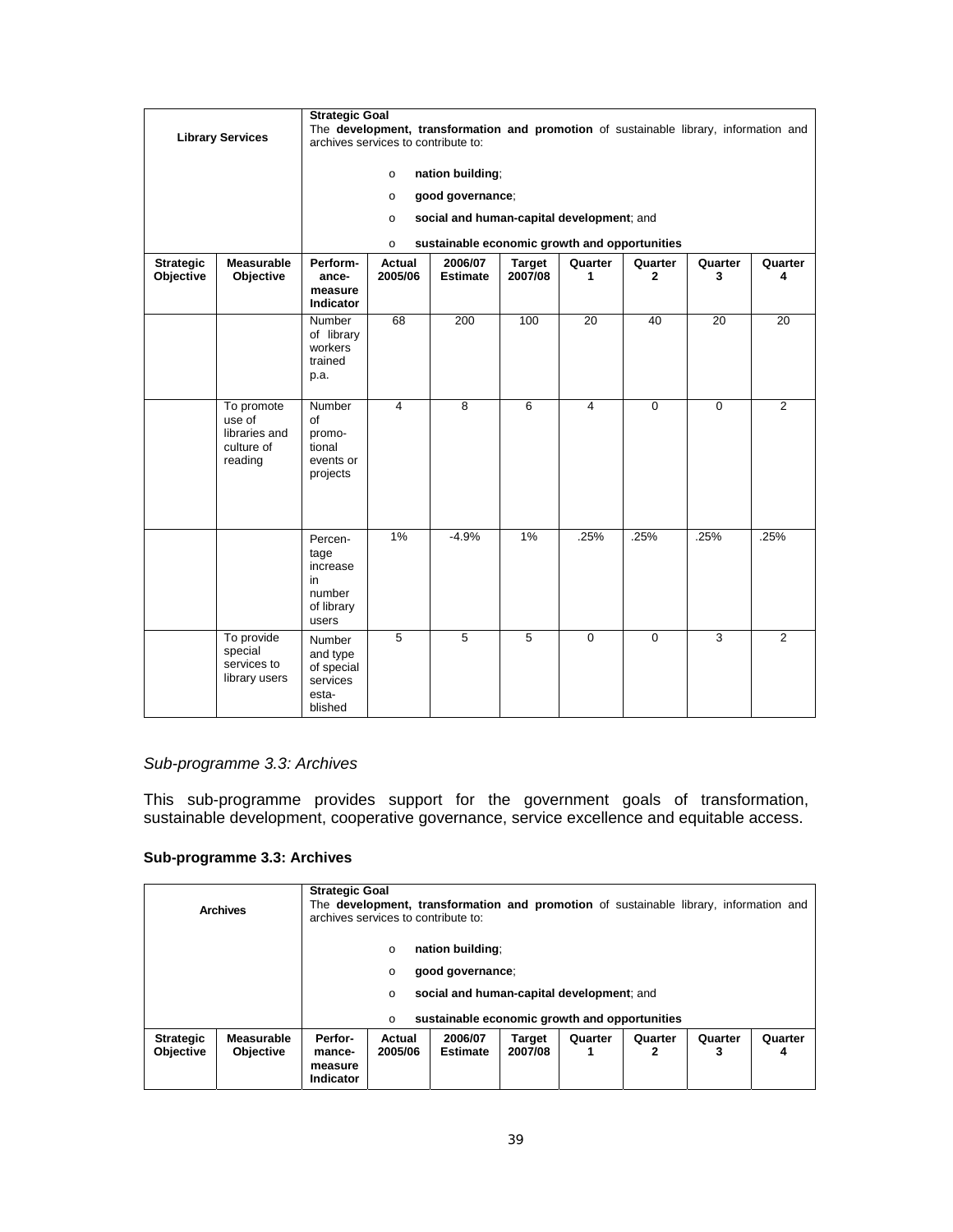|                                                                     |                                                               | <b>Strategic Goal</b>                                                                                     |                                                 |                                                                                       |                          |              |                         |              |              |
|---------------------------------------------------------------------|---------------------------------------------------------------|-----------------------------------------------------------------------------------------------------------|-------------------------------------------------|---------------------------------------------------------------------------------------|--------------------------|--------------|-------------------------|--------------|--------------|
|                                                                     | <b>Archives</b>                                               |                                                                                                           | archives services to contribute to:             | The development, transformation and promotion of sustainable library, information and |                          |              |                         |              |              |
|                                                                     |                                                               |                                                                                                           | $\circ$                                         | nation building;                                                                      |                          |              |                         |              |              |
|                                                                     |                                                               |                                                                                                           | $\circ$                                         | good governance;                                                                      |                          |              |                         |              |              |
|                                                                     |                                                               |                                                                                                           | $\circ$                                         | social and human-capital development; and                                             |                          |              |                         |              |              |
|                                                                     |                                                               |                                                                                                           | $\circ$                                         | sustainable economic growth and opportunities                                         |                          |              |                         |              |              |
| <b>Strategic</b><br>Objective                                       | <b>Measurable</b><br>Objective                                | Perfor-<br>mance-                                                                                         | Actual<br>2005/06                               | 2006/07<br><b>Estimate</b>                                                            | <b>Target</b><br>2007/08 | Quarter<br>1 | Quarter<br>$\mathbf{2}$ | Quarter<br>3 | Quarter<br>4 |
|                                                                     |                                                               | measure<br><b>Indicator</b>                                                                               |                                                 |                                                                                       |                          |              |                         |              |              |
| To acquire,                                                         | To render                                                     | Number                                                                                                    | 0                                               | 100                                                                                   | 100                      | 25           | 25                      | 25           | 25           |
| preserve<br>and<br>manage<br>public and<br>non-public<br>records to | records-<br>management<br>services to<br>government<br>bodies | of<br>record-<br>classifi-<br>cation<br>systems<br>assessed                                               | Function<br>transfer<br>1/4/2006                |                                                                                       |                          |              |                         |              |              |
| ensure<br>to<br>access<br>nation's<br>archival<br>heritage          |                                                               | or<br>approved                                                                                            |                                                 |                                                                                       |                          |              |                         |              |              |
|                                                                     |                                                               | Number<br>of<br>govern-<br>ment<br>bodies<br>inspect-                                                     | 0<br>Function<br>transfer<br>1/4/2006           | 12                                                                                    | 12                       | 3            | 3                       | 3            | 3            |
|                                                                     |                                                               | ed                                                                                                        |                                                 |                                                                                       |                          |              |                         |              |              |
|                                                                     |                                                               | Number<br>of<br>records<br>mana-<br>gers<br>trained/yr                                                    | 0<br>Function<br>transfer<br>1/4/2006           | 100                                                                                   | 100                      | 25           | 25                      | 25           | 25           |
|                                                                     |                                                               | Number<br>of<br>training<br>courses<br>for<br>registry<br>staff/yr                                        | 0<br>Function<br>transfer<br>1/4/2006           | 4                                                                                     | 4                        | $\mathbf{1}$ | $\mathbf{1}$            | $\mathbf{1}$ | 1            |
|                                                                     |                                                               | Number<br>of<br>disposal<br>authori-<br>ties<br>issued                                                    | $\mathbf 0$<br>Function<br>transfer<br>1/4/2006 | $\overline{4}$                                                                        | 4                        | $\mathbf{1}$ | $\mathbf{1}$            | $\mathbf{1}$ | $\mathbf{1}$ |
|                                                                     | To manage<br>archives at<br>repositories                      | Number<br>of<br>enquiries<br>and<br>requests<br>for<br>informa-<br>tion<br>received<br>and pro-<br>cessed | $\pmb{0}$<br>Function<br>transfer<br>1/4/2006   | 1 0 0 0                                                                               | 1 0 0 0                  | 250          | 250                     | 250          | 250          |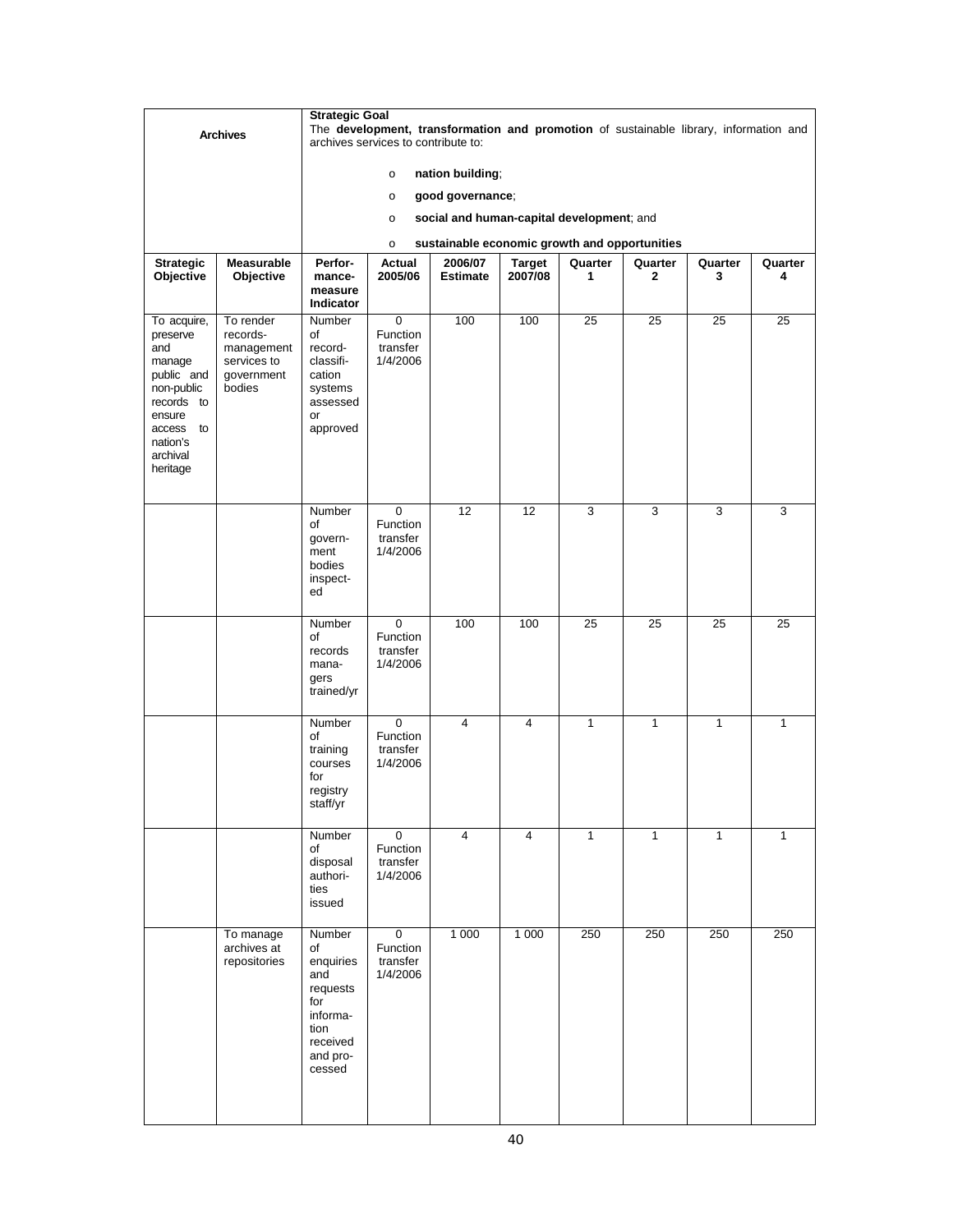|                  |                   |                                                                                                                                | <b>Strategic Goal</b><br>The development, transformation and promotion of sustainable library, information and |                                               |               |              |              |              |         |  |  |
|------------------|-------------------|--------------------------------------------------------------------------------------------------------------------------------|----------------------------------------------------------------------------------------------------------------|-----------------------------------------------|---------------|--------------|--------------|--------------|---------|--|--|
|                  | <b>Archives</b>   |                                                                                                                                | archives services to contribute to:                                                                            |                                               |               |              |              |              |         |  |  |
|                  |                   |                                                                                                                                | $\circ$                                                                                                        | nation building;                              |               |              |              |              |         |  |  |
|                  |                   |                                                                                                                                | $\circ$                                                                                                        | good governance;                              |               |              |              |              |         |  |  |
|                  |                   |                                                                                                                                | $\circ$                                                                                                        | social and human-capital development; and     |               |              |              |              |         |  |  |
|                  |                   |                                                                                                                                | $\circ$                                                                                                        | sustainable economic growth and opportunities |               |              |              |              |         |  |  |
| <b>Strategic</b> | <b>Measurable</b> | Perfor-                                                                                                                        | Actual                                                                                                         | 2006/07                                       | <b>Target</b> | Quarter      | Quarter      | Quarter      | Quarter |  |  |
| Objective        | Objective         | mance-<br>measure<br>Indicator                                                                                                 | 2005/06                                                                                                        | <b>Estimate</b>                               | 2007/08       | 1            | 2            | 3            | 4       |  |  |
|                  |                   | Number<br>of data-<br>coded<br>entries<br>submit-<br>ted on<br><b>NAAIRS</b><br>database                                       | $\overline{0}$<br>Function<br>transfer<br>1/4/2006                                                             | 50 000                                        | 50 000        | 12 500       | 12 500       | 12 500       | 12 500  |  |  |
|                  |                   | Number<br>of<br>users/re-<br>search-<br>ers<br>visiting<br>reposito-<br>ries                                                   | 0<br>Function<br>transfer<br>1/4/2006                                                                          | 6 0 0 0                                       | 6 0 0 0       | 1500         | 1500         | 1 500        | 1 500   |  |  |
|                  |                   | Number<br>of<br>archival<br>groups<br>arranged<br>and de-<br>scribed<br>for<br>retrieval                                       | $\mathbf 0$<br>Function<br>transfer<br>1/4/2006                                                                | 4                                             | 4             | $\mathbf{1}$ | 1            | 1            | 1       |  |  |
|                  |                   | Number<br>οf<br>archivalia<br>restored                                                                                         | 60                                                                                                             | 60                                            | 60            | 15           | 15           | 15           | 15      |  |  |
|                  |                   | Number<br>οf<br>archives<br>facilities<br>deve-<br>loped,<br>acquired,<br>upgra-<br>ded,<br>main-<br>tained<br>and<br>repaired | 0<br>Function<br>transfer<br>1/4/2006                                                                          | 2                                             | 4             | $\mathbf{1}$ | $\mathbf{1}$ | $\mathbf{1}$ | 1       |  |  |
|                  |                   | Number<br>of linear<br>metres<br>arranged<br>and de-<br>scribed                                                                | $\pmb{0}$<br>Function<br>transfer<br>1/4/2006                                                                  | 200                                           | 200           | 50           | 50           | 50           | 50      |  |  |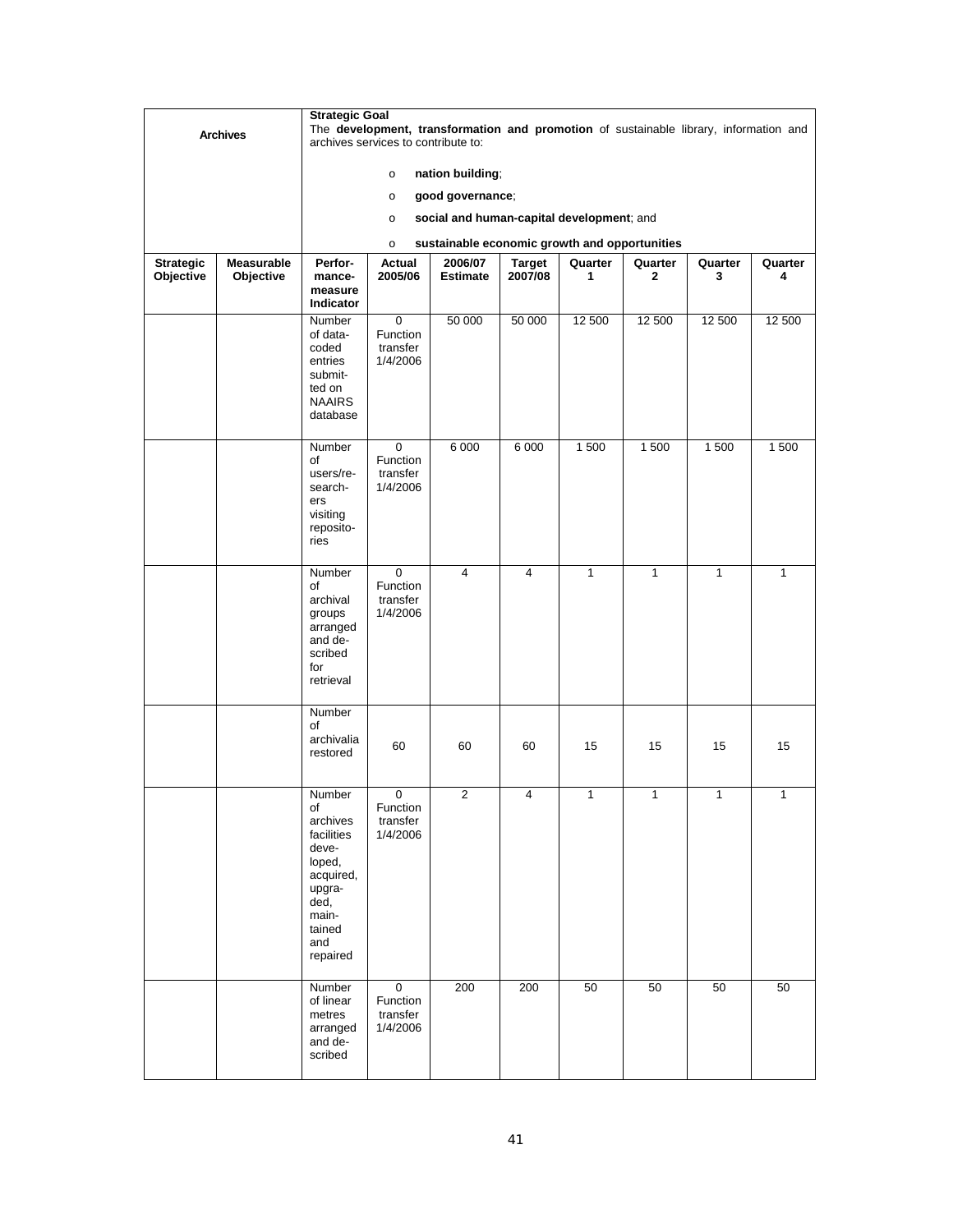|                               | <b>Archives</b>                                   | <b>Strategic Goal</b><br>The development, transformation and promotion of sustainable library, information and<br>archives services to contribute to:<br>nation building;<br>$\circ$<br>good governance;<br>$\circ$<br>social and human-capital development; and<br>$\circ$<br>sustainable economic growth and opportunities<br>$\circ$ |                                                           |                            |                          |                 |                         |                 |                 |
|-------------------------------|---------------------------------------------------|-----------------------------------------------------------------------------------------------------------------------------------------------------------------------------------------------------------------------------------------------------------------------------------------------------------------------------------------|-----------------------------------------------------------|----------------------------|--------------------------|-----------------|-------------------------|-----------------|-----------------|
| <b>Strategic</b><br>Objective | <b>Measurable</b><br>Objective                    | Perfor-<br>mance-<br>measure<br>Indicator                                                                                                                                                                                                                                                                                               | Actual<br>2005/06                                         | 2006/07<br><b>Estimate</b> | <b>Target</b><br>2007/08 | Quarter<br>1    | Quarter<br>$\mathbf{2}$ | Quarter<br>3    | Quarter<br>4    |
|                               |                                                   | Number<br>and<br>linear<br>metres of<br>transfers<br>received<br>from<br>govern-<br>ment<br>bodies                                                                                                                                                                                                                                      | $\overline{0}$<br>Function<br>transfer<br>1/4/2006        | 88                         | $\overline{88}$          | $\overline{22}$ | $\overline{22}$         | $\overline{22}$ | $\overline{22}$ |
|                               | To promote<br>awareness<br>and use of<br>archives | Number<br>of aware-<br>ness pro-<br>grammes<br>rolled out<br>to<br>commu-<br>nities                                                                                                                                                                                                                                                     | $\overline{0}$<br><b>Function</b><br>transfer<br>1/4/2006 | 16                         | 16                       | $\overline{4}$  | 4                       | 4               | 4               |
|                               |                                                   | Number<br>of events<br>participa-<br>ted in<br>interna-<br>tionally,<br>nationally<br>and<br>provin-<br>cially                                                                                                                                                                                                                          | $\Omega$<br>Function<br>transfer<br>1/4/2006              | 10                         | 5                        | $\mathbf{1}$    | $\mathbf{1}$            | $\overline{2}$  | 1               |

# **Conditional grant: Enhancement of local public libraries**

|                          |                                 |                 | <b>Target</b> |                  |           |                  |              |  |  |  |
|--------------------------|---------------------------------|-----------------|---------------|------------------|-----------|------------------|--------------|--|--|--|
| <b>Grant Outputs</b>     | <b>Performance</b><br>Indicator | <b>Baseline</b> | 2007/08       |                  |           |                  |              |  |  |  |
|                          |                                 |                 | Quarter 1     | <b>Quarter 2</b> | Quarter 3 | <b>Quarter 4</b> | <b>Total</b> |  |  |  |
| Improved staff capacity  | Number of staff                 | Currently,      |               |                  |           |                  |              |  |  |  |
| at urban and rural       | appointed                       | staffing        |               |                  |           |                  |              |  |  |  |
| libraries in Western     |                                 | capacity        |               |                  |           |                  |              |  |  |  |
| Cape Province to         |                                 | according to    |               |                  |           |                  |              |  |  |  |
| respond appropriately to |                                 | minimum         |               |                  |           |                  |              |  |  |  |
| community knowledge      |                                 | standards at    |               |                  |           |                  |              |  |  |  |
| and information needs    |                                 | 265 libraries   |               |                  |           |                  |              |  |  |  |
|                          |                                 | in Western      |               |                  |           |                  |              |  |  |  |
|                          |                                 | Cape is         |               | 80               | 80        |                  | 160          |  |  |  |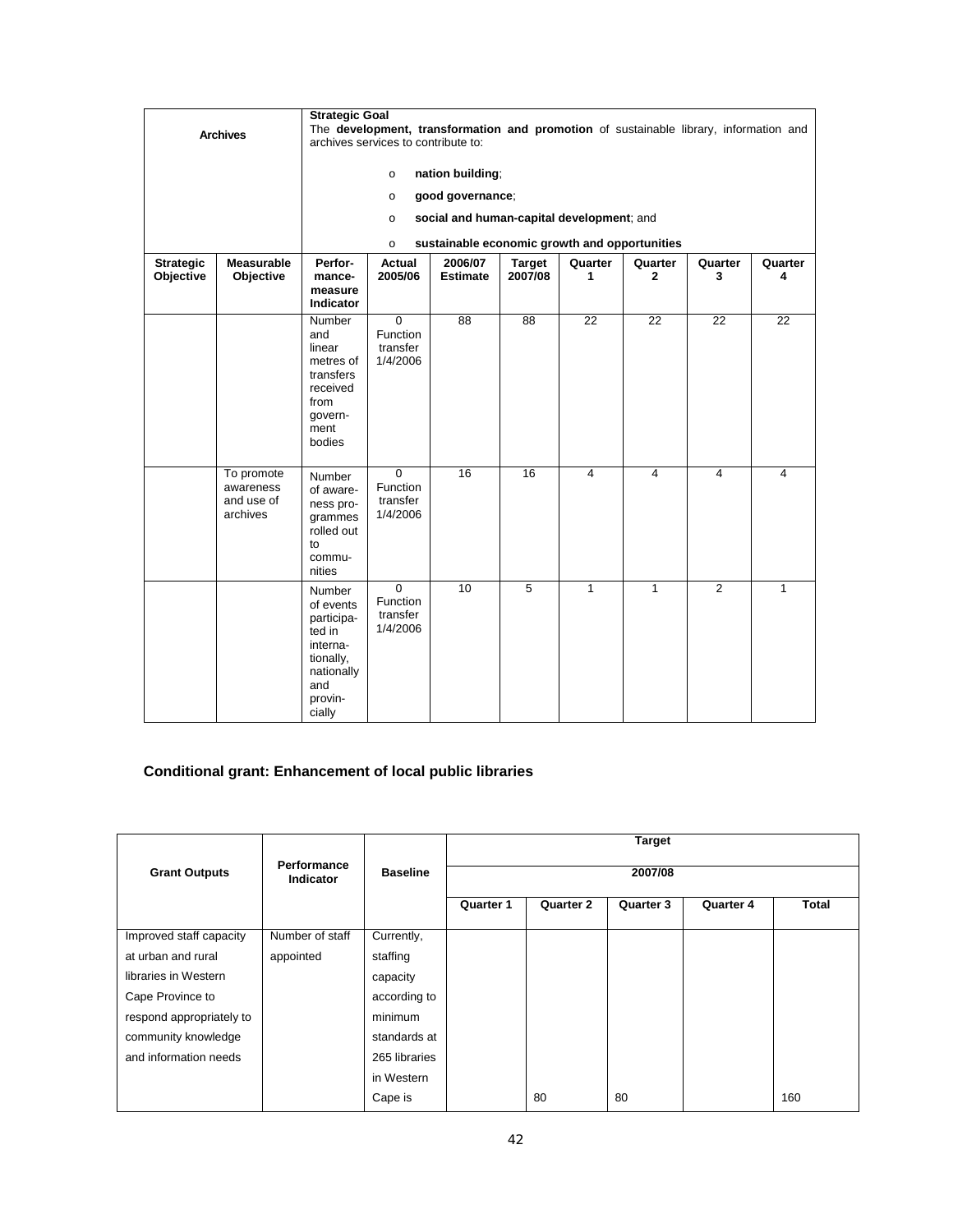|                           |                    | equivalent to   |                           |   |                           |
|---------------------------|--------------------|-----------------|---------------------------|---|---------------------------|
|                           |                    | 887 full-time   |                           |   |                           |
|                           |                    | staff. To       |                           |   |                           |
|                           |                    | comply to       |                           |   |                           |
|                           |                    | this            |                           |   |                           |
|                           |                    | minimum         |                           |   |                           |
|                           |                    | standard,       |                           |   |                           |
|                           |                    | another 325     |                           |   |                           |
|                           |                    | full-time staff |                           |   |                           |
|                           |                    | are required.   |                           |   |                           |
| Improved rural library    | Number of          | Currently,      |                           |   |                           |
| infrastructure and        | established        | 10 sites        |                           |   |                           |
| services reflecting       | services           | exist where     |                           |   |                           |
| specific needs of         |                    | this service    |                           |   |                           |
| previously                |                    | is rendered.    |                           |   |                           |
| disadvantaged             |                    | (The total      |                           |   |                           |
| communities of Western    |                    | number will     |                           |   |                           |
| Cape                      |                    | be              |                           |   |                           |
|                           |                    | determined      |                           |   |                           |
|                           |                    | by the status   |                           |   |                           |
|                           |                    | quo report      |                           |   |                           |
|                           |                    | by KPMG.)       |                           | 5 | $\sqrt{5}$                |
| Improved ICT              | Number of          | None of the     |                           |   |                           |
| infrastructure in Western | libraries with     | 160 rural       |                           |   |                           |
| Cape                      | access to ICT      | libraries has   |                           |   |                           |
|                           | infrastructure     | ICT             |                           |   |                           |
|                           |                    | community       |                           |   |                           |
|                           |                    | access.         |                           |   |                           |
|                           |                    | Four            |                           |   |                           |
|                           |                    | libraries will  |                           |   |                           |
|                           |                    | be targeted.    |                           | 4 | $\overline{4}$            |
| Improved coordination     | 3 provincial staff | Regional        |                           |   |                           |
| and collaboration         | members to be      | organisation    |                           |   |                           |
| between provincial and    | appointed          | of Western      |                           |   |                           |
| local government in       |                    | Cape            |                           |   |                           |
| Western Cape              |                    | provincial      |                           |   |                           |
|                           |                    | Library         |                           |   |                           |
|                           |                    | Services        |                           |   |                           |
|                           |                    | with its 15     |                           |   |                           |
|                           |                    | regional        |                           |   |                           |
|                           |                    | offices         | $\ensuremath{\mathsf{3}}$ |   | $\ensuremath{\mathsf{3}}$ |
|                           |                    |                 |                           |   |                           |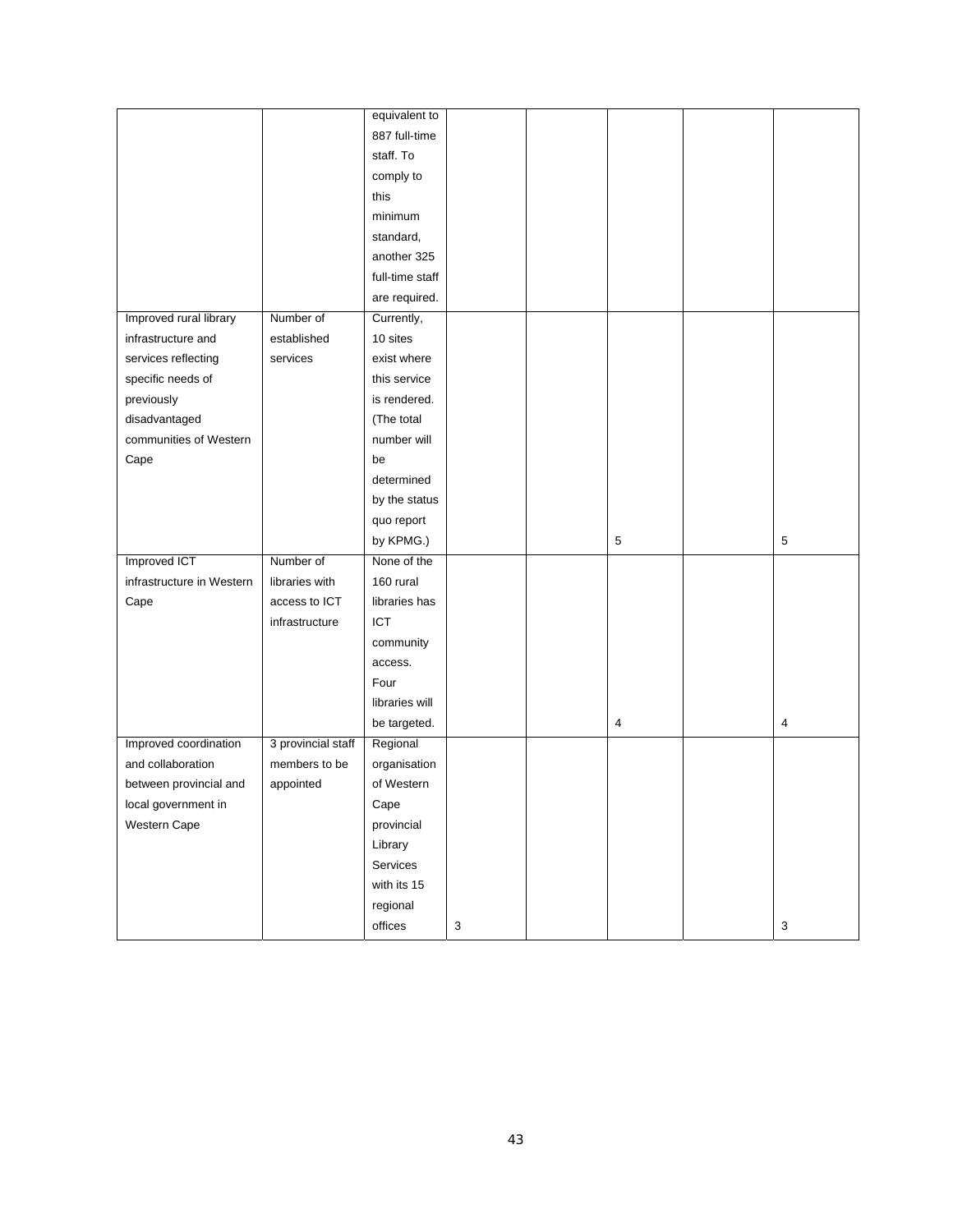# **3.7 Reconciliation of budget with plan**

The increase in Library Services budget 2007/2008 and beyond is inclusive of the national conditional grant of R16 740 000 with effect from 1 April 2007. (R31 434 000 for 2008/09 and R43 338 000 for 2009/10).

| Sub-programme                                                     | Year -2<br>2004/05<br>(actual) | Year-1<br>2005/06<br>(actual) | Base year<br>2006/07<br>(estimate) | Year 1<br>2007/08<br>(budget) | Year 2<br>2008/09 | Year 3<br>2009/10 |  |  |  |
|-------------------------------------------------------------------|--------------------------------|-------------------------------|------------------------------------|-------------------------------|-------------------|-------------------|--|--|--|
| Management                                                        | 624                            | 613                           | 704                                | 932                           | 1 1 2 0           | 1 1 8 1           |  |  |  |
| Library Services <sup>a</sup>                                     | 54 506                         | 53 703                        | 56 739                             | 76 575                        | 93 574            | 109 522           |  |  |  |
| Archives                                                          | 38                             | 487                           | 7786                               | 8 2 9 7                       | 8513              | 8970              |  |  |  |
| <b>Total programme</b>                                            | 55 168                         | 54 803                        | 65 229                             | 85 804                        | 103 207           | 119 673           |  |  |  |
| Notes: 2007/08: Conditional grant: Library Services: R16 740 000. |                                |                               |                                    |                               |                   |                   |  |  |  |

#### **Programme 3: Library Services and Archives – Programme budget by sub-programme (R '000)**

# **3.7 Reconciliation of budget with plan**

The increase in the Library Services budget for 2007/08 and beyond is inclusive of the national conditional grant of R16 740 000 with effect from 1 April 2007 (R31 434 000 for 2008/09 and R43 338 000 for 2009/10).

## **Programme 3: Library and Information Services – Programme budget by sub-programme (R'000)**

| Sub-programme                                                                 | Year 2<br>2004/05<br>(actual) | Year 1<br>2005/06<br>(actual) | Base year<br>2006/07<br>(estimate) | Year 1<br>2007/08<br>(budget) | Year 2<br>2008/09 | Year 3<br>2009/10 |  |  |  |
|-------------------------------------------------------------------------------|-------------------------------|-------------------------------|------------------------------------|-------------------------------|-------------------|-------------------|--|--|--|
| Management                                                                    | 624                           | 613                           | 704                                | 932                           | 1 1 2 0           | 1 1 8 1           |  |  |  |
| Library Services <sup>a</sup>                                                 | 54 506                        | 53 703                        | 56 739                             | 76 575                        | 93 574            | 109 522           |  |  |  |
| Archives                                                                      | 38                            | 487                           | 7786                               | 8 2 9 7                       | 8513              | 8970              |  |  |  |
| <b>Total programme</b>                                                        | 55 168                        | 54 803                        | 65 229                             | 85 804                        | 103 207           | 119 673           |  |  |  |
| <sup>a</sup> Notes: 2007/08: Conditional grant: Library Services: R16 740 000 |                               |                               |                                    |                               |                   |                   |  |  |  |

# **4. Programme 4: Sport and Recreation**

# **4.1 Purpose**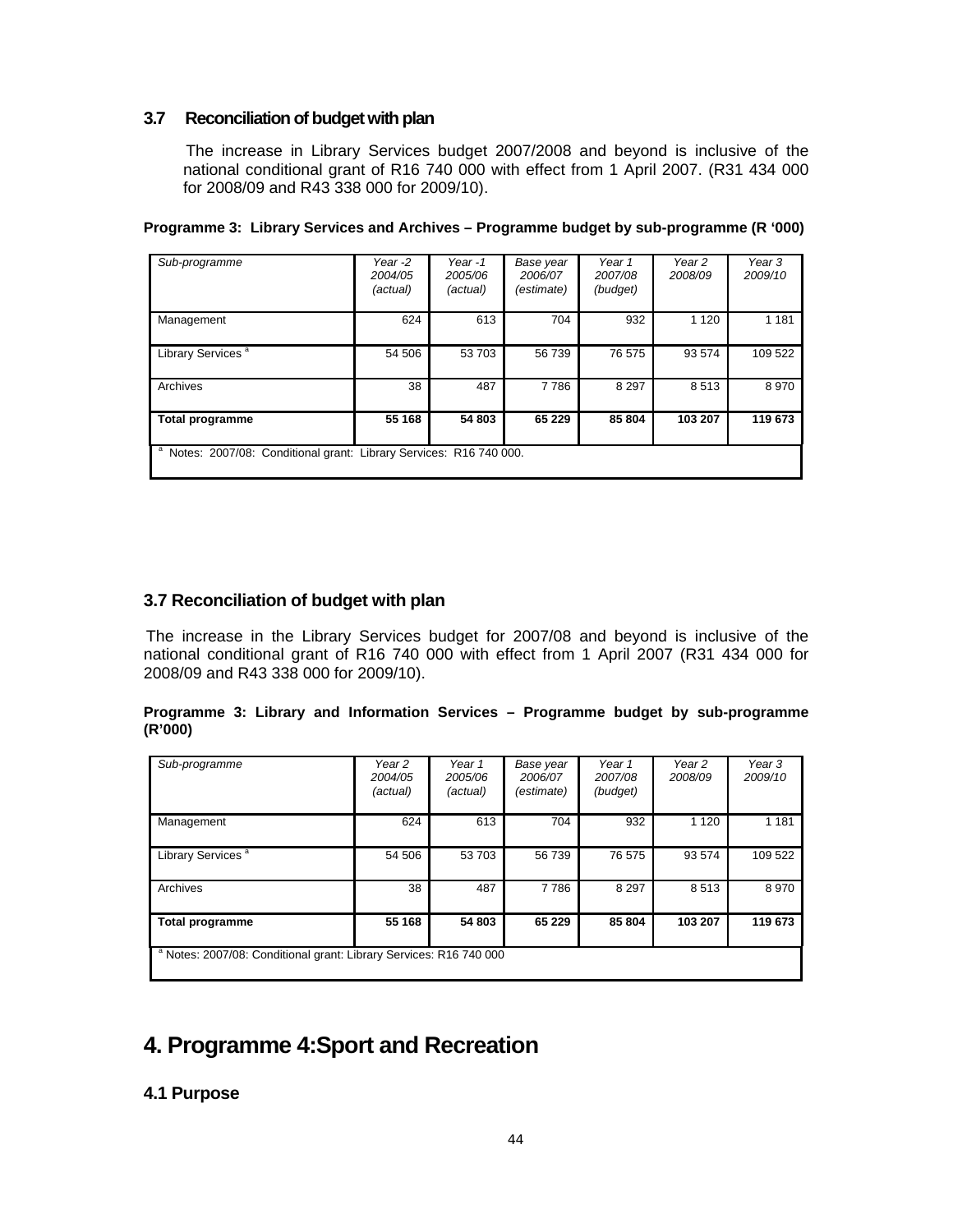To promote sport and recreation to contribute towards the reconciliation and development of the Western Cape community through the provision of equitable, accessible and affordable facilities, programmes and services. To promote a healthy lifestyle and to develop school sport by ensuring mass participation in the development of talent and the proper administration of school sport. To promote major sport events, with special emphasis on the 2010 FIFA World Cup, and to accelerate sporting excellence.

#### *Sub-programme 4.1: Management*

To provide strategic sport and recreation-management functions, transport and administrative functions to the Directorate.

#### *Sub-programme 4.2: Sports*

To provide assistance to provincial sport associations and other relevant bodies to stimulate the development of sport. To revive and to establish sustainable clubs in priority sport codes. To formulate inputs on sport policy and to promote sport programmes. To stimulate and to support capacity-building programmes. To support and to promote high-performance programmes. To develop and to contribute to sport-marketing strategies. To facilitate the development of facilities to improve the life of the disadvantaged. To promote and to develop sport tourism through major events. To develop, to implement and to monitor the attainment of sector-transformation targets. To formulate, to implement and to monitor sport and recreation dispute-resolution mechanisms and prevention strategies. To promote and to develop wellness programmes through sport.

#### *Sub-programme 4.3: Community Recreation*

To promote sustained mass participation in sport and recreation. To manage and to present recreation programmes. To provide assistance to recreation bodies for specific development purposes. To use sport and recreation to introduce activities to promote and encourage an active and healthy lifestyle.

#### *Sub-programme 4.4: School Sport*

To develop policies and to conduct research regarding school sport. To monitor and to evaluate all programmes for school sport and the development of adequate facilities. To ensure that all learners have access to sport activities and that benefits associated with school sport accrue to all learners. To establish appropriate school-sport clusters to ensure that the benefits associated with school sport are accessed by all. To maintain a sport school to sustain the nurturing of talent.

#### *Sub-programme 4.5: 2010 FIFA World Cup*

To create and to coordinate an enabling environment for the successful hosting of South African 2010 FIFA World Cup events. To facilitate the establishment of provincial structures and institutional support through collaboration and cooperation with relevant stakeholders. To facilitate and to coordinate the football-development legacy programmes. To promote the hosting and staging of major events, leverage and exchange programmes.

#### **4.2 Situation analysis**

Using sport and recreation to give practical effect to Provincial Government's overarching vision of creating a "Home for All" will be a key strategic imperative. The priorities and the strategic objectives that will be focused on during the 2007/08 financial year within the branch are spelt out below in some detail.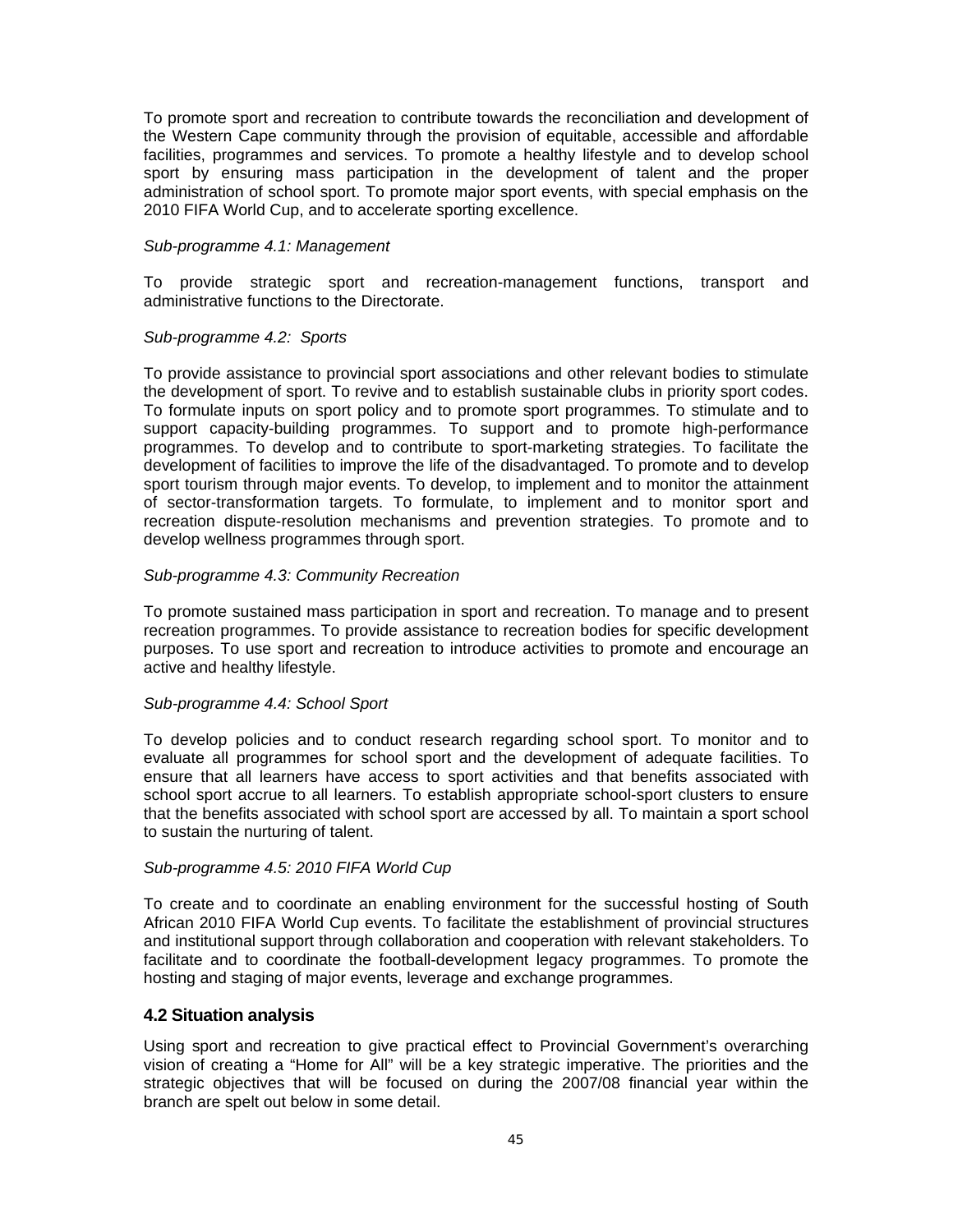# **4.3 Policies, priorities and strategic objectives**

## *Strategic goal*

**To improve the quality of life of all South Africans through the development, the transformation and the promotion of sustainable sport and of recreation programmes that will lead to increased participation and to the global competitiveness of sports people.**

## **Programme 4: Sport and Recreation – Strategic objectives**

- *1. To establish and to support transformed institutional and physical structures to increase participation and excellence in sport.*
- *2. To provide sustainable mass-participation opportunities across the age spectrum to promote physically active lifestyles.*
- *3. To ensure the active participation, development and training of all learners and educators and the identification of talent in quality and sustainable sport and recreation programmes.*
- *4. To create an enabling environment for the successful hosting of the 2010 FIFA World Cup.*

# **4.4 Analysis of constraints and measures planned to overcome constraints**

#### *Sub-programme 4.2: Sports*

The following will be the priorities and the objectives of this sub-programme:

- Increasing participation in structured community mass-participation sportdevelopment programmes that seek to build sport social capital in all Western Cape communities.
- Providing high-performance programmes both to improve the degree of competitiveness of elite athletes and of athletes with elite potential through the Western Cape Sport Academy (WECSA) and to look at abled and disabled sport to build human capital within the Western Cape sport arena.
- Enhancing participation by women and by girls as administrators, as athletes, as coaches and as technical officials in the mainstream Western Cape sport sector as an ongoing intervention programme designed to capacitate this marginalised group.
- Increasing the provision of accessible sport and recreation facilities in communities and assisting in the access of sport facilities to ensure that these are optimally utilised for the purpose for which they have been built.
- Harnessing and spreading the strategic hosting of major sport and recreation events throughout the Province as a vehicle to contribute to job creation and economic growth.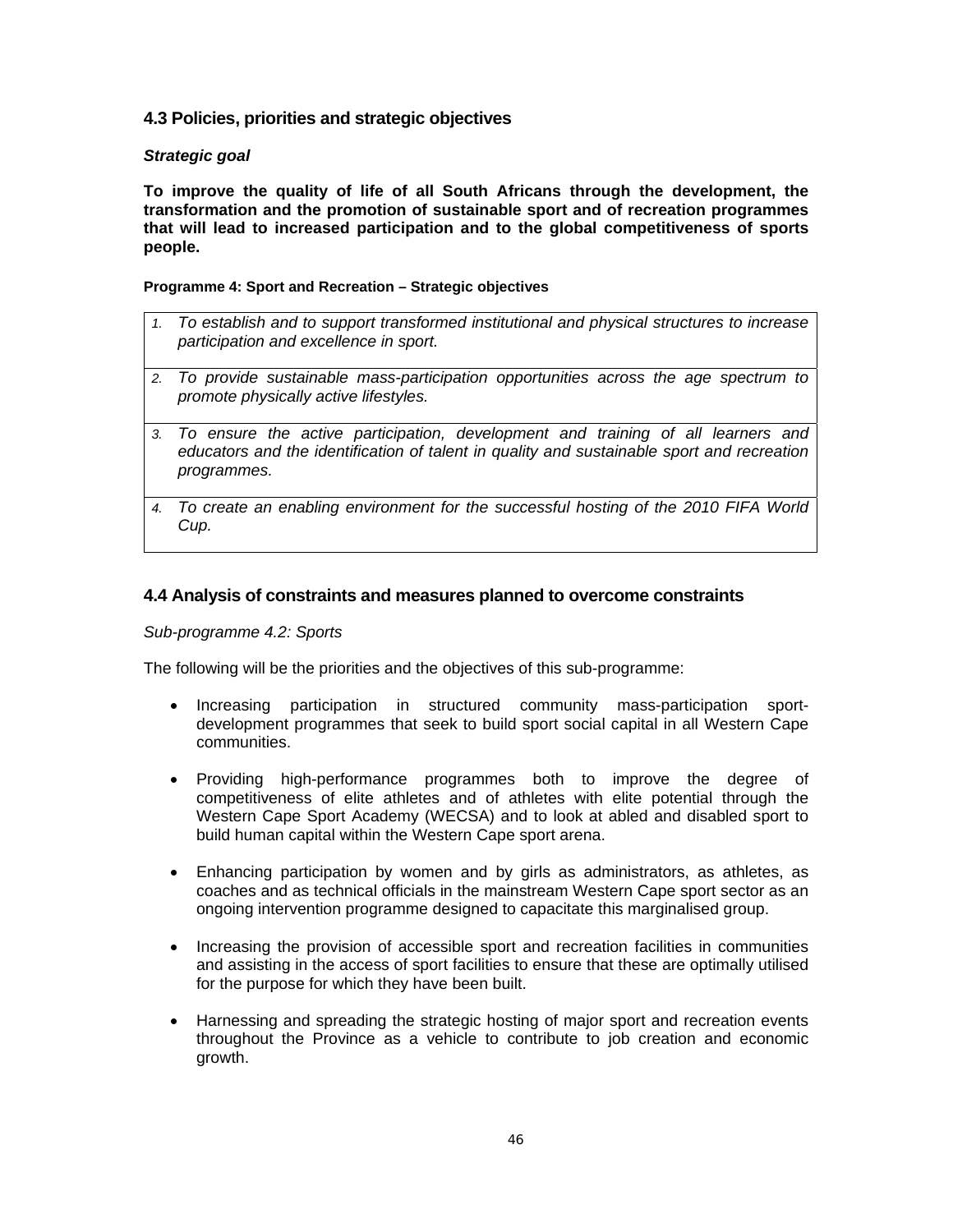- Developing a culture of physically active and healthy lifestyles within all communities to promote sport health and to raise awareness levels around HIV and AIDS and other diseases.
- Prioritising specific codes for increased development in sync with the priority-codes identification programme of the SA Sport Congress and Olympic Committee (SASCOC) and the Sport and Recreation South Africa (SRSA).
- Setting up and monitoring transformation targets for sport and recreation bodies.

#### *Sub-programme 4.3: Community Recreation*

The following will be the priorities and the objectives of this sub-programme:

- Increasing the number of communities participating in mass participation programmes (MPPs) by entering into joint ventures with national agencies of recreation and with local authorities.
- Providing public-holiday programmes for each region.
- Building capacity within communities through volunteer training.
- Introducing additional hub areas for the rolling out of the Siyadlala MPP in rural, urban and informal-settlement areas.
- Promoting indigenous games in collaboration with the Culture and Heritage components to foster national pride.
- Introducing corporate MPPs for the benefit of all employees of the Western Cape.

#### *Sub-programme 4.4: School Sport*

The following will be the priorities and the objectives of this sub-programme:

- Prioritising specific school sport codes for increased talent development and nurturing through the consolidation of the school cluster-programmed system.
- Optimising sustainable sport development among talented learners within the Western Cape sport sector through the finalisation of the establishment of a sport school(s).
- Promoting school sport events and competitions, services with regard to elite sport and to sport for learners with special education needs (LSEN), for farm schools and for rural schools and awareness programmes with regard to education, to training and to coaching within the Western Cape.
- Forging effective partnerships with educators, with sport and recreation bodies and with parents to build the required capacity to promote school sport activities.
- Developing a skilled pool of school sport administrators, athletes, coaches and technical officials to promote the sustainable development of the degree of competitiveness within the Western Cape school milieu and providing appropriate incentives to educators and volunteers wanting to be involved in the development of school sport.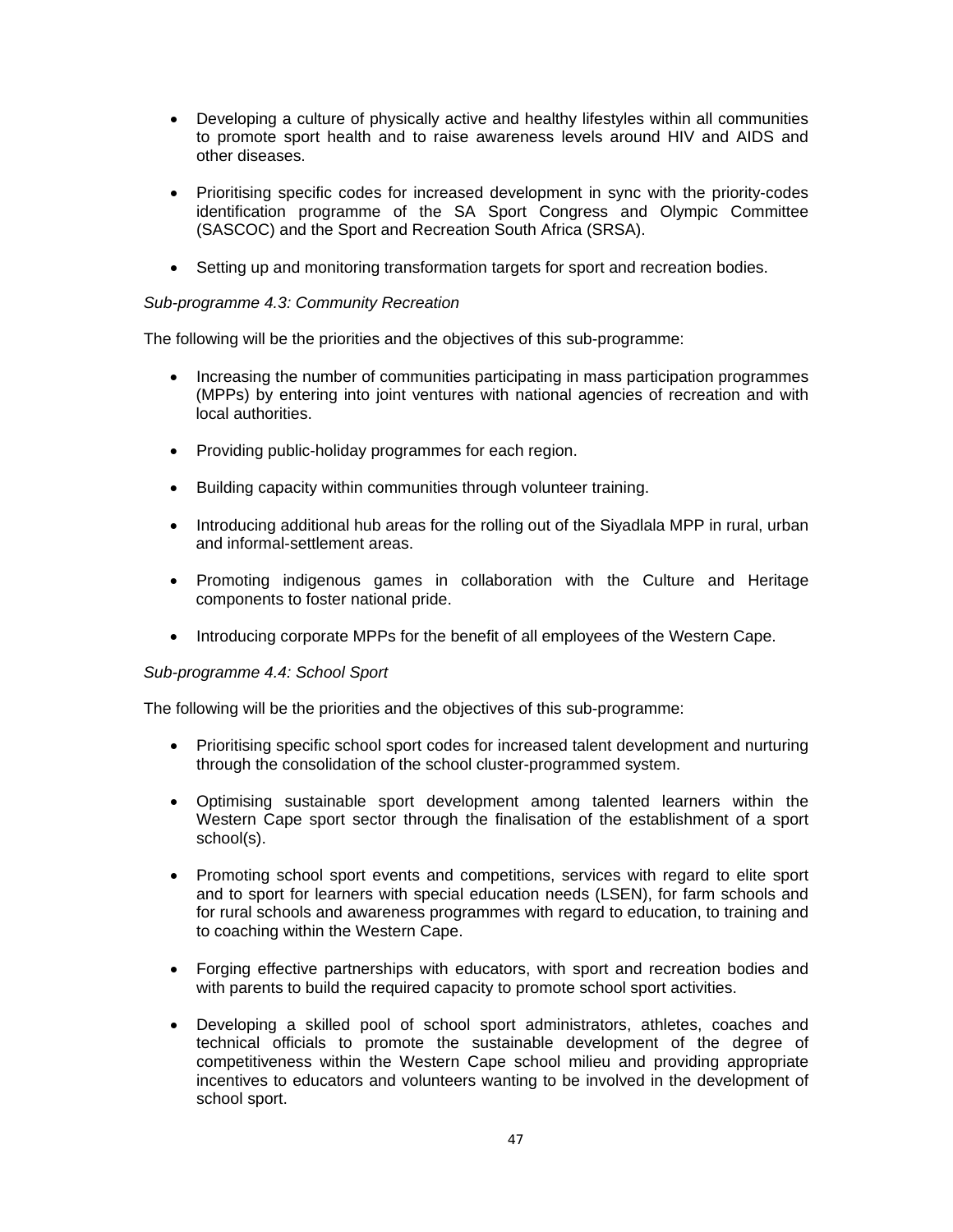- Building and upgrading school sport facilities and assisting with the provision of access to sport facilities to disadvantaged learners.
- Ensuring effective communication with all educators and all schools through an agreed-upon communication system.

#### *General*

The following will be the branch's general priorities and objectives:

- Contributing to the growth of the small, medium and micro enterprise (SMME) sector through the procurement of sport and of recreation goods and services.
- Developing effective tools to determine participation levels and the impact of programmes and of funding.
- Placing greater emphasis, together with all stakeholders, on finalising the alignment of federation activities and programmes to the political demarcation of the Province.
- Mobilising the entire Province's sport fraternity for and lending support to the newly established 2010 FIFA World Cup unit to ensure adequate preparations for the successful staging of the Western Cape leg of the tournament.
- Ensuring that the incorporation and the implementation of the sport against HIV and Aids eight-point plan has a cross-cutting impact at all levels of the Western Cape sport and recreation sector.
- Ensuring that greater impact on building social and human capital is attained by using the incubator approach to address poverty alleviation, the creation of jobs and the promotion of reconciliation and of transformation within the sector and within youth development through sport and through recreation.
- Utilising, in an integrated and optimal way, both community and school sport facilities, in cooperation with other spheres of government.

#### **4.5 Description of planned quality-improvement measures**

The constraints faced by the Sport and Recreation branch and proposed measures to overcome them are the following:

• A lack of sufficient statistical information on sport and recreation participation levels and of a demographic actual profile of recognised sport and recreation bodies in the Western Cape hamper more effective interventions and strategic decision making.

Statistics indicators gathered through and analysed from questionnaires and databases established through the transformation and dispute resolution and school sport cluster intervention programmes during the 2006/07 financial year will serve as the framework for the activity business plans of the component in the 2007/08 financial year.

• There is a lack of genuine commitment to the implementation of the effective transformation of the sport and recreation sector.

The state of the transformation of recognised federations, as gleaned from questionnaires completed by all federations recognised by the Department, will be used to inform transformation-related targets for the 2007/08 implementation plans.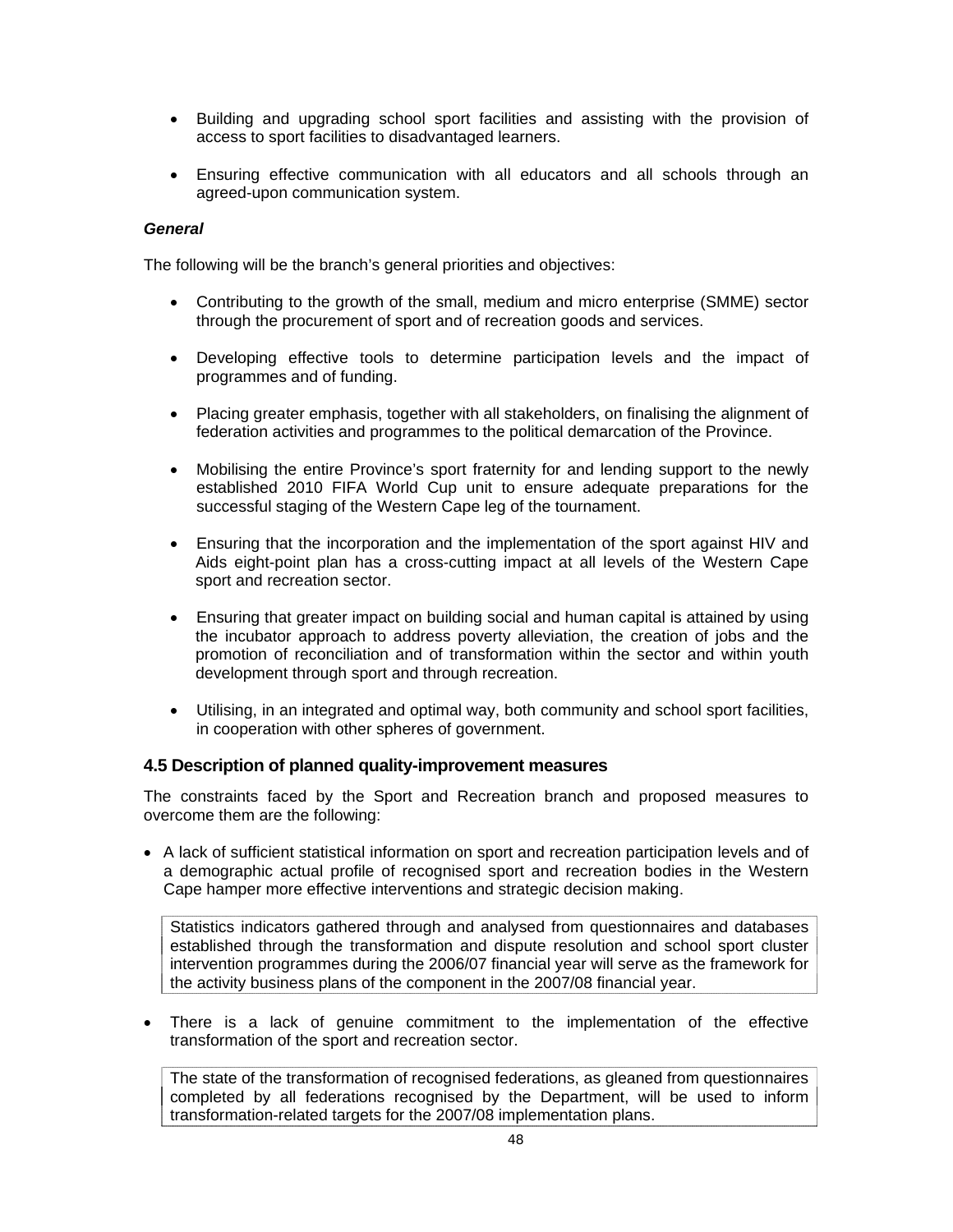• There is a huge demand by communities for the services of the Department.

The regional-office set-up has been identified as an issue that needs to be looked at to improve service delivery.

• The communities and the clients of the Department who require services are spread throughout the Province, which limits optimal service-delivery impact.

The incubator approach will be used as a mechanism to focus service delivery on specified priority codes and on nodal points within the Province.

• The mobilisation and coordination of support for the implementation of programmes for the 2010 FIFA World Cup will ensure lasting sector legacies designed to benefit the sport and the culture fraternity of the Province.

The Department's 2010 FIFA World Cup strategy, aligned to the Province's 2010 FIFA World Cup business plan, will seek to implement:

- a) sport-legacy programmes;
- b) culture-legacy programmes; and
- c) major events and sector-exchange programmes to benefit the sport and culture sector of the Province.
- Budgetary implications are the major constraint.

Focus on service-delivery intervention programmes in specific Project Consolidate and presidential nodes and on specified priority codes will be used as a mechanism to attain optimised impact.

• A high-performance growth pathway to the high-performance programmes of sport federations should be developed for identified talented learners.

The sport school will commence with an intake of 80 learners for the 2007 calendar year.

# **4.6 Specification of measurable objectives and performance indicators**

*Sub-programme 4.2: Sports* 

To provide assistance to provincial sport associations and other relevant bodies to stimulate the development of sport. To revive and to establish sustainable clubs in priority sport codes. To formulate inputs on sport policy and to promote sport programmes. To stimulate and to support capacity-building programmes. To support and to promote high-performance programmes. To develop and to contribute to sport marketing strategies. To facilitate the development of facilities to improve the lives of the disadvantaged. To promote and to develop sport tourism through major events. To develop, to implement and to monitor the attainment of sector transformation targets. To formulate, to implement and to monitor sport and recreation dispute-resolution mechanisms and prevention strategies. To promote and to develop wellness programmes through sport.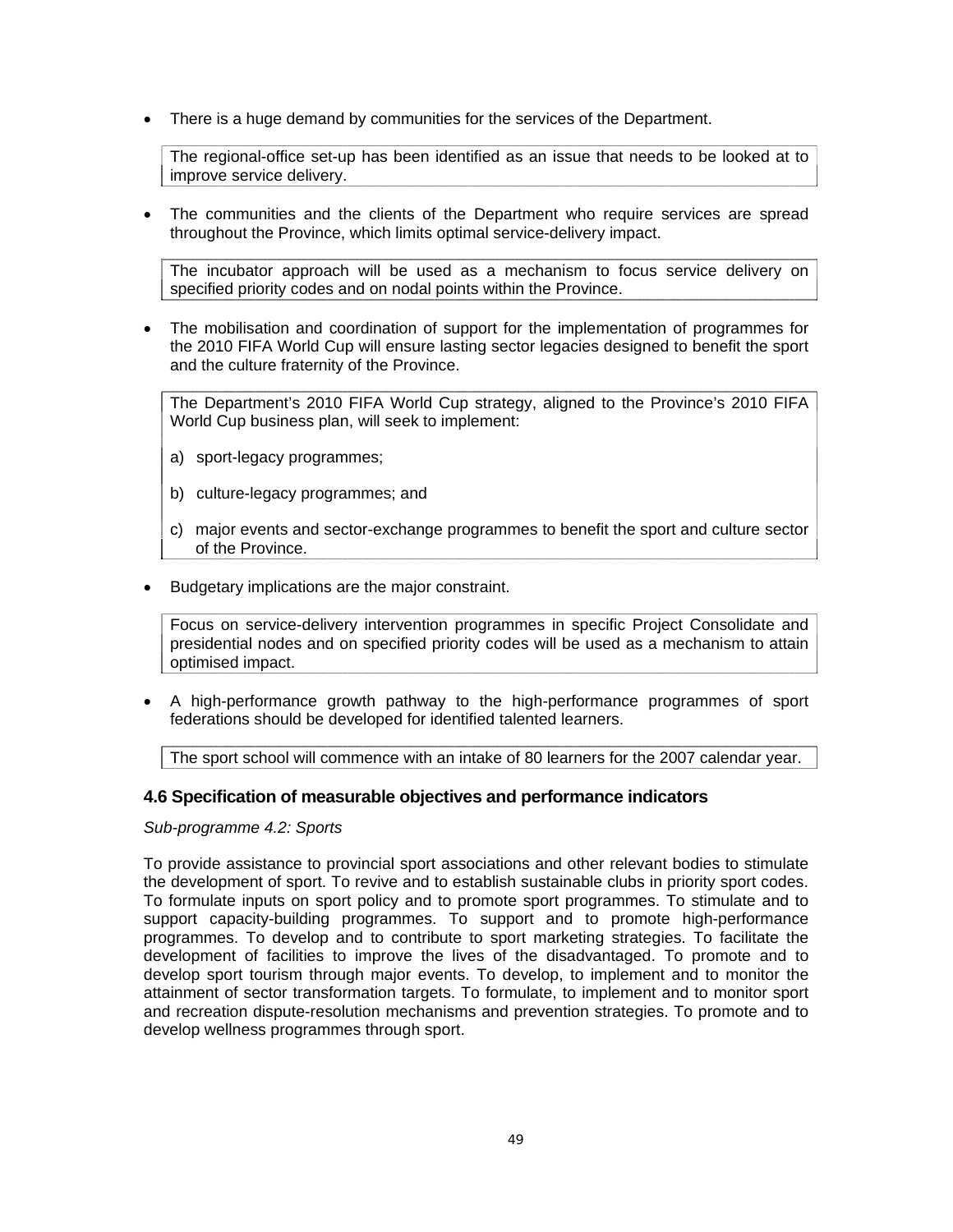# **Sub-programme 4.2: Sports**

|                                                                                                                                                               |                                                                                                          | <b>Strategic Goal</b>                                                                                                                                                                                                                                     |                   |                          |                          |              |                         |              |              |
|---------------------------------------------------------------------------------------------------------------------------------------------------------------|----------------------------------------------------------------------------------------------------------|-----------------------------------------------------------------------------------------------------------------------------------------------------------------------------------------------------------------------------------------------------------|-------------------|--------------------------|--------------------------|--------------|-------------------------|--------------|--------------|
|                                                                                                                                                               | <b>Sports</b>                                                                                            | To improve the quality of life of all South Africans through the development, transformation<br>and promotion of sustainable sport and recreation programmes that will lead to increased<br>participation and the global competitiveness of sports people |                   |                          |                          |              |                         |              |              |
| <b>Strategic</b><br>Objective                                                                                                                                 | <b>Measurable</b><br>Objective                                                                           | Perfor-<br>mance-<br>measure<br>Indicator                                                                                                                                                                                                                 | Actual<br>2005/06 | 2006/07<br>Esti-<br>mate | <b>Target</b><br>2007/08 | Quarter<br>1 | Quarter<br>$\mathbf{2}$ | Quarter<br>3 | Quarter<br>4 |
| To establish<br>and support<br>transformed<br>institutional<br>and<br>physical<br>structures<br>to increase<br>participation<br>and<br>excellence<br>in sport | To facilitate<br>establishment<br>of provincial<br>structures and<br>provide<br>institutional<br>support | Number of<br>affiliated<br>provincial<br>sport<br>federations<br>supported                                                                                                                                                                                | 150               | 152                      | 152                      | 10           | 66                      | 38           | 38           |
|                                                                                                                                                               | To facilitate<br>and/or provide<br>support to<br>sport facilities                                        | Number of<br>new<br>facilities<br>constructed                                                                                                                                                                                                             | 3                 | $\overline{4}$           | $\overline{2}$           | $\mathbf 0$  | 0                       | 1            | $\mathbf{1}$ |
|                                                                                                                                                               |                                                                                                          | Number of<br>facilities<br>upgraded                                                                                                                                                                                                                       | 5                 | $\mathbf{1}$             | 1                        | $\mathbf 0$  | $\mathbf 0$             | $\mathbf 0$  | $\mathbf{1}$ |
|                                                                                                                                                               | To facilitate<br>and render<br>capacity-<br>building<br>programmes                                       | Number of<br>athletes<br>supported<br>through<br>high-perfor-<br>mance<br>program-<br>mes                                                                                                                                                                 | 1 4 5 5           | 600                      | 833                      | 73           | 600                     | $\mathbf 0$  | 160          |
|                                                                                                                                                               | To facilitate<br>and render<br>capacity-<br>building<br>programmes                                       | Number of<br>sport<br>administra-<br>tors and<br>volunteers<br>trained                                                                                                                                                                                    | 124               | 40                       | 160                      | 40           | 40                      | 40           | 40           |
|                                                                                                                                                               |                                                                                                          | Number of<br>coaches<br>trained                                                                                                                                                                                                                           | 114               | 30                       | 300                      | 75           | 75                      | 75           | 75           |
|                                                                                                                                                               |                                                                                                          | Number<br>of<br>technical<br>officials<br>trained                                                                                                                                                                                                         | 98                | 30                       | 300                      | 75           | 75                      | 75           | 75           |
|                                                                                                                                                               | facilitate<br>To<br>support<br>and<br>render<br>high-<br>performance<br>services                         | Number of<br>athletes<br>benefiting<br>from sport-<br>develop-<br>ment<br>activities                                                                                                                                                                      | 6738              | 6 6 23                   | 6623                     | 1 500        | 623                     | 1800         | 2700         |

*Sub-programme 4.3: Community Recreation*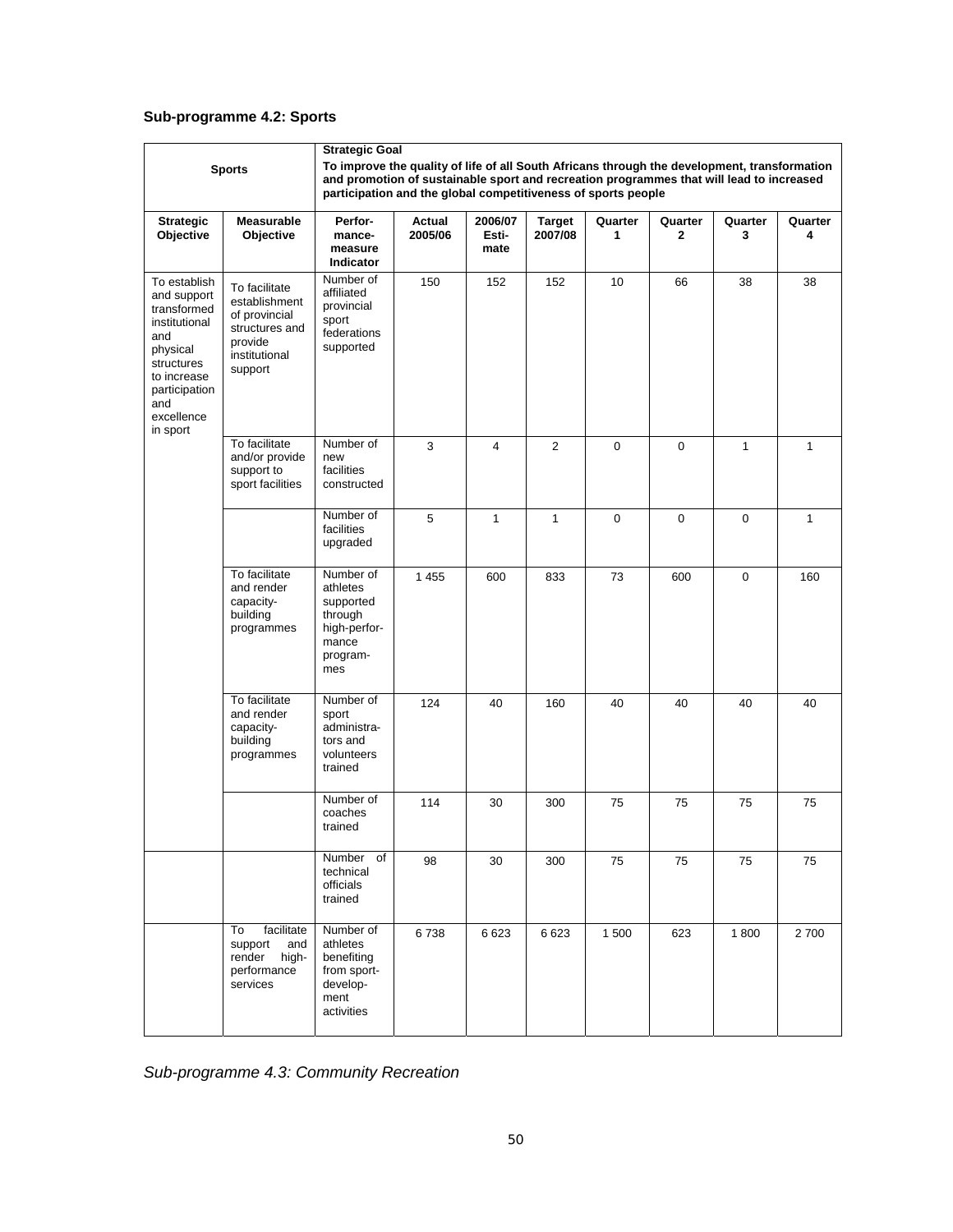To promote sustained mass participation in sport and in recreation. To manage and to present recreation programmes. To provide assistance to recreation bodies for specific development purposes. To use sport and recreation to introduce activities to promote and encourage an active and healthy lifestyle.

|                                                                                                   |                                                                                                                                 | <b>Strategic Goal</b>                                                                                                                                                                                                                                     |                   |                            |                          |                |              |              |              |  |  |
|---------------------------------------------------------------------------------------------------|---------------------------------------------------------------------------------------------------------------------------------|-----------------------------------------------------------------------------------------------------------------------------------------------------------------------------------------------------------------------------------------------------------|-------------------|----------------------------|--------------------------|----------------|--------------|--------------|--------------|--|--|
|                                                                                                   | <b>Community Recreation</b>                                                                                                     | To improve the quality of life of all South Africans through the development,<br>transformation and promotion of sustainable sport and recreation programmes that will<br>lead to increased participation and the global competitiveness of sports people |                   |                            |                          |                |              |              |              |  |  |
| <b>Strategic</b><br>Objective                                                                     | <b>Measurable</b><br>Objective                                                                                                  | Perfor-<br>mance-<br>measure<br>Indicator                                                                                                                                                                                                                 | Actual<br>2005/06 | 2006/07<br><b>Estimate</b> | <b>Target</b><br>2007/08 | Quarter<br>1   | Quarter<br>2 | Quarter<br>3 | Quarter<br>4 |  |  |
| To provide<br>sustain-<br>able<br>mass-<br>participa-<br>tion<br>opportuni-<br>ties across<br>age | To facilitate<br>establish-<br>ment of<br>community<br>structures<br>and provide<br>institutional<br>support                    | Number<br>of<br>recrea-<br>tion<br>struc-<br>tures<br>suppor-<br>ted                                                                                                                                                                                      | 4                 | 4                          | 6                        | $\overline{2}$ | $\mathbf 0$  | 0            | 4            |  |  |
| spectrum<br>to promote<br>physically<br>active<br>lifestyles                                      | To facilitate<br>and/or<br>provide<br>support to<br>recreation<br>facilities                                                    | Number<br>of<br>dedica-<br>ted<br>facilities<br>provided<br>by<br>affected<br>munici-<br>palities                                                                                                                                                         | 11                | 31                         | 34                       | 34             | $\mathbf 0$  | 0            | $\mathbf 0$  |  |  |
|                                                                                                   | To promote<br>and support<br>culture of<br>mass<br>participation<br>in sport and<br>recreation at<br>all levels of<br>community | Number<br>οf<br>recrea-<br>tional<br>sport<br>events<br>and pro-<br>grammes                                                                                                                                                                               | 40                | 50                         | 50                       | 6              | 8            | 30           | 6            |  |  |
|                                                                                                   |                                                                                                                                 | Number<br>of partici-<br>pants in<br>recrea-<br>tional<br>sport<br>events<br>and pro-<br>grammes                                                                                                                                                          | 120 000           | 300 000                    | 300 000                  | 60 000         | 70 000       | 100 000      | 70 000       |  |  |
|                                                                                                   |                                                                                                                                 | Number<br>of<br>talented<br>athletes<br>taken up<br>in main-<br>stream<br>sport                                                                                                                                                                           | Ĭ.                | 300                        | 250                      | 50             | 50           | 75           | 75           |  |  |

#### **Sub-programme 4.3: Community Recreation**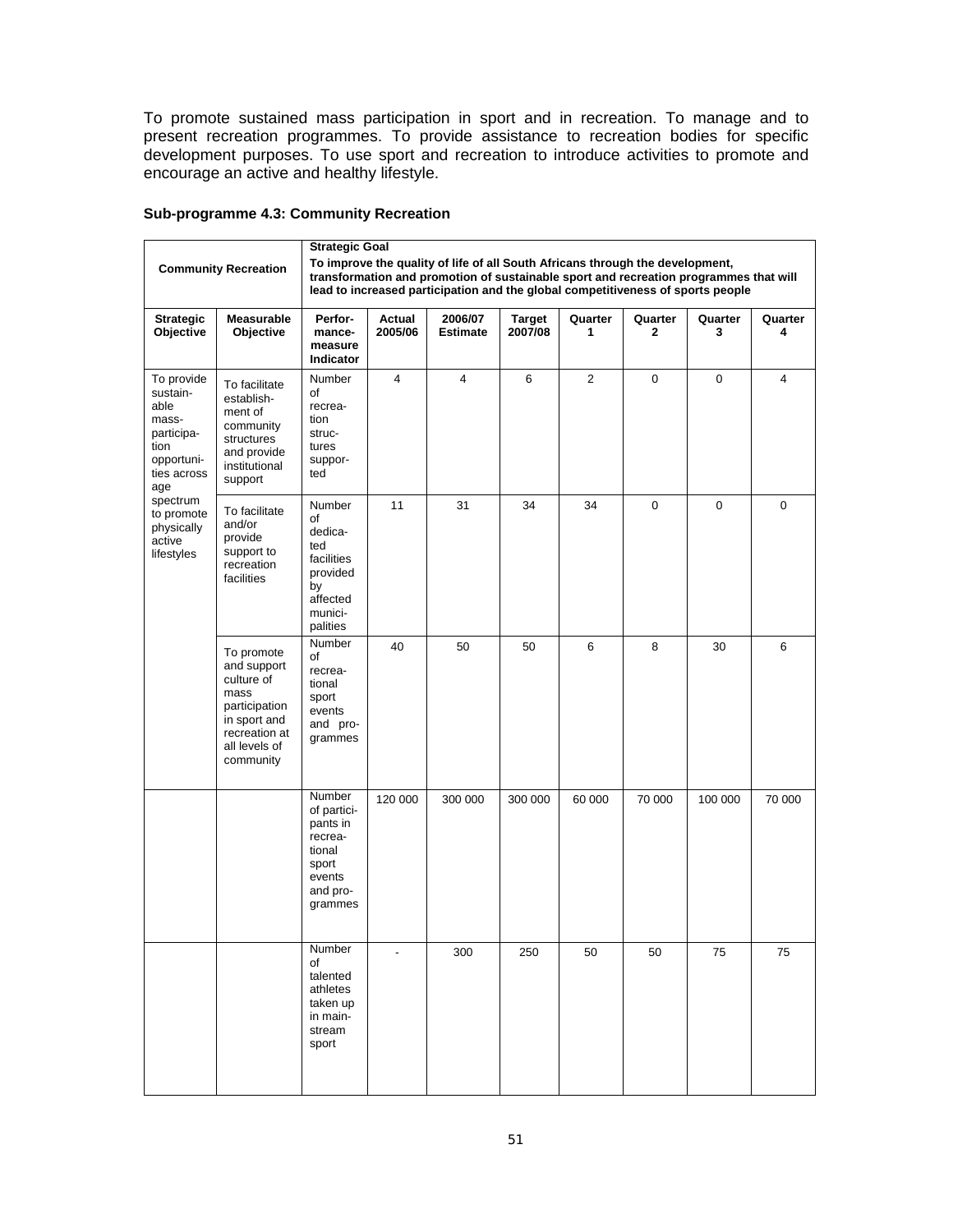| <b>Community Recreation</b>   |                                       | <b>Strategic Goal</b>                                                                                                                                                                                                                                     |  |  |  |  |  |  |  |
|-------------------------------|---------------------------------------|-----------------------------------------------------------------------------------------------------------------------------------------------------------------------------------------------------------------------------------------------------------|--|--|--|--|--|--|--|
|                               |                                       | To improve the quality of life of all South Africans through the development,<br>transformation and promotion of sustainable sport and recreation programmes that will<br>lead to increased participation and the global competitiveness of sports people |  |  |  |  |  |  |  |
| Strategic<br><b>Objective</b> | <b>Measurable</b><br><b>Objective</b> | Perfor-<br>2006/07<br>Actual<br>Target<br>Quarter<br>Quarter<br>Quarter<br>Quarter<br>2005/06<br>2007/08<br><b>Estimate</b><br>3<br>mance-<br>measure<br><b>Indicator</b>                                                                                 |  |  |  |  |  |  |  |
|                               |                                       |                                                                                                                                                                                                                                                           |  |  |  |  |  |  |  |

#### *Sub-programme 4.4: School Sport*

To develop policies and to conduct research regarding school sport. To monitor and to evaluate all programmes pertaining to school sport and to develop adequate facilities. To ensure that all learners have access to sport activities and that benefits associated with school sport accrue to all learners. To establish appropriate school sport clusters to ensure that the benefits associated with school sport are accessed by all. To maintain a sport school to sustain the nurturing of talent.

#### **Sub-programme 4.4: School Sport**

| <b>Strategic</b><br>Objective                                                                                                                                                                                                        | <b>School Sport</b><br><b>Measurable</b><br><b>Objective</b>                                   | <b>Strategic Goal</b><br>To improve the quality of life of all South Africans through the development,<br>transformation and promotion of sustainable sport and recreation programmes that will<br>lead to increased participation and the global competitiveness of sports people<br>2006/07<br>Perfor-<br>Actual<br><b>Target</b><br>Quarter<br>Quarter<br>Quarter<br>Quarter<br>2005/06<br>2007/08<br><b>Estimate</b><br>2<br>3<br>mance-<br>4<br>1<br>measure<br>Indicator |      |      |      |       |                |                |       |  |
|--------------------------------------------------------------------------------------------------------------------------------------------------------------------------------------------------------------------------------------|------------------------------------------------------------------------------------------------|--------------------------------------------------------------------------------------------------------------------------------------------------------------------------------------------------------------------------------------------------------------------------------------------------------------------------------------------------------------------------------------------------------------------------------------------------------------------------------|------|------|------|-------|----------------|----------------|-------|--|
| To ensure<br>active<br>participa-<br>tion,<br>develop-<br>ment and<br>training of<br>all<br>learners<br>and<br>educators<br>and<br>identifica-<br>tion of<br>talent in<br>quality and<br>sustain-<br>able sport<br>and<br>recreation | To deliver<br>and support<br>participation<br>in<br>interprovin-<br>cial sport<br>competitions | Number<br>of<br>learners<br>participa-<br>ting                                                                                                                                                                                                                                                                                                                                                                                                                                 | 6738 | 6623 | 6623 | 1 500 | 623            | 1800           | 2 700 |  |
|                                                                                                                                                                                                                                      |                                                                                                | Number<br>of teams<br>delivered                                                                                                                                                                                                                                                                                                                                                                                                                                                | 10   | 10   | 10   | 3     | $\mathfrak{p}$ | $\mathfrak{p}$ | 3     |  |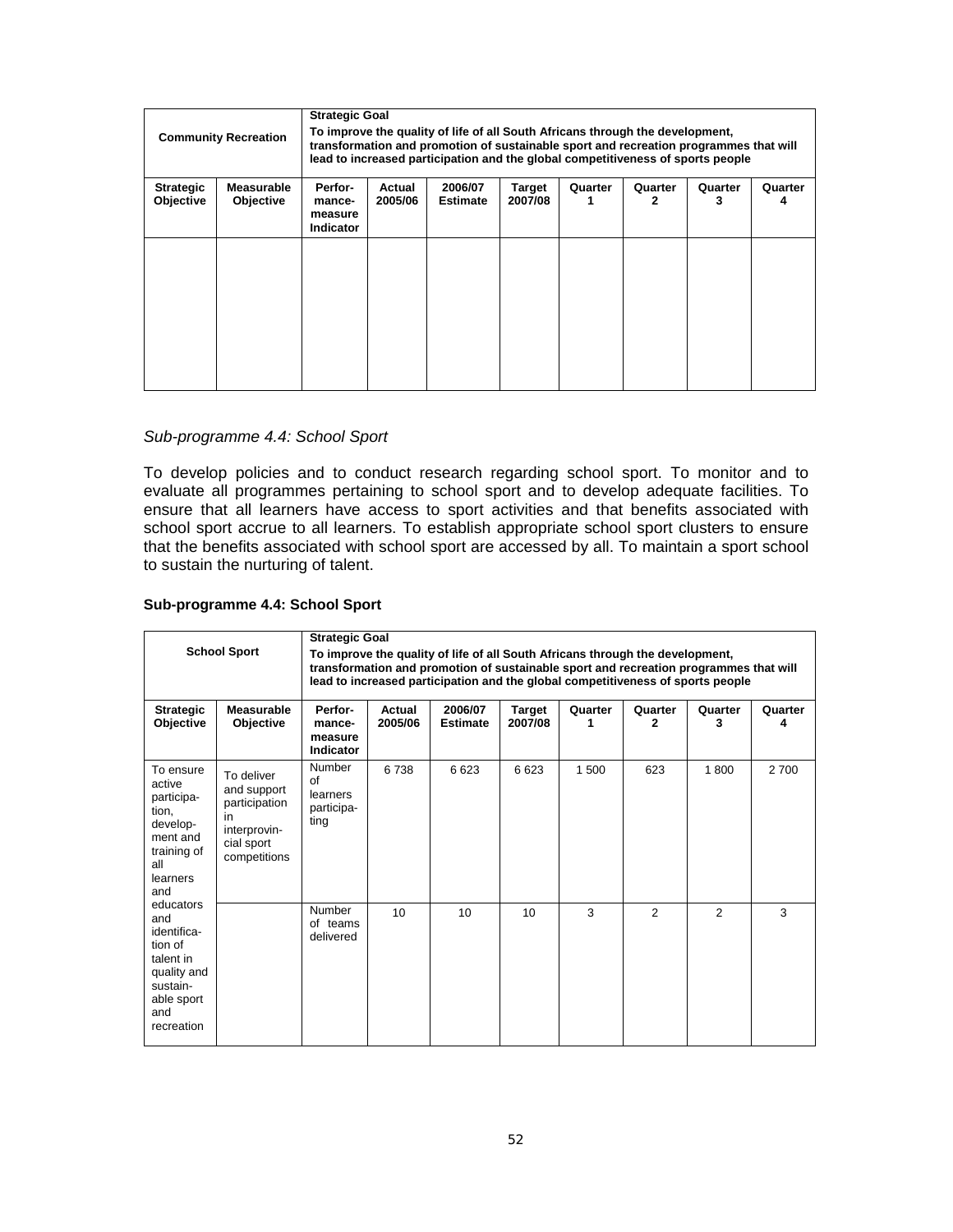|                               |                                                                                                                      | <b>Strategic Goal</b>                                                                                                         |                   |                                                                                                                                                                                                                                                           |                          |              |                         |              |              |
|-------------------------------|----------------------------------------------------------------------------------------------------------------------|-------------------------------------------------------------------------------------------------------------------------------|-------------------|-----------------------------------------------------------------------------------------------------------------------------------------------------------------------------------------------------------------------------------------------------------|--------------------------|--------------|-------------------------|--------------|--------------|
|                               | <b>School Sport</b>                                                                                                  |                                                                                                                               |                   | To improve the quality of life of all South Africans through the development,<br>transformation and promotion of sustainable sport and recreation programmes that will<br>lead to increased participation and the global competitiveness of sports people |                          |              |                         |              |              |
| <b>Strategic</b><br>Objective | Measurable<br>Objective                                                                                              | Perfor-<br>mance-<br>measure<br>Indicator                                                                                     | Actual<br>2005/06 | 2006/07<br><b>Estimate</b>                                                                                                                                                                                                                                | <b>Target</b><br>2007/08 | Quarter<br>1 | Quarter<br>$\mathbf{2}$ | Quarter<br>3 | Quarter<br>4 |
| program-<br>mes               |                                                                                                                      | Number<br>of<br>talented<br>athletes<br>taken up<br>high-<br>in<br>perfor-<br>mance<br>struc-<br>tures and<br>pro-<br>grammes | 4 2 1 2           | 2 1 7 5                                                                                                                                                                                                                                                   | 2 1 7 5                  | 500          | 140                     | 625          | 910          |
|                               | To facilitate<br>and/or<br>provide<br>support to<br>school sport<br>facilities                                       | Number<br>of<br>facilities<br>provided<br>and<br>suppor-<br>ted                                                               | 14                | 12                                                                                                                                                                                                                                                        | 6                        | 0            | 0                       | 3            | 3            |
|                               | To facilitate,<br>support and<br>render high-<br>performance<br>services to<br>learners<br>(through<br>sport school) | Number<br>of<br>learners<br>admitted<br>to<br>provincial<br>sport<br>school                                                   | L.                | $\blacksquare$                                                                                                                                                                                                                                            | 233                      | 73           | $\mathbf 0$             | $\mathbf 0$  | 160          |
|                               |                                                                                                                      | Number<br>of sport<br>assis-<br>tants<br>participa-<br>ting in<br><b>MPPs</b>                                                 | 150               | 150                                                                                                                                                                                                                                                       | 220                      | 160          | 60                      | $\mathbf 0$  | $\mathbf 0$  |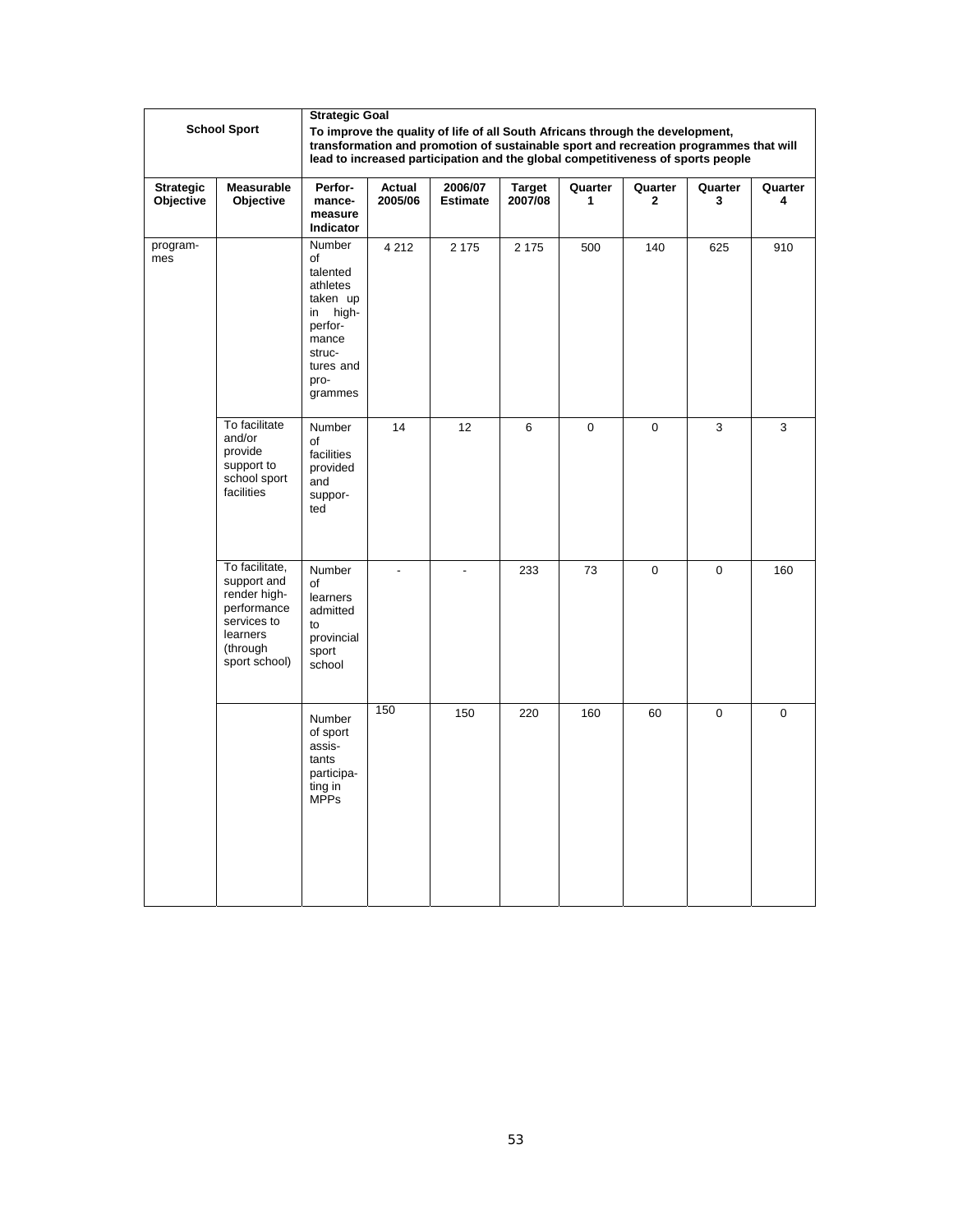#### *Sub-programme 4.5: 2010 FIFA World Cup*

To create and to coordinate an enabling environment for the successful hosting of SA 2010 FIFA World Cup events. To facilitate the establishment of provincial structures and of institutional support through collaboration and through cooperation with relevant stakeholders. To facilitate and to coordinate football-development legacy programmes. To promote the hosting and the staging of major events, leverage and exchange programmes.

| Sub-programme 4.5: 2010 FIFA World Cup |  |  |  |  |  |  |  |
|----------------------------------------|--|--|--|--|--|--|--|
|----------------------------------------|--|--|--|--|--|--|--|

|                                                                                                     | <b>Strategic Goal</b><br>To improve the quality of life of all South Africans through the development,<br>2010 FIFA World Cup<br>transformation and promotion of sustainable sport and recreation programmes that will |                                                                                  |                   |                                                                                 |                          |               |                         |               |               |
|-----------------------------------------------------------------------------------------------------|------------------------------------------------------------------------------------------------------------------------------------------------------------------------------------------------------------------------|----------------------------------------------------------------------------------|-------------------|---------------------------------------------------------------------------------|--------------------------|---------------|-------------------------|---------------|---------------|
|                                                                                                     |                                                                                                                                                                                                                        |                                                                                  |                   | lead to increased participation and the global competitiveness of sports people |                          |               |                         |               |               |
| <b>Strategic</b><br>Objective                                                                       | <b>Measurable</b><br>Objective                                                                                                                                                                                         | Perfor-<br>mance-<br>measure<br>Indicator                                        | Actual<br>2005/06 | 2006/07<br><b>Estimate</b>                                                      | <b>Target</b><br>2007/08 | Quarter<br>1  | Quarter<br>$\mathbf{2}$ | Quarter<br>3  | Quarter<br>4  |
| To create<br>enabling<br>environ-<br>ment for<br>successful<br>hosting of<br>2010 FIFA<br>World Cup | To provide<br>leadership<br>and guidance<br>in production<br>of exhibitions                                                                                                                                            | Research<br>into<br>possible<br>establish-<br>ment of<br>football<br>museum      | $\overline{a}$    | 0                                                                               | 0                        | Re-<br>search | Re-<br>search           | Re-<br>search | Re-<br>search |
|                                                                                                     | To facilitate<br>and<br>coordinate<br>football-<br>development<br>legacy<br>programmes                                                                                                                                 | Number of<br>football<br>develop-<br>ment<br>program-<br>mes<br>implemen-<br>ted |                   | $\mathbf{1}$                                                                    | $\overline{2}$           |               | $\mathbf 0$             | $\mathbf{1}$  | $\mathbf{1}$  |
|                                                                                                     | To provide<br>cultural<br>programmes<br>at football<br>events                                                                                                                                                          | Number of<br>cultural<br>program-<br>mes<br>presented<br>at football<br>events   |                   |                                                                                 | $\overline{2}$           |               |                         | $\mathbf{1}$  | $\mathbf{1}$  |
|                                                                                                     | To build<br>capacity of<br>stakeholders<br>and<br>volunteers<br>for<br>involvement<br>in<br>preparations<br>for 2010                                                                                                   | Number of<br>volunteers<br>trained in<br>sport and<br>culture                    |                   | 0                                                                               | 120                      |               | 60                      | 60            |               |
|                                                                                                     |                                                                                                                                                                                                                        | Number of<br>working<br>areas for<br>volunteer<br>capacity<br>building           | $\overline{a}$    |                                                                                 | 10                       | 0             | $\overline{4}$          | 6             | $\mathbf 0$   |

*Conditional grant: Mass sport-and-recreation participation programme*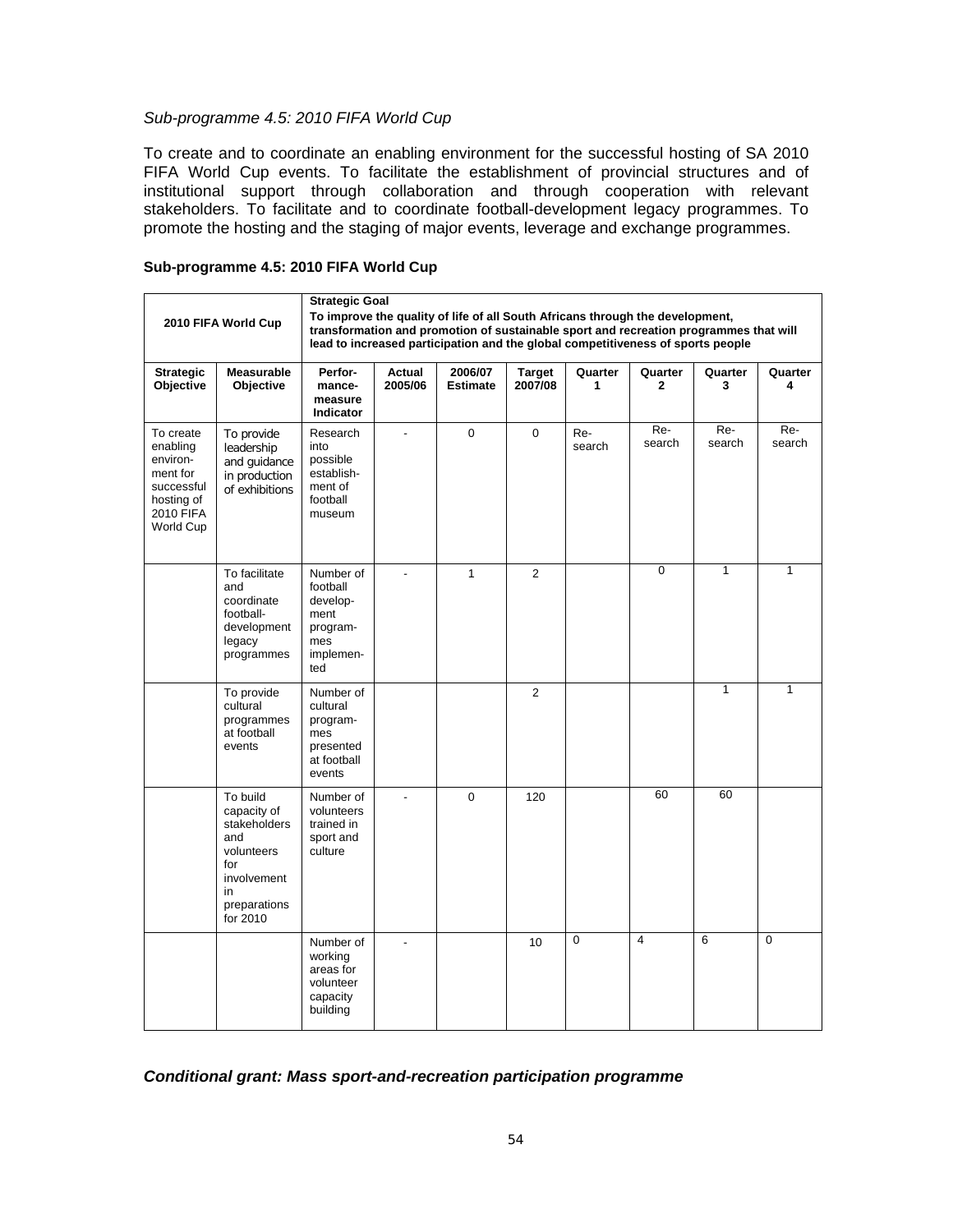# **Club development**

|                                                                                                       |                                                                                                                                                                                                            |                                                                          | Target    |                  |                |           |                |
|-------------------------------------------------------------------------------------------------------|------------------------------------------------------------------------------------------------------------------------------------------------------------------------------------------------------------|--------------------------------------------------------------------------|-----------|------------------|----------------|-----------|----------------|
| <b>Grant Outputs</b>                                                                                  | Performance<br><b>Indicator</b>                                                                                                                                                                            | <b>Baseline</b>                                                          |           |                  | 2007/08        |           |                |
|                                                                                                       |                                                                                                                                                                                                            |                                                                          | Quarter 1 | <b>Quarter 2</b> | Quarter 3      | Quarter 4 | <b>Total</b>   |
| Number of clubs<br>established and<br>placed in<br>Department's<br>incubator<br>programme             | Number of sport<br>clubs established                                                                                                                                                                       | 0                                                                        |           | 10               | 20             | 10        | 40             |
| Basic sport-and-<br>recreation<br>administration<br>courses                                           | Number of basic<br>sport-and-<br>recreation<br>administration<br>courses presented                                                                                                                         | 0                                                                        |           |                  | $\overline{2}$ |           | $\overline{2}$ |
| Sport-specific<br>coaching courses<br>for identified<br>clubs                                         | Number of sport-<br>specific coaching<br>courses presented                                                                                                                                                 | 0                                                                        |           |                  | 4              | 4         | 8              |
| Number of<br>volunteers trained<br>as technical club<br>officials                                     | Competent<br>technical officials<br>responsible for<br>ensuring correct<br>interpretation of<br>rules and<br>regulations<br>peculiar to<br>affected priority<br>codes in identified<br>priority-code clubs | 0                                                                        |           |                  | 4              | 4         | 8              |
| Number of<br>athletes<br>participating in<br>club-development<br>programme                            | Athletes<br>participating in<br>club-development<br>programmes and<br>activities on<br>weekly basis                                                                                                        | $\pmb{0}$                                                                |           |                  |                | 1 1 6 0   | 1 1 6 0        |
| Number of joint<br>ventures with<br>affected code<br>structures and<br>other relevant<br>stakeholders | Provincial<br>federations and<br>municipalities that<br>contribute to and<br>assist in<br>implementation of<br>club-development                                                                            | Established<br>relationship with<br>Western<br>Province Netball<br>Union | 4         | 12               | $\overline{7}$ |           | 23             |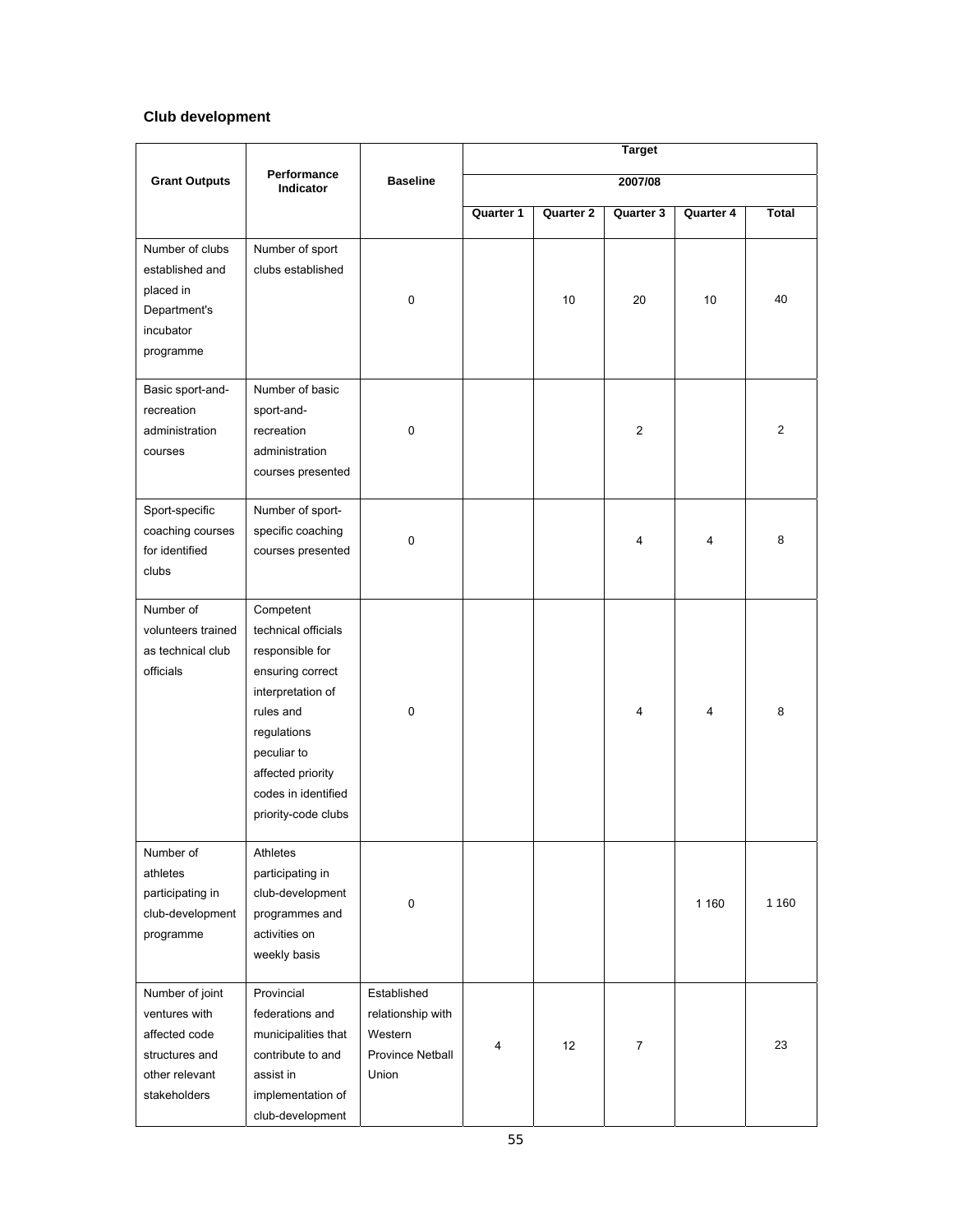|                                                                                                                       | programme                                                                                |             |    |                |    |
|-----------------------------------------------------------------------------------------------------------------------|------------------------------------------------------------------------------------------|-------------|----|----------------|----|
| Equipment and<br>apparel made<br>available to clubs                                                                   | Secure equipment<br>and clothing for 52<br>clubs                                         | 0           | 26 | 26             | 52 |
| Club-<br>development<br>administrator and<br>provincial<br>coordinator to<br>administer<br>programme                  | Administrator and<br>programme<br>coordinator<br>appointed to<br>administer<br>programme | 0           | 1  |                | 2  |
| Identification and<br>allocation of<br>federation liaison<br>person for the<br>club development<br>programme<br>(CDP) | Federation liaison<br>person for the<br>CDP appointed by<br>federation                   | $\mathbf 0$ | 7  | $\overline{7}$ | 14 |

# **Siyadlala MPP**

|                                                                                                     | Performance                                                                                                |                                      | <b>Target</b> |             |             |             |       |  |
|-----------------------------------------------------------------------------------------------------|------------------------------------------------------------------------------------------------------------|--------------------------------------|---------------|-------------|-------------|-------------|-------|--|
| <b>Grant Outputs</b>                                                                                | Indicator                                                                                                  | <b>Baseline</b>                      |               |             | 2007/08     |             |       |  |
|                                                                                                     |                                                                                                            |                                      | Quarter 1     | Quarter 2   | Quarter 3   | Quarter 4   | Total |  |
| Procure<br>equipment and<br>clothing for new<br>hub and activity<br>coordinators                    | Number of hub<br>and activity<br>coordinators for<br>which equipment<br>and clothing have<br>been procured | Equipment<br>procured for 31<br>hubs | 5             | $\Omega$    | $\Omega$    | $\Omega$    | 5     |  |
| Establish new<br>hubs                                                                               | Number of new<br>hubs established                                                                          | 31                                   | 5             | $\Omega$    | $\mathbf 0$ | $\Omega$    | 5     |  |
| Roll out<br>programme to<br>new hubs                                                                | Number of new<br>hubs established                                                                          | 31                                   | 5             | $\mathbf 0$ | $\mathbf 0$ | $\mathbf 0$ | 5     |  |
| Present training<br>courses in<br>coaching,<br>technical<br>officiating and<br>events<br>management | Number of<br>coordinators<br>trained in different<br>courses                                               | 210                                  | $\Omega$      | $\Omega$    | 30          | $\Omega$    | 30    |  |
| Host regional ball<br>games                                                                         | Number of hubs<br>involved in ball<br>games                                                                | 31                                   | $\Omega$      | $\Omega$    | 36          | 0           | 36    |  |
| Appoint activity<br>and hub<br>coordinators                                                         | Number of<br>coordinators<br>appointed                                                                     | 210                                  | 30            | $\Omega$    | $\Omega$    | $\Omega$    | 30    |  |
| Promote<br>indigenous<br>games                                                                      | Hosting of<br>provincial events<br>in skyball and<br>indigenous games                                      | 3                                    | 3             | $\Omega$    | $\mathbf 0$ | $\Omega$    | 3     |  |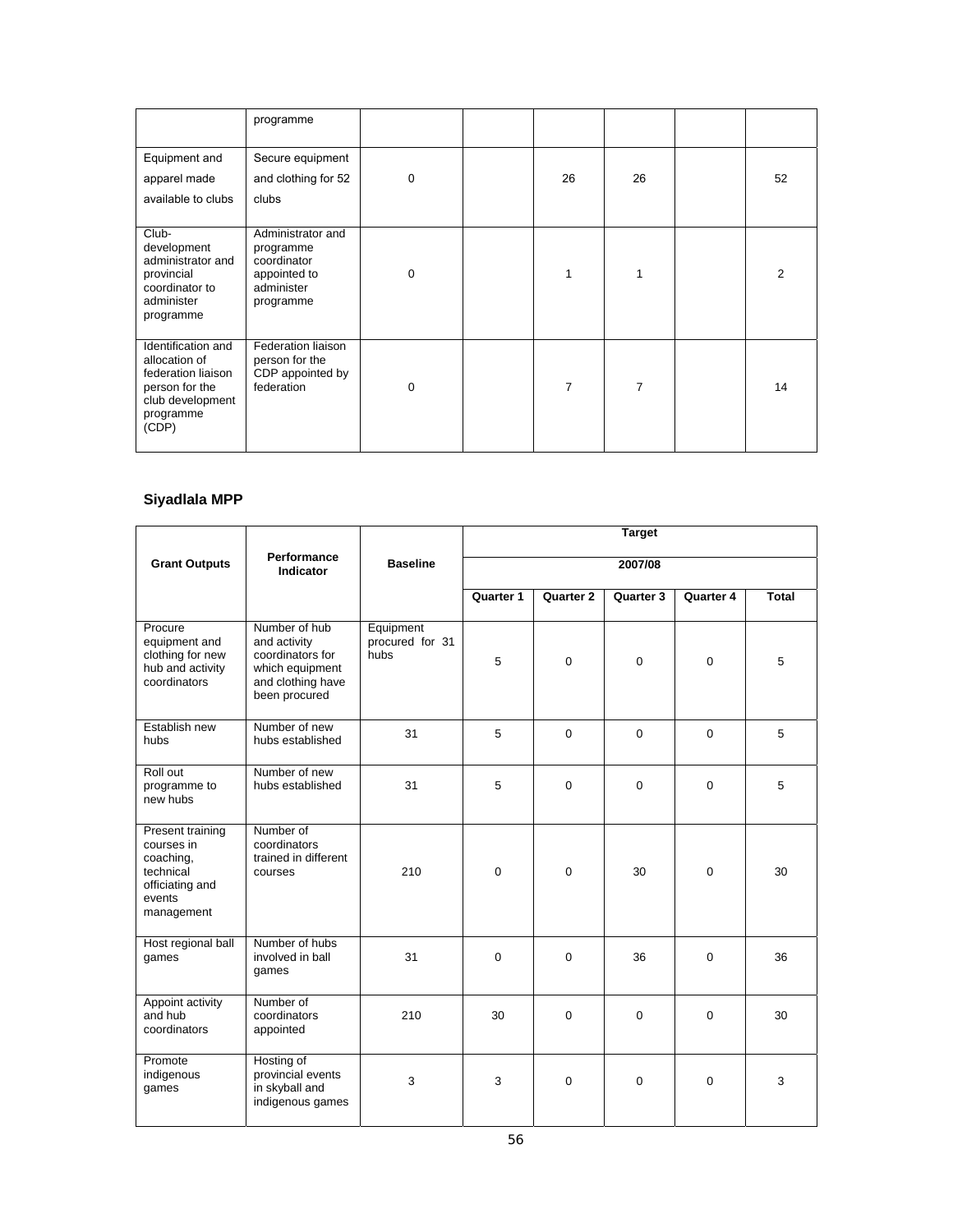| Promote extreme<br>sport in province | Number of events<br>held |  |  |  |
|--------------------------------------|--------------------------|--|--|--|
|                                      |                          |  |  |  |

## **School sport MPP**

|                                                                                                |                                                                                                                     |                                                                                                                                                                                                            | <b>Target</b>    |                  |           |                  |                |  |
|------------------------------------------------------------------------------------------------|---------------------------------------------------------------------------------------------------------------------|------------------------------------------------------------------------------------------------------------------------------------------------------------------------------------------------------------|------------------|------------------|-----------|------------------|----------------|--|
| <b>Grant Outputs</b>                                                                           | Performance<br>Indicator                                                                                            | <b>Baseline</b>                                                                                                                                                                                            |                  |                  | 2007/08   |                  |                |  |
|                                                                                                |                                                                                                                     |                                                                                                                                                                                                            | <b>Quarter 1</b> | <b>Quarter 2</b> | Quarter 3 | <b>Quarter 4</b> | <b>Total</b>   |  |
| Procure<br>equipment and<br>clothing for sport<br>assistants at their<br>respective<br>schools | Number of sport<br>assistants for<br>which equipment<br>and clothing have<br>been procured                          | Equipment<br>procured for 140<br>sport assistants<br>for use in<br>respective<br>schools in<br>following codes<br>of sport: netball,<br>rugby, football,<br>cricket and<br>volleyball                      |                  | 220              |           |                  | 220            |  |
| Register<br>participating<br>schools                                                           | Number of schools<br>in 7 clusters                                                                                  | 100 schools<br>participating in<br>school sport<br><b>MPP</b><br>programme                                                                                                                                 | 40               | 40               |           |                  | 80             |  |
| Roll out<br>programme to<br>new clusters                                                       | Number of new<br>clusters identified                                                                                | 9 clusters<br>established in<br>1st year                                                                                                                                                                   | 4                | 3                |           |                  | $\overline{7}$ |  |
| Establish<br>induction<br>programmes and<br>place sport<br>assistants                          | Number of<br>informed sport<br>assistants placed<br>in respective<br>schools                                        | 140 informed<br>sport assistants<br>placed in their<br>respective<br>schools (1 male<br>and 1 female at<br>secondary<br>schools and 2<br>sport assistants<br>where number<br>of learners<br>exceeds 1 000) | 40               | 40               |           |                  | 80             |  |
| Host coaching<br>courses                                                                       | Number of sport<br>assistants<br>competent as level<br>1 coaches in at<br>least 6 codes of<br>sport                 | 140 sport<br>assistants<br>competent as<br>athletic,<br>volleyball and<br>cricket coaches                                                                                                                  | 30               | 30               | 30        | 30               | 120            |  |
| Host technical<br>officiating courses                                                          | Number of sport<br>assistants and<br>educators trained<br>as technical<br>officials in at least<br>6 codes of sport | 140 sport<br>assistants<br>competent as<br>technical<br>officials in<br>following codes:<br>athletics,<br>volleyball and<br>cricket                                                                        | 30               | 30               | 30        | 30               | 120            |  |
| Host events-<br>management<br>courses                                                          | Number of sport<br>assistants trained<br>in events<br>management                                                    | 140 sport<br>assistants as<br>events<br>managers                                                                                                                                                           | 30               | 30               | 30        | 30               | 120            |  |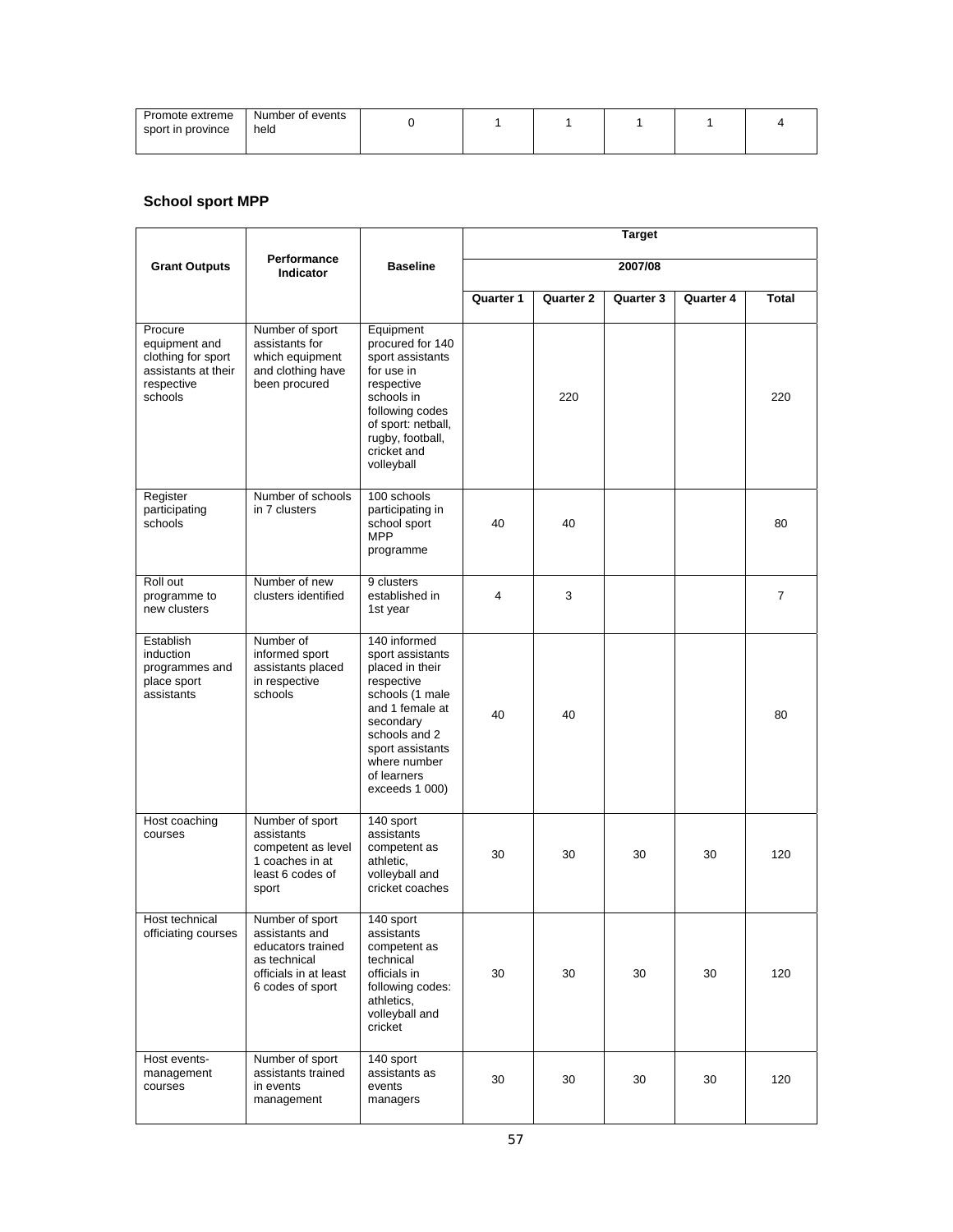| Participate in UK<br>linkage<br>programme                                                                              | Number of schools<br>identified and<br>participating | 3 schools linked<br>with UK-<br>participating<br>schools<br>exchanging<br>experiences                                               | 3       |                |         |         | 3       |
|------------------------------------------------------------------------------------------------------------------------|------------------------------------------------------|-------------------------------------------------------------------------------------------------------------------------------------|---------|----------------|---------|---------|---------|
| Purchase vehicle<br>for recruitment<br>and training team<br>and utilise for<br>ongoing<br>monitoring and<br>evaluation | 1 vehicle<br>purchased                               | Utilised school<br>sport vehicle.<br>Lack of vehicles<br>identified as<br>constraint and<br>slowed down<br>roll-out of<br>programme |         | $\overline{2}$ |         |         | 2       |
| Host interschool<br>competitions                                                                                       | Number of clusters<br>hosting quarterly<br>festivals | 9 cluster<br>festivals after<br>launching of<br>clusters and<br>school-holiday<br>festivals                                         | 13      | 16             | 16      | 16      | 61      |
| Host intra-school<br>competitions                                                                                      | Number of intra-<br>school activities<br>per quarter | Intra-school<br>activities<br>organised by<br>sport assistants<br>on weekly basis                                                   | 1 2 6 0 | 1 2 6 0        | 1 4 4 0 | 1 2 6 0 | 5 2 2 0 |

# **4.7 Reconciliation of budget with plan**

There is no discernable growth in senior and community sport. From 2004/05, community recreation received a national conditional grant for the rolling out of the Siyadlala MPP, which was further augmented in 2006/07 to include school sport. An earmarked allocation was received in 2006/07 for the 2010 FIFA World Cup. This will be augmented each year. An earmarked allocation of R212 million for 2008/09 has also been allocated to the 2010 FIFA World Cup for the construction of the Green Point stadium.

| Programme 4: Sport and Recreation – Programme budget by sub-programme (R'000) |  |  |
|-------------------------------------------------------------------------------|--|--|
|                                                                               |  |  |

| Sub-programme                                                                                                                                                                                                 | Year 2<br>2004/05<br>(actual) | Year 1<br>2005/06<br>(actual) | Base year<br>2006/07<br>(estimate) | Year 1<br>2007/08<br>(budget) | Year 2<br>2008/09 | Year 3<br>2009/10 |
|---------------------------------------------------------------------------------------------------------------------------------------------------------------------------------------------------------------|-------------------------------|-------------------------------|------------------------------------|-------------------------------|-------------------|-------------------|
| Management                                                                                                                                                                                                    | 1 1 2 2                       | 1 2 1 3                       | 1 1 8 4                            | 1 1 1 2                       | 1 2 7 0           | 1 3 3 9           |
| Sports $a$                                                                                                                                                                                                    | 13733                         | 14 804                        | 15826                              | 19887                         | 22 211            | 25 0 94           |
| Community Recreation <sup>a</sup>                                                                                                                                                                             | 1 2 6 7                       | 3 3 4 2                       | 8026                               | 8 2 5 0                       | 10 354            | 16 232            |
| School Sport <sup>a</sup>                                                                                                                                                                                     | 10 455                        | 14 850                        | 16 159                             | 22 8 28                       | 30 374            | 33 316            |
| 2010 FIFA World Cup                                                                                                                                                                                           |                               |                               | 3 0 8 5                            | 4 2 1 1                       | 216 455           | 6498              |
| <b>Total programme</b>                                                                                                                                                                                        | 26 577                        | 34 209                        | 44 280                             | 56 288                        | 183 320           | 82 479            |
| <sup>a</sup> Notes: 2007/08: Conditional grant: Mass sport-and-recreation participation programme: R18 946 000 (club development:<br>R2 000 000; Siyadlala MPP: R8 250 000; and school sport MPP: R8 696 000) |                               |                               |                                    |                               |                   |                   |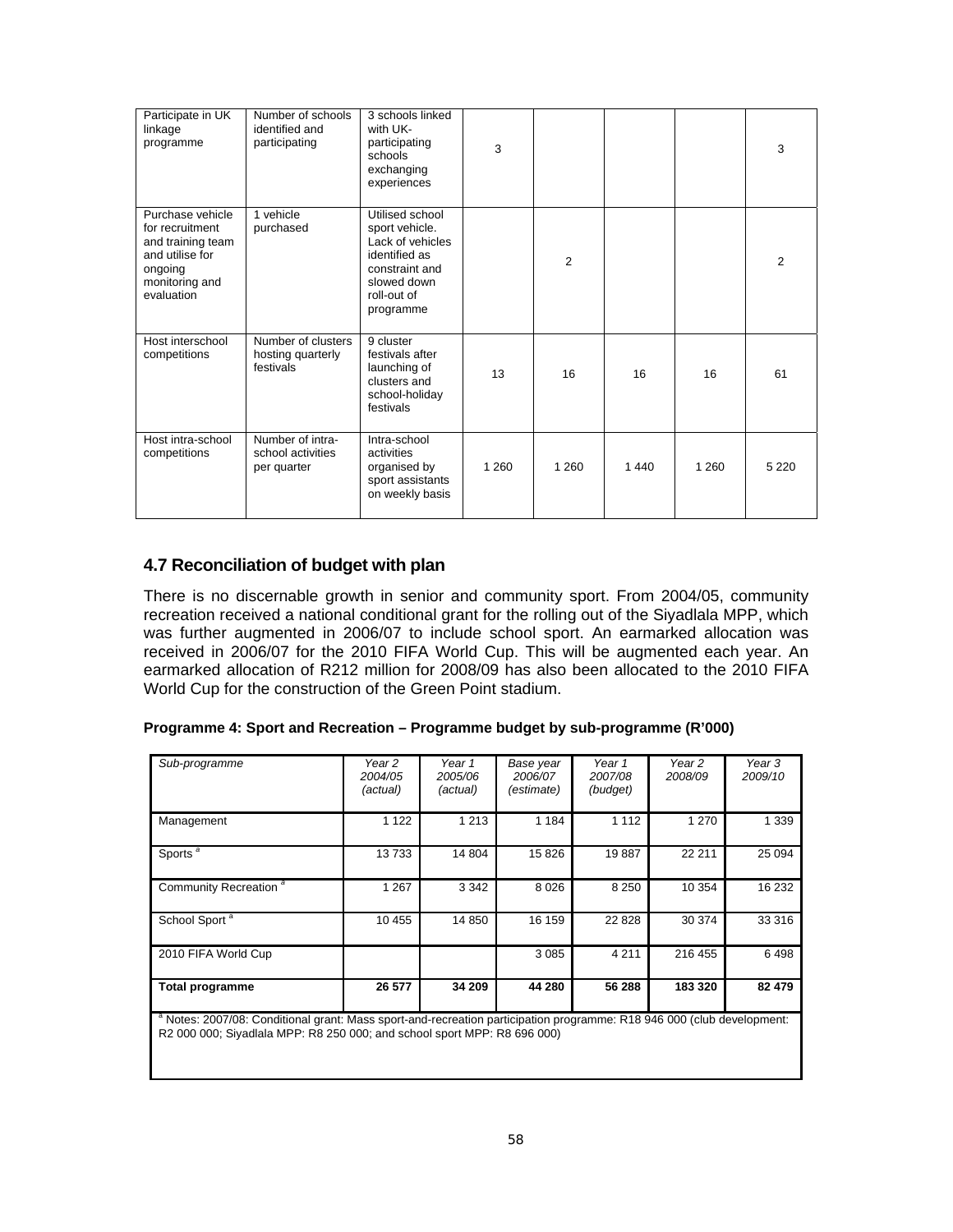# **5. Implementation of capital-investment, maintenance and asset-management plan**

#### **New projects, upgrades and rehabilitation (R'000)**

| <b>New Projects</b>                                          | Actual<br>2004/05 | Actual<br>2005/06 | 2006/07<br><b>Estimate</b> | 2007/08<br><b>Budget</b> | 2008/09<br><b>Target</b> | 2009/10<br><b>Target</b> |
|--------------------------------------------------------------|-------------------|-------------------|----------------------------|--------------------------|--------------------------|--------------------------|
| Programme 3                                                  |                   |                   |                            |                          |                          | 2 0 0 0                  |
| Project migrating to new<br>information<br>library<br>system |                   |                   |                            |                          |                          |                          |
| Programme 4                                                  |                   |                   |                            |                          | 212 000                  |                          |
| Construction of<br>Greenpoint stadium                        |                   |                   |                            |                          |                          |                          |
| Total new projects                                           |                   |                   |                            |                          | 212 000                  | 2000                     |
| Upgrading                                                    |                   |                   |                            |                          |                          |                          |
| Programme 3                                                  |                   | 91                | 96                         | 96                       | 96                       | 96                       |
| Equipment<br>Project<br>$\overline{1}$<br>capital            |                   |                   |                            |                          |                          |                          |
| Total upgrading and<br>rehabilitation                        |                   | 91                | 96                         | 96                       | 212 096                  | 2096                     |

#### **Table 1: Building maintenance (R'000)**

| <b>Maintenance</b>                                   | Actual<br>2004/05 | Actual<br>2005/06 | 2006/07<br><b>Estimate</b> | 2007/08<br><b>Budget</b> | 2008/09<br><b>Target</b> | 2009/10<br><b>Target</b> |
|------------------------------------------------------|-------------------|-------------------|----------------------------|--------------------------|--------------------------|--------------------------|
| Programme 1                                          |                   | 100               | 100                        | 100                      | 100                      | 100                      |
| Programme 2                                          |                   |                   |                            |                          |                          |                          |
| Programme 3                                          |                   |                   |                            |                          |                          |                          |
| etc.                                                 |                   |                   |                            |                          |                          |                          |
| <b>Total</b>                                         |                   | 100               | 100                        | 100                      | 100                      | 100                      |
| Total as % of<br>department expenditure<br>or budget |                   | 0.06              | 0.05                       | 0.05                     | 0.05                     | 0.05                     |

### *Library Services head office*

Maintenance of the head-office building in Cape Town is the responsibility of the Department of Transport and Public Works.

# **6. Medium-term revenues**

This section gives an overview of the medium-term revenues and expenditures of the Department.

#### **6.1 Summary of revenue**

The following sources of funding are used for the Vote: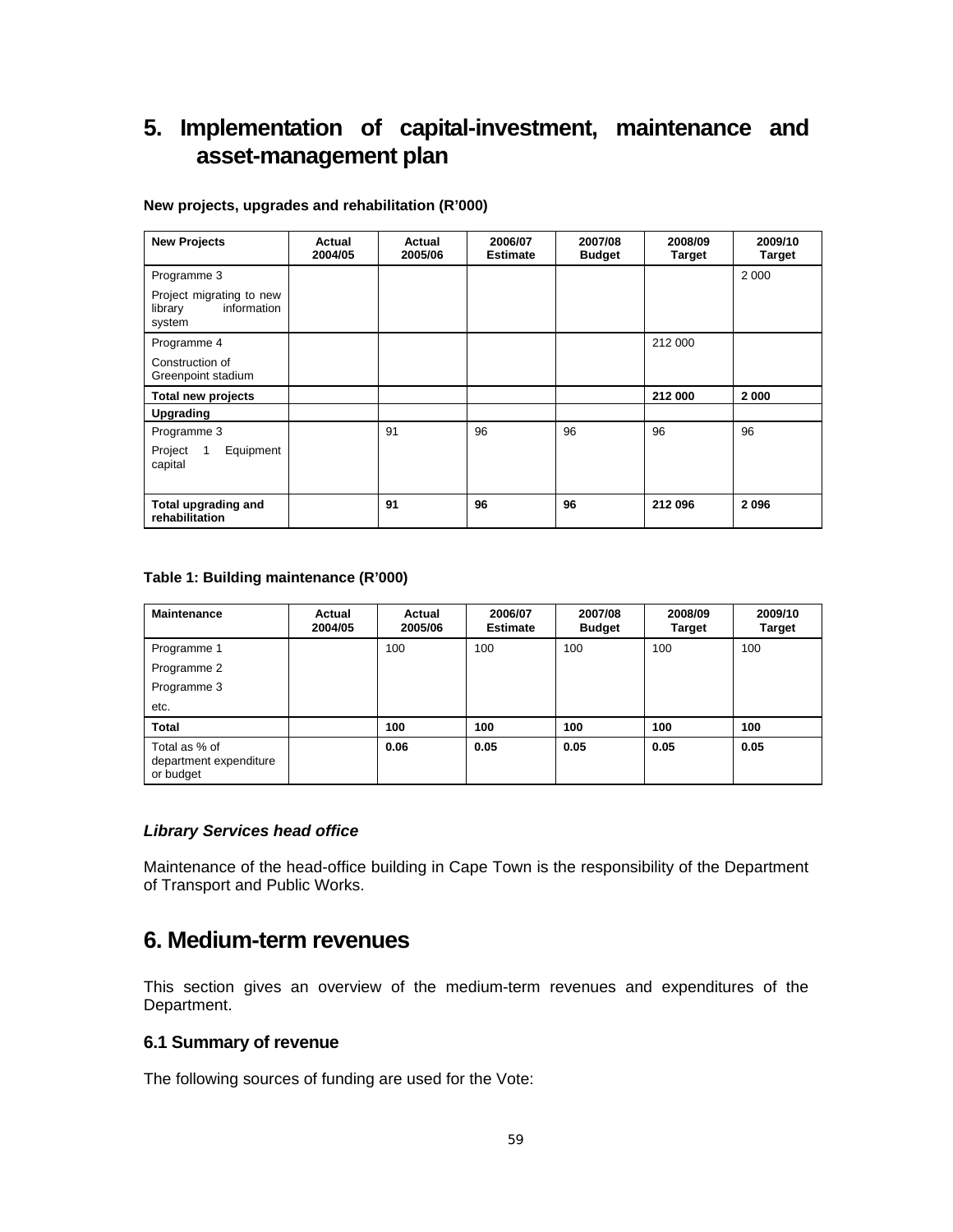## **Summary of revenue: Department of Cultural Affairs and Sport (R'000)**

| R'000                             | Actual<br>2004/05 | Actual<br>2005/06 | 2006/07<br><b>Estimate</b> | 2007/08<br><b>Budget</b> | 2008/09<br><b>Target</b> | 2009/10 Target |
|-----------------------------------|-------------------|-------------------|----------------------------|--------------------------|--------------------------|----------------|
| Equitable share                   | 147 166           | 160 374           | 173 171                    | 188 411                  | 198 801                  | 211712         |
| Conditional grants                | 1 0 0 0           | 2669              | 12 100                     | 35 686                   | 58 913                   | 80 695         |
| Own receipts                      | 766               | 2662              | 2 2 5 0                    | 425                      | 430                      | 440            |
| Other: Asset Financing<br>Reserve |                   |                   | 140                        |                          | 212 000                  |                |
| <b>Total revenue</b>              | 148 932           | 165 705           | 187 661                    | 224 522                  | 470 144                  | 292 847        |

# **6.2 Departmental revenue collection**

**Departmental revenue collection: Department of Cultural Affairs and Sport (R'000)** 

| R'000                                                                    | Actual<br>2004/05 | Actual<br>2005/06 | 2006/07<br><b>Estimate</b> | 2007/08<br><b>Budget</b> | 2008/09<br><b>Target</b> | 2009/10<br><b>Target</b> |
|--------------------------------------------------------------------------|-------------------|-------------------|----------------------------|--------------------------|--------------------------|--------------------------|
| Sales of goods and<br>services other than<br>capital assets <sup>a</sup> | 49                | 125               | 114                        | 75                       | 80                       | 80                       |
| Transfers received                                                       |                   | 1 2 3 9           | 1 2 3 9                    |                          |                          |                          |
| Fines, penalties and<br>forfeits <sup>b</sup>                            | 648               | 941               | 780                        | 350                      | 350                      | 360                      |
| Interest, dividends and<br>rent on land                                  |                   |                   | 1                          |                          |                          |                          |
| Sales of capital assets                                                  |                   | 36                |                            |                          |                          |                          |
| Financial transactions in<br>assets and liabilities                      | 69                | 321               | 116                        |                          |                          |                          |
| <b>Total departmental</b><br>revenue                                     | 766               | 2662              | 2 2 5 0                    | 425                      | 430                      | 440                      |

<sup>a</sup> 2007/08: Includes board and lodging, and parking, and commission on insurance

**b** 2007/08: Includes fines for lost library books

The Department's own revenue for lost library books has decreased from 2006/07 over the MTEF. This is due to the perception among municipalities that they will have no further financial responsibility for the rendering of library services. The Constitution of the Republic of South Africa (Act 108 of 1996) explains this perception of municipalities, which stipulates that all libraries, excluding national libraries, are the exclusive legislative competence of provinces.

The increase in 2005/06 and 2006/07 is due. A R1 239 million one-off revenue was received from the Tourism Hospitality Education Training Authority (THETA) for learnerships for the Stepping Stones Scheme (SSS) under Sport and Recreation.

# **6.3 Conditional grants**

#### *Library Services: R16 740 000*

Included in the Library Services budget allocation is a conditional grant over the MTEF of which R16 740 million, R31 434 million and R43 338 million are provided for 2007/08, 2008/09 and 2009/10, respectively. This is in aid of the stepping up of library services in provinces, particularly taking into account that this function is shifting from municipalities to provinces. As part of the process, the DAC is undertaking a study on the extent of the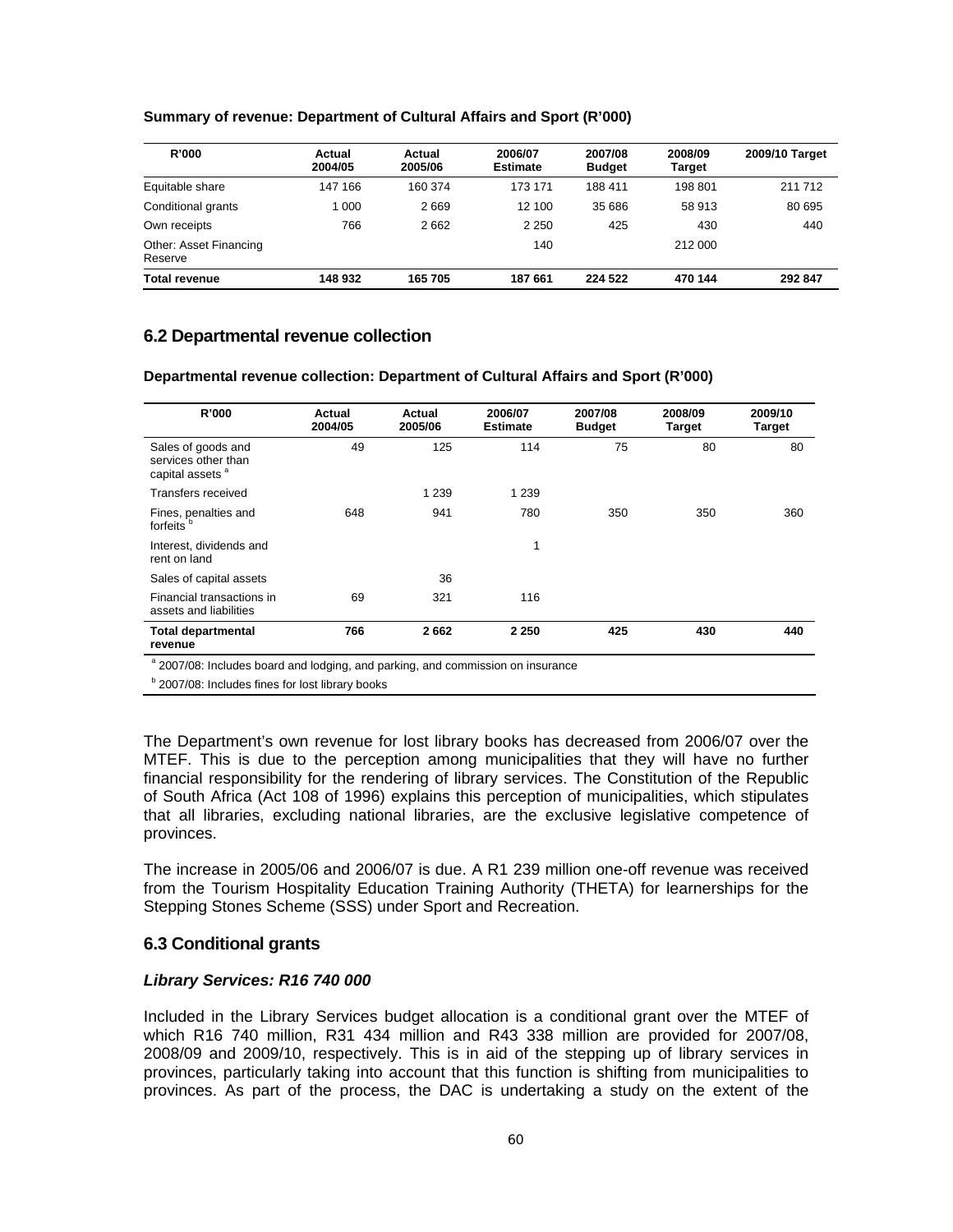country's public and community library sector to propose specific interventions on how to recapitalise the services.

#### *Mass Sport and Recreation Participation Programme: R18 946 000*

The project was implemented during the 2004/05 financial year in five hub areas and accommodates seven mass-participation activities. The objective of the implementation of the project is to provide Western Cape youth in disadvantaged communities with opportunities for regularised participation in prioritised physically active sport and recreation activities on a sustained basis.

For the 2007/08 financial year, R18 946 million has been allocated for the mass sport-andrecreation participation programme, of which R7 250 million has been allocated under the Community Recreation and School Sport sub-programmes each and R4 446 million under the Community and Senior Sport sub-programme to support club development and the proposed 2010 leaving-a-legacy programme, which targets expanding mass sport participation and supported club structures at grassroots level.

The Siyadlala MPP is in its fourth year of implementation and the school sport mass-based programme is in its first year of implementation. The objective of this project is to provide Western Cape youth in disadvantaged communities with opportunities for regularised participation in prioritised physically active sport and recreation activities on a sustained basis.

# **7. Coordination, cooperation and outsourcing plans**

## **7.1 Interdepartmental linkages**

The following projects are jointly administered and executed and the operational costs are provided for as indicated below:

- The sport SSS project is administered with support from the Department of Community Safety and the WCED.
- As a shared responsibility with the WCED, the Department administers School Sport.
- In collaboration with the Department of Health, the Department administers the departmental sport health programme.
- HIV/AIDS awareness is driven by the Department of Health Provincial Integrated Departmental Aids Committee.
- The Department, with the support of the DEDT, administers the hosting of major sport and cultural events to increase tourism.
- Assistance to the WECSA is provided, together with the SASC.
- The Department cooperates with the Department of Social Services on the provision of multi-purpose centres.
- The Department collaborates with the DEDT to provide special small LBCs in public libraries.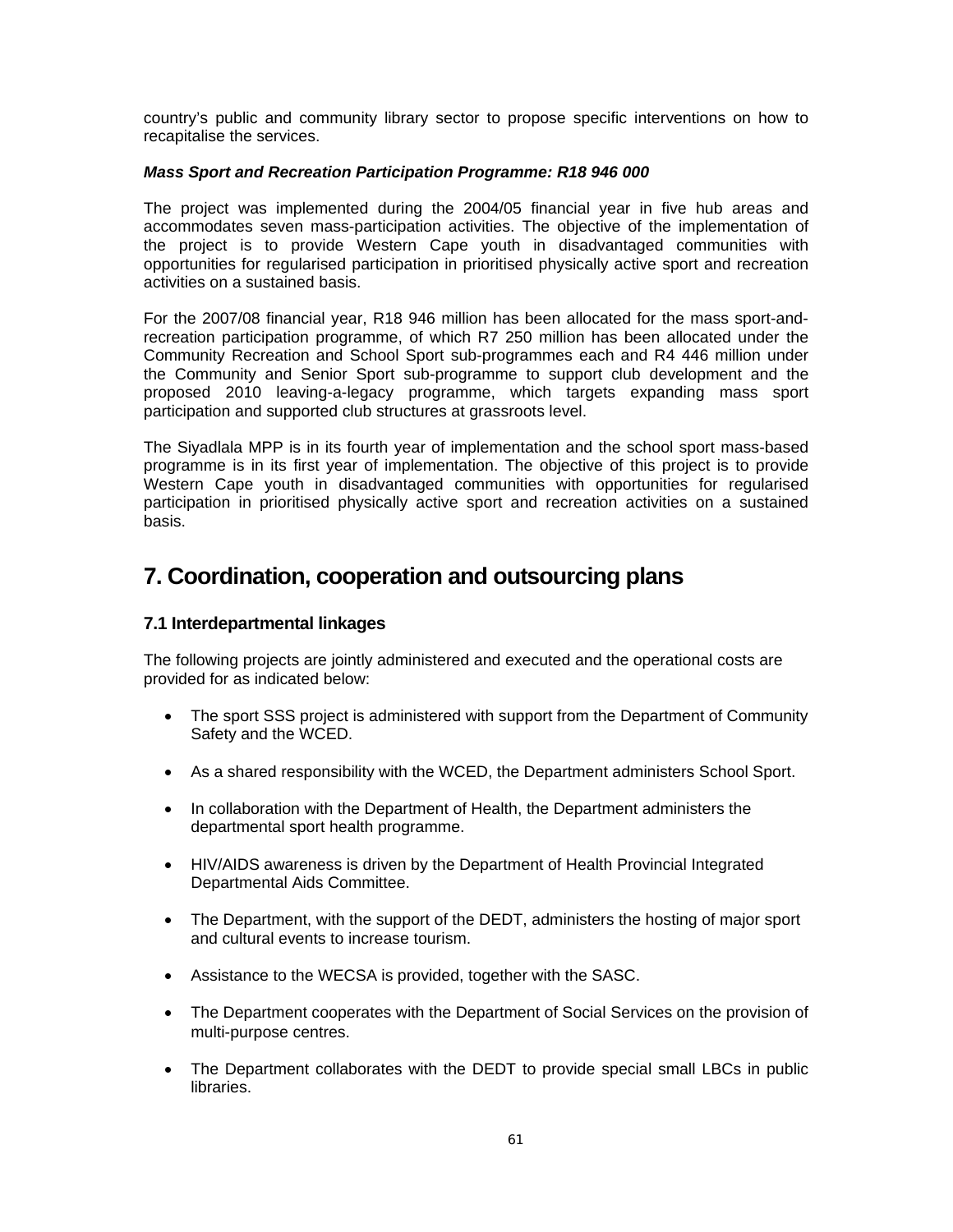# **7.2 Local-government linkages**

Library Services is currently responsible for supplying library material and professional guidance to public libraries in all the municipalities of the Western Cape. Libraries are an unfounded mandate in terms of the Constitution. Total funding to take over this mandate will amount to R259 864 000 in the 2007/08 financial year.

A total of R16 740 000 has been provided as transfer payment to municipalities in 2007/08 to step up library services in provinces, with due cognisance of the shifting of this function from municipalities to provinces. As part of the process, the DAC is undertaking a study on the extent of the country's public and community-library sector to propose specific interventions on how to recapitalise the services.

Transfer payments to municipalities for the building of new or the upgrading of existing libraries amount to R260 000 for 2007/08.

Transfer payments to municipalities for the building of new or the upgrading of existing local sport facilities amount to R3 500 000 for 2007/08.

## **7.3 Public entities**

Below are details of all the public entities for which the Department is responsible:

| <b>Name of Public Entity</b> | <b>Main Purpose of Public Entity</b>                                                                                                                                           | <b>Transfers from Departmental Budget</b> |                                      |                                      |
|------------------------------|--------------------------------------------------------------------------------------------------------------------------------------------------------------------------------|-------------------------------------------|--------------------------------------|--------------------------------------|
|                              |                                                                                                                                                                                | 2007/08<br>(Budget)                       | 2008/09<br><b>MTEF</b><br>Projection | 2009/10<br><b>MTEF</b><br>Projection |
| <b>WCCC</b>                  | To provide assistance to arts and<br>culture organisations to preserve,<br>promote and develop culture in<br><b>Western Cape</b>                                               | 640                                       | 668                                  | 695                                  |
| <b>HWC</b>                   | To create enabling<br>environment<br>provision of<br>through<br>heritage-<br>resource management services in<br><b>Western Cape</b>                                            | 950                                       | 950                                  | 950                                  |
| <b>WCLC</b>                  | To ensure that 3 official languages of<br>Western Cape enjoy equal status<br>and that previously marginalised<br>indigenous languages of Western<br>Cape are actively promoted | 242                                       | 252                                  | 263                                  |

#### **Details of public entities**

# **8. Financial management**

# **8.1 Strategies to address audit queries**

A shared audit committee was established on behalf of the departments (excluding the three larger departments of Education, of Health and Social Services and of Poverty Alleviation).

There are no outstanding audit queries and the Department received an unqualified audit report for 2006/07.

# **8.2 Implementation of Public Finance Management Act (PFMA)**